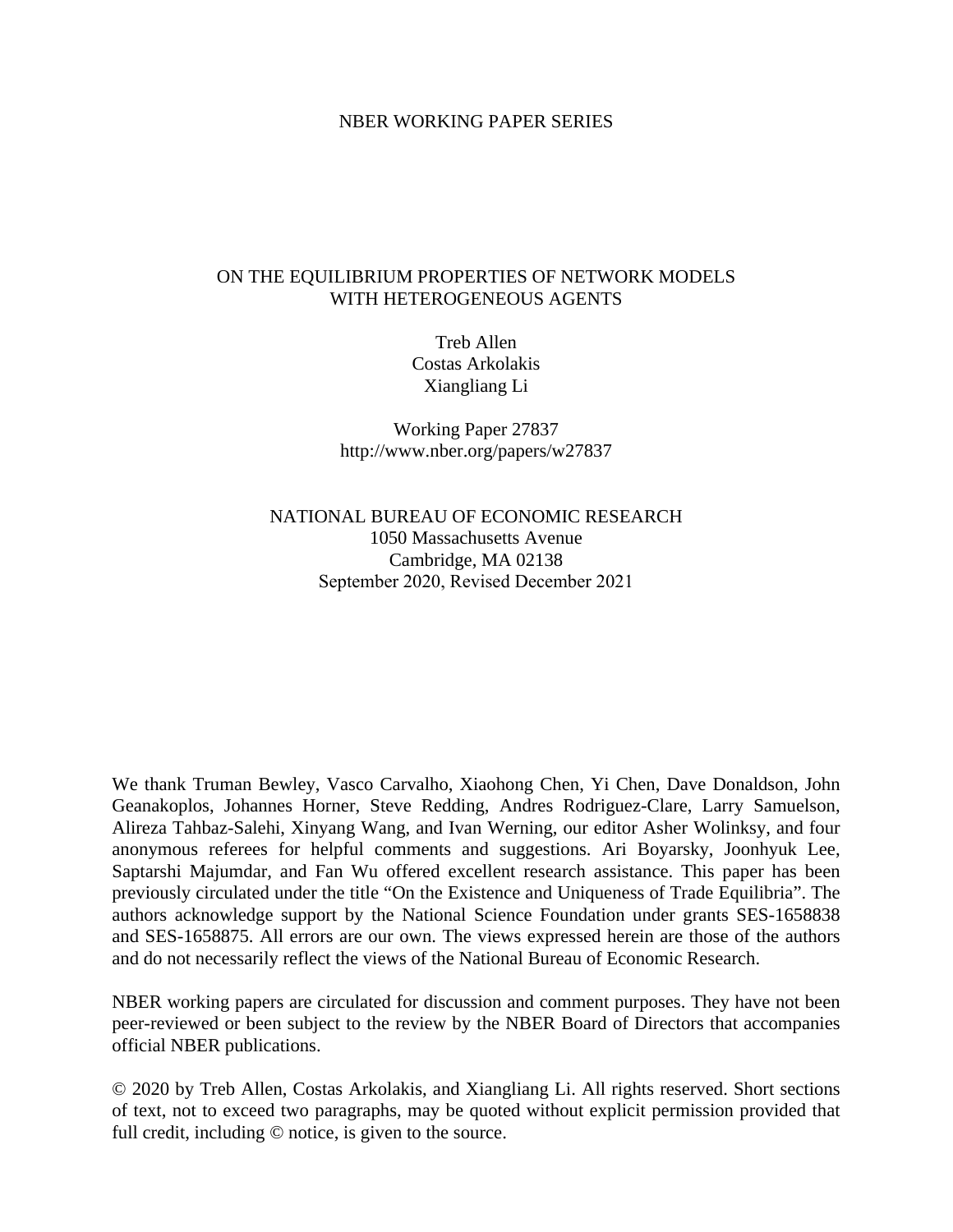On the Equilibrium Properties of Network Models with Heterogeneous Agents Treb Allen, Costas Arkolakis, and Xiangliang Li NBER Working Paper No. 27837 September 2020, Revised December 2021 JEL No. C6,D85,E23,F4,O18,R13

#### **ABSTRACT**

We consider a broad class of network models where a large number of heterogeneous agents simultaneously interact in many ways. We provide a new theorem that offers an iterative algorithm for calculating an equilibrium and sufficient and "globally necessary" conditions under which the equilibrium is unique. We illustrate that a wide variety of heterogeneous agent economies yield equilibrium representations amenable to our theorem's characterization.

Treb Allen Department of Economics Dartmouth College 6106 Rockefeller Hall Hanover, NH 03755 and NBER treb@dartmouth.edu

Xiangliang Li 28 Hillhouse Ave, Department of Economics, Yale University New Haven, CT, 06520-8268 lxlnemo@gmail.com

Costas Arkolakis Department of Economics Yale University, 28 Hillhouse Avenue P.O. Box 208268 New Haven, CT 06520-8268 and NBER costas.arkolakis@yale.edu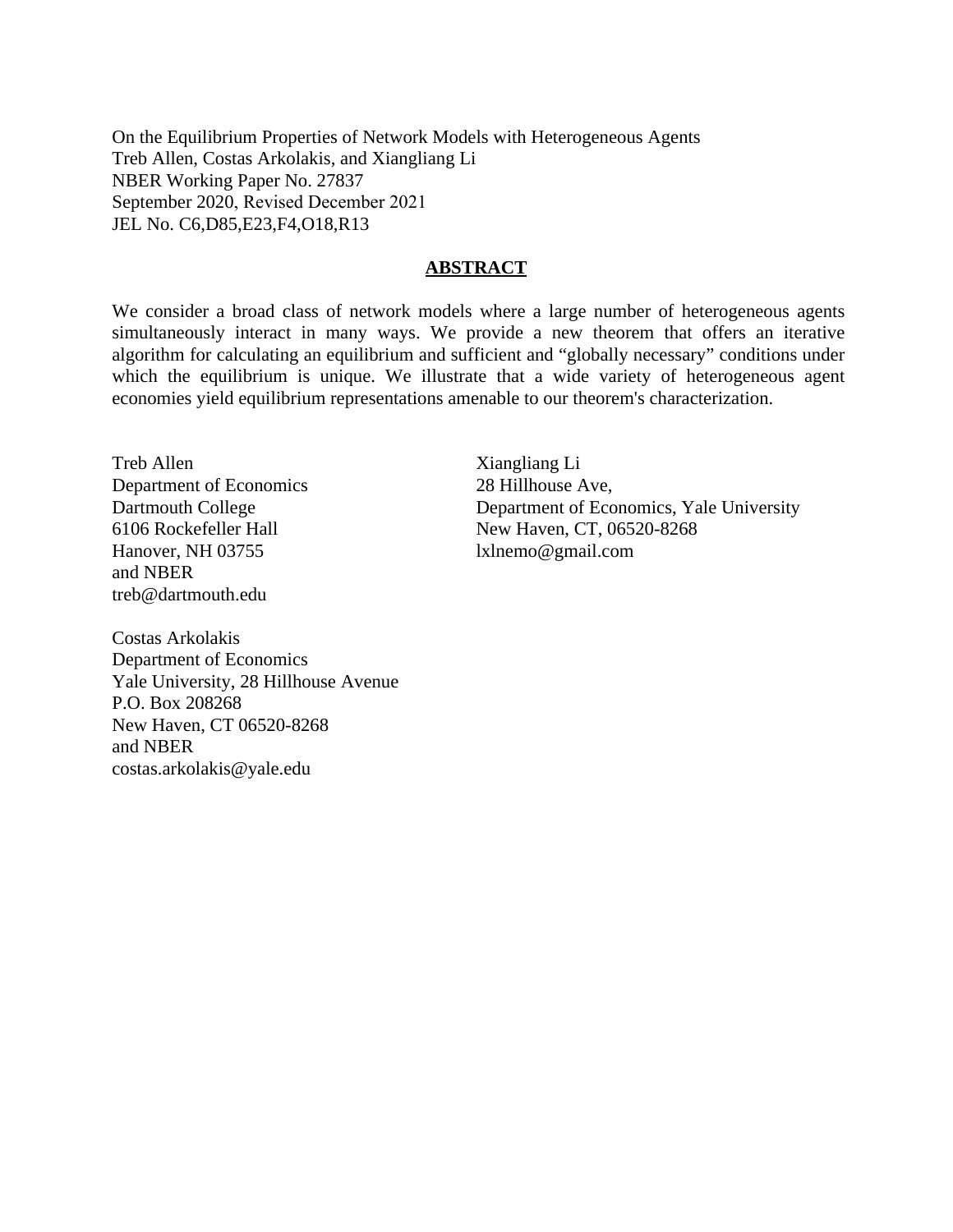# 1 Introduction

The twenty first century has witnessed the rise of big data and big models in the social sciences. Exponential growth in computational capacity combined with access to new microlevel datasets have allowed the empirical implementation of models where large numbers of heterogeneous agents interact simultaneously with each other in myriad ways. Despite the introduction of empirical content to traditionally theoretical fields, unresolved questions about the positive properties of these big models remain. Two concerns—critical for applied work—are particularly pressing: How can we compute the solution of an equilibrium system with hundreds or thousands of heterogeneous agents efficiently? And how do we know that the equilibrium we find is the only possible one?

In this short paper, we answer these questions for a large class of models where many heterogeneous agents simultaneously interact in many ways. In particular, we consider systems where  $N$  heterogeneous agents engage in  $H$  types of interactions whose equilibrium can be reduced to a set of  $N \times H$  equations of the following form:

<span id="page-2-0"></span>
$$
x_{ih} = \sum_{j=1}^{N} f_{ijh}(x_{j1}, ..., x_{jH}), \qquad (1)
$$

where  $\{x_{ih}\}\in\mathbb{R}_{++}^{N\times H}$  reflect the (strictly positive) equilibrium outcomes for each agent of each interaction and  $f_{ijh} : \mathbb{R}_{++}^H \to \mathbb{R}_{++}$  are the known (differentiable) functions that govern the interactions between different agents. In particular,  $f_{ijh}$  is the function that governs the impact that an interaction with agent j has on agent i's equilibrium outcome of type  $h$ . As we illustrate, this formulation is sufficiently general to apply to many types of economic networks—from firm linkages to social networks to the spatial structure of cities.

The main formal result of the paper is a three-part Theorem that offers a unified characterization of the positive properties of equilibrium systems satisfying equation [\(1\)](#page-2-0). The key insight, loosely speaking, is to simplify the analysis by abstracting from agent heterogeneity and the particular network structure and focusing instead on the strength of economic interactions. Formally, rather than focusing on the  $N^2 \times H$  functions  $\{f_{ijh}\}\$ themselves, we instead focus on the  $H \times H$  matrix of the uniform bounds of the elasticities  $(\mathbf{A})_{hh'} \equiv \sup_{i,j} ($  $\partial \ln f_{ijh}$  $\partial \ln x_{jh'}$  $\begin{array}{c} \begin{array}{c} \begin{array}{c} \end{array} \\ \begin{array}{c} \end{array} \end{array} \end{array}$  $\setminus$ of the functions. The Theorem characterizes the equilibrium properties of the system based on a single statistic of this matrix: its spectral radius. If its spectral radius is less than one, there exists a unique equilibrium which can be calculated using an iterative algorithm (part i); if its spectral radius is equal to one (with additional restrictions on  $\{f_{ijh}\}\)$ , there is at most one equilibrium (part ii); and if its spectral radius is greater than one, then there exist  ${f_{ijh}}$  where multiplicity is assured (part iii).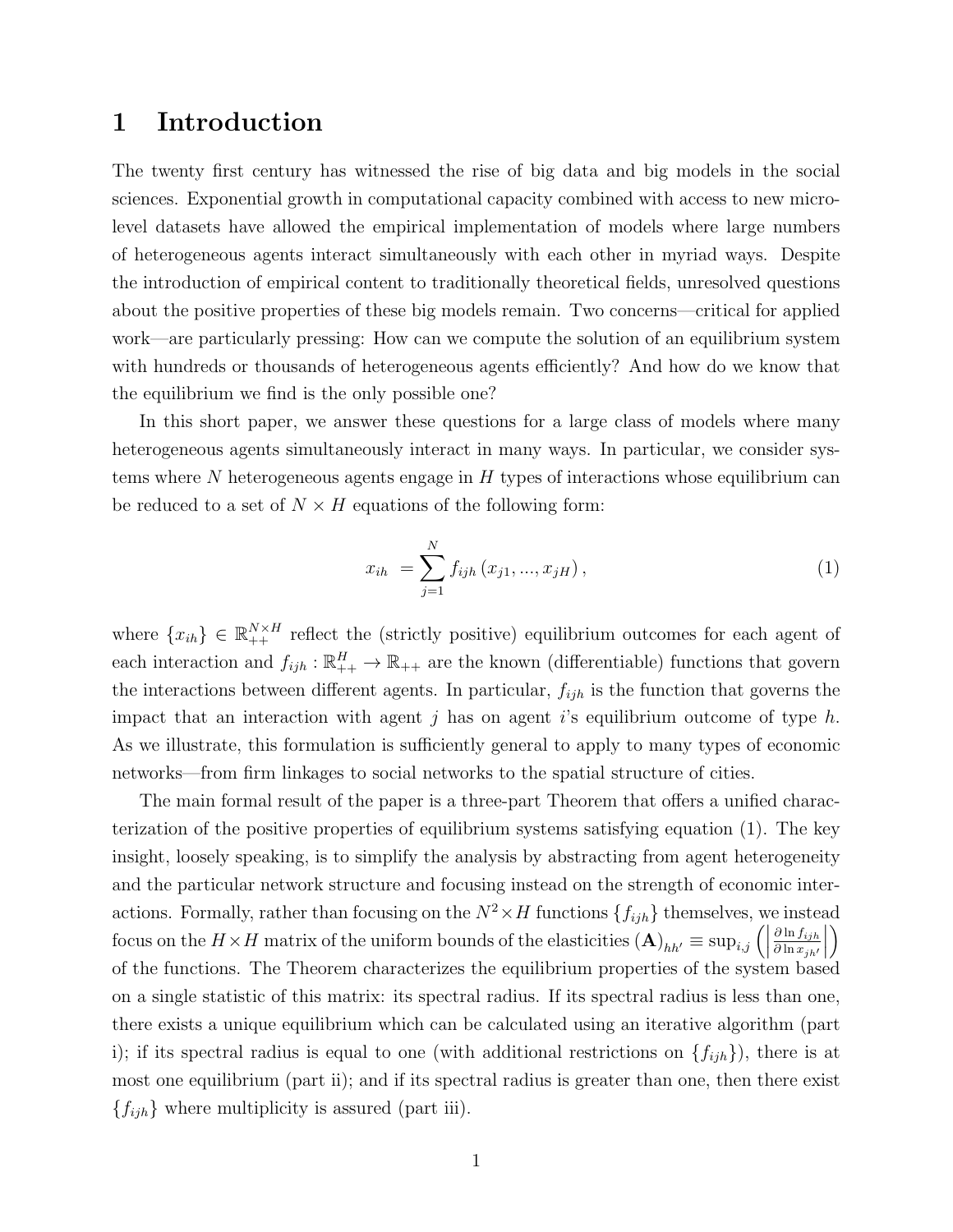Part (i) of Theorem 1 relies on a multi-dimensional extension of the contraction mapping theorem known as the Perov Fixed Point Theorem [\(Perov,](#page-17-0) [1964;](#page-17-0) [Perov and Kibenko,](#page-17-1) [1966\)](#page-17-1), which extends the Banach fixed point theorem to a vector-valued metric; we construct such a vector-valued metric by partitioning the space of endogenous variables into subsets, each of which operates in a different metric subspace. This partition is particularly helpful in economic models where heterogeneous agents interact in many ways (i.e. H is large), as it allows us to separate the study of each type of interaction. Part (ii) of Theorem 1 relies on a new contradiction argument, and we show that the knife edge case to which it applies is common in economics, as any constant-elasticity system where one of the equilibrium outcomes is a nominal variable (e.g. prices) has a spectral radius no smaller than one. Part (iii) of Theorem 1 is proved by construction; it reveals how the spectral radius being greater than one engenders multiplicity and provides a practical guide for finding multiple solutions. The three parts together demonstrate that the spectral radius of the elasticity matrix is the best condition possible abstracting from the particularities of agent heterogeneity, i.e. it is sufficient and "globally necessary."

To illustrate its broad applicability, we finally apply Theorem 1 to seminal models from many disparate fields in economics. In the main text, we offer two applications; in Online Appendix [A,](#page-18-0) we offer nine more.<sup>[1](#page-3-0)</sup> First, we extend a social network model in the spirit of Ballester, Calvó-Armengol, and Zenou [\(2006\)](#page-16-0) to a setting where agents simultaneously take many actions on potentially many different networks, with the payoffs of each depending flexibly on the actions of other agents. Second, we extend an urban model in the spirit of [Ahlfeldt, Redding, Sturm, and Wolf](#page-16-1) [\(2015\)](#page-16-1) to a setting with many types of agents where the payoffs of the choice of residence and workplace depend flexibly on the choices of other agents. In both cases, we illustrate each part of the Theorem, deriving sufficient conditions guaranteeing convergence to a solution and uniqueness and providing examples of multiplicity if those conditions do not hold. We note that these extensions are contributions in their own right, as they allow heterogeneous agent network models to be brought to bear on important empirical questions. For example, in our social network application, our extension enables the analysis of the interdependent nature of different types of actions on different social networks, whereas in the urban application incorporating many types of agents enables the "quantitative" study of such issues as spatial segregation and gentrification.

<span id="page-3-0"></span><sup>1</sup>These include network models with social interactions as in [Brock and Durlauf](#page-16-2) [\(2001\)](#page-16-2) and [Glaeser and](#page-17-2) [Scheinkman](#page-17-2) [\(2002\)](#page-17-2), public goods provision in social networks as in [Allouch](#page-16-3) [\(2015\)](#page-16-3) and Acemoglu, García-[Jimeno, and Robinson](#page-16-4) [\(2015\)](#page-16-4), economic geography models and trade models as in [Allen and Arkolakis](#page-16-5) [\(2014\)](#page-16-5) and [Alvarez and Lucas](#page-16-6) [\(2007\)](#page-16-6), trade models with input-output structures as in [Caliendo and Parro](#page-16-7) [\(2015\)](#page-16-7), input-output production networks as in [Acemoglu, Carvalho, Ozdaglar, and Tahbaz-Salehi](#page-16-8) [\(2012\)](#page-16-8) and [Carvalho, Nirei, Saito, and Tahbaz-Salehi](#page-16-9) [\(2021\)](#page-16-9), and demand estimation as in [Berry, Levinsohn, and](#page-16-10) [Pakes](#page-16-10) [\(1995\)](#page-16-10).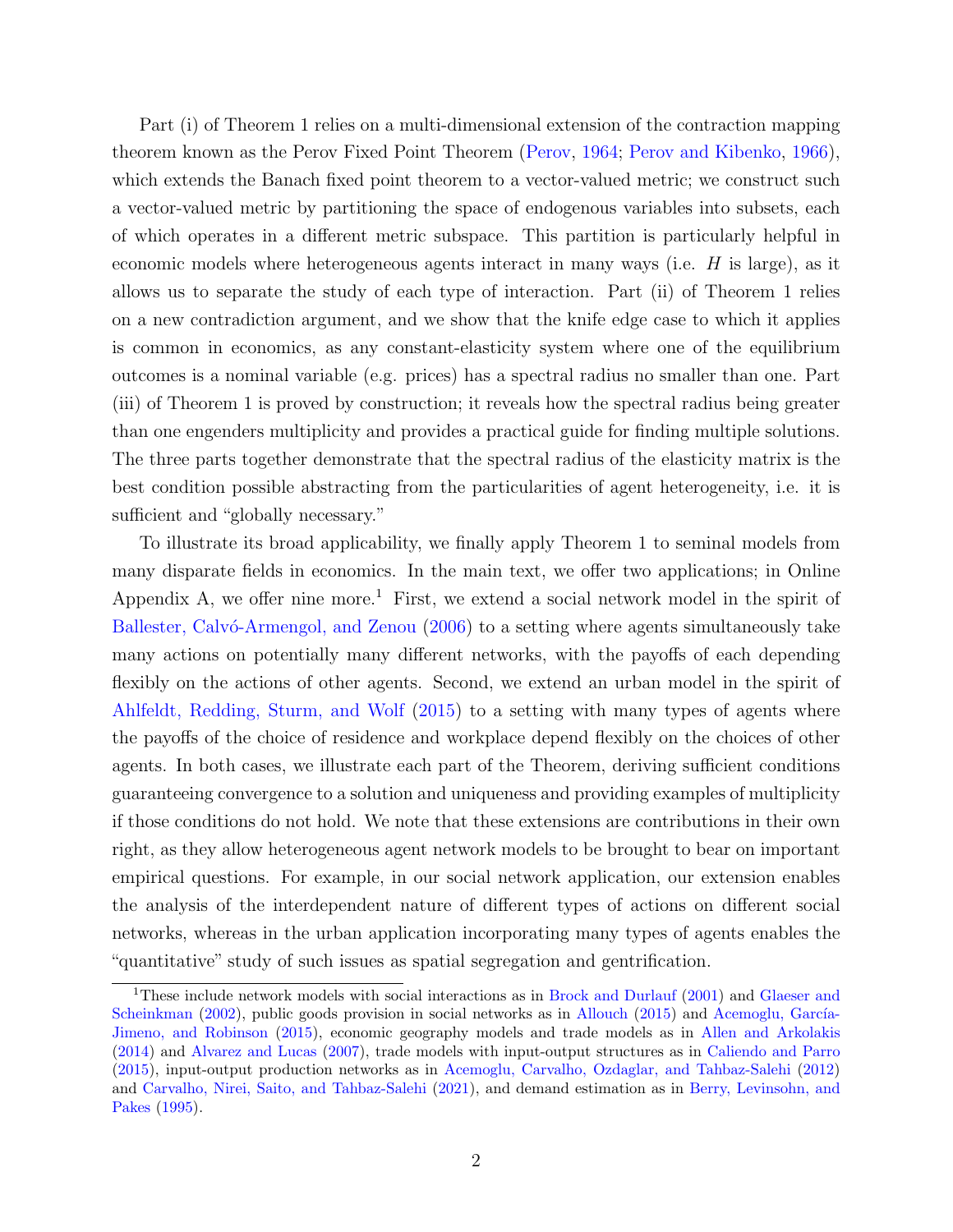#### Contribution to the literature

To highlight the contribution of our paper, it is helpful to compare our approach to three alternatives for characterizing the properties of an equilibrium.

First, one could recursively apply a process of substitution to re-define the equilibrium system as a function of fewer economic interactions. For example, in a simple exchange economy with multiple agents and multiple goods, there are two interactions—buying and selling, which in equilibrium can be summarized by the value of each agent's endowment (wages) and consumption bundle (price index). [Alvarez and Lucas](#page-16-6) [\(2007\)](#page-16-6) characterize the equilibrium of such a system by first substituting wages into the price index and then analyzing the structure of the model only in terms of wages relying on the gross substitutes property of the system, c.f. [Mas-Colell, Whinston, and Green](#page-17-3) [\(1995\)](#page-17-3). While feasible for small  $H$ , the complexity of this approach increases exponentially with the number of interactions in the model, creating a curse of dimensionality for large  $H$ . Theorem 1, in contrast, avoids such a curse by simultaneously considering all  $H$  interactions and, it turns out, delivers less stringent sufficient conditions for uniqueness (see Online Appendix [A.6\)](#page-31-0).

Second, one could "stack" all economic outcomes into a single  $NH \times 1$  vector and apply standard contraction mapping arguments. The disadvantage of such an approach is that it treats different types of interactions identically—despite the fact that they may play very different roles in the equilibrium system. This results in a loss of information and introduces the possibility that the sufficient conditions may fail despite the system being unique. For example, consider the  $N = 1$   $H = 2$  system  $x_{11} = x_{11}^{\frac{1}{2}}x_{12}^2 + 1$ ,  $x_{12} = x_{12}^{\frac{1}{2}} + 1$ . It is straightforward to show that by treating  $x_{11}$  and  $x_{12}$  as a single vector variable, the standard contraction conditions that the matrix norm (induced by the vector norm) of the system's Jacobian matrix is strictly less than one are not satisfied, whereas the conditions for our Theorem are satisfied.

Third, one could characterize the Jacobian matrix of the equilibrium system directly, e.g. using the results of [Hadamard](#page-17-4) [\(1906\)](#page-17-4), [Gale and Nikaido](#page-17-5) [\(1965\)](#page-17-5), or [Kehoe](#page-17-6) [\(1980\)](#page-17-6). While powerful, such an approach is often impractical in situations with large number of equations, as the Jacobian of equation [\(1\)](#page-2-0) is of size  $NH \times NH$ , making it difficult to characterize. In contrast, the conditions provided here depend on a single statistic of an  $H \times H$  matrix. And even when the Jacobian can be characterized, the conditions required to establish uniqueness may be too stringent, as noted by e.g. [Berry, Gandhi, and Haile](#page-16-11) [\(2013\)](#page-16-11). For example, consider the system  $x_i = \sum_{j=1}^{N} K_{ij} x_j^{\alpha}$  for  $K_{ij} > 0$  and  $\alpha \in (0, 1]$ . The *i*<sup>th</sup> diagonal term of its Jacobian is  $1 - \alpha K_{ii} x_i^{\alpha - 1}$  which can be negative or positive, violating e.g. the classical condition of [Gale and Nikaido](#page-17-5) [\(1965\)](#page-17-5) that all principal submatrices of the Jacobian have positive determinants. In this case, however, the spectral radius of the elasticity is  $\alpha \leq 1$ , so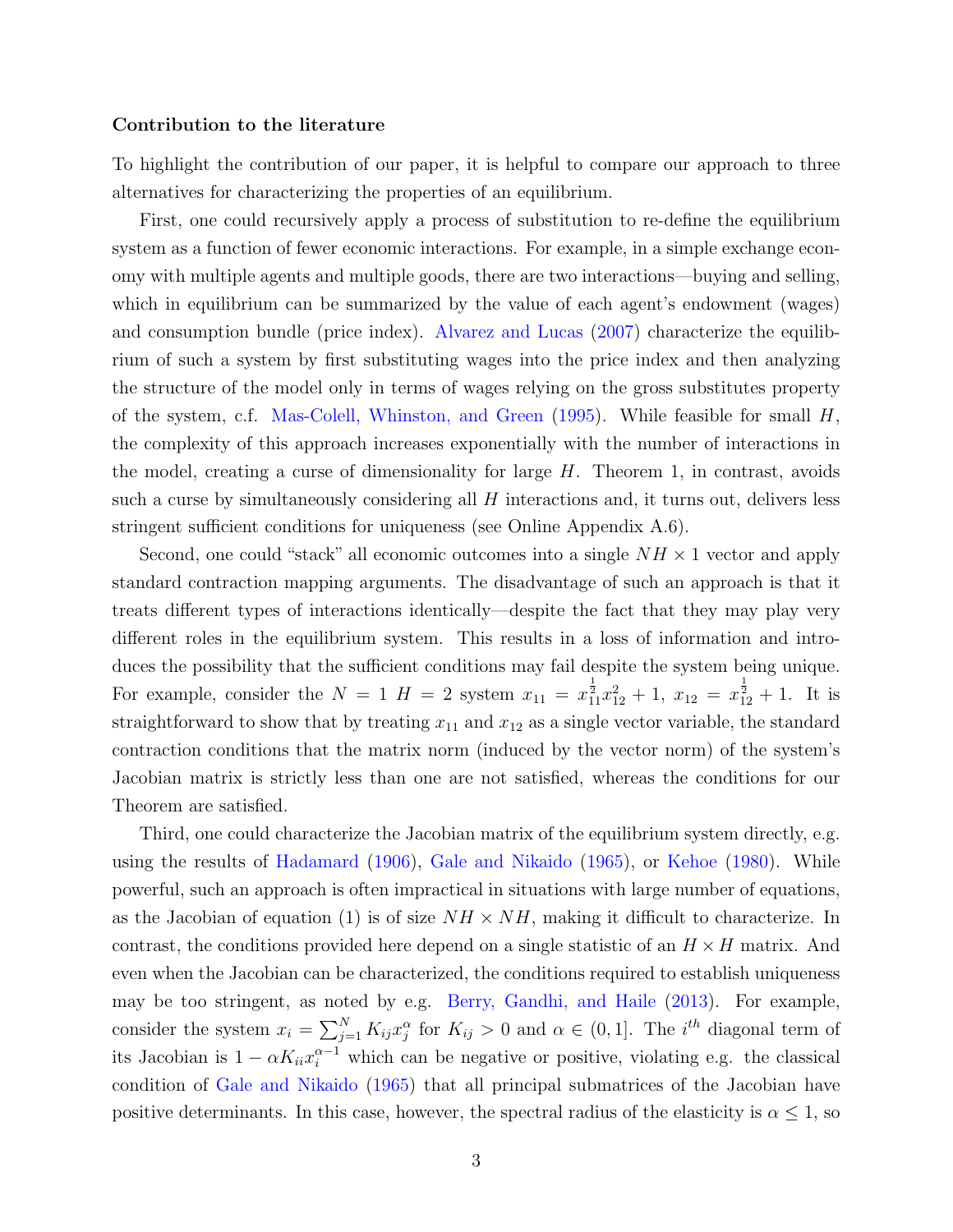uniqueness is established immediately by the Theorem presented here.

In summary, we approach the  $N \times H$  system represented in equation [\(1\)](#page-2-0) by extracting an  $H \times H$  matrix capturing the strength of economic interactions and characterize the equilibrium properties of the system based on a single statistic of that matrix. As a result, Theorem 1 provides a unified understanding of a broad class of heterogeneous agent network models and offers a straightforward and easy-to-check sufficient condition to characterize their equilibrium—reminiscent of how [Blackwell](#page-16-12) [\(1965\)](#page-16-12) offers straightforward sufficient conditions that have been widely used to characterize the equilibrium of single-agent dynamic models. In doing so—and as the included applications illustrate—it offers both new lessons for existing models and the ability to extend existing frameworks in important directions.

The structure of the remainder of the paper is as follows: Section 2 presents the Theorem and makes five remarks. Section 3 presents two applications of the result to the fields of social networks and urban spatial networks, respectively. For brevity, the proof of the Theorem is presented in the Appendix. Details of the remarks and nine additional applications are presented in the Online Appendix.

### 2 The Theorem

Let  $\mathcal{N} \equiv \{1, ..., N\}$  and  $\mathcal{H} \equiv \{1, ..., H\}$  correspond to the set of economic agents and the set of economic interactions, respectively.<sup>[2](#page-5-0)</sup> Let x be an N-by-H matrix of endogenous economic outcomes, where for  $i \in \mathcal{N}$  and  $h \in \mathcal{H}$ , we slightly abuse notation and let  $x_i$  denote  $x$ 's ith row and  $x_{h}$  to denote x's hth column. We restrict our attention to strictly positive  ${x_{ih}}_{i\in\mathcal{N},h\in\mathcal{H}} \in \mathbb{R}_{++}^{N\times H}$  and strictly positive and differentiable  ${f_{ijh}}$ . Define the elasticity  $\epsilon_{ijh,jh'}(x_j) \equiv \frac{\partial \ln f_{ijh}(x_j)}{\partial \ln x_{j,h}}$  $\frac{\ln f_{ijh}(x_j)}{\partial \ln x_{jh'}},$  i.e.  $\epsilon_{ijh,jh'}(x_j)$  is the impact of agent j's outcome of type h' on agent i's outcome of type h. Finally, define  $\rho(A)$  as the spectral radius of matrix A (i.e. the largest absolute value of its eigenvalues).

<span id="page-5-1"></span>**Theorem 1.** Suppose there exists an H-by-H matrix **A** such that for all  $i, j \in \mathcal{N}$ ,  $h, h' \in \mathcal{H}$ , and  $x_j \in \mathbb{R}_{++}^H$ ,  $|\epsilon_{ijh,jh'}(x_j)| \leq (\mathbf{A})_{hh'}$ . Then:

(i). If  $\rho(A) < 1$ , there exists a unique solution to equation [\(1\)](#page-2-0) which can be computed by iteratively applying equation [\(1\)](#page-2-0) with a rate of convergence  $\rho(\mathbf{A});$ 

(*ii*). If  $\rho(\mathbf{A}) = 1$  and:

a. For all  $i \in \mathcal{N}$  and  $h, h' \in \mathcal{H}$  when  $(\mathbf{A})_{hh'} \neq 0$  there exists some j such that for all  $x_j$  $|\epsilon_{ijh,jh'}(x_j)| < (\mathbf{A})_{hh'}$ , then equation [\(1\)](#page-2-0) has at most one solution;

<span id="page-5-0"></span><sup>&</sup>lt;sup>2</sup>More generally, the set of agents  $\mathcal N$  can be countably infinite or uncountably infinite represented by a closed interval.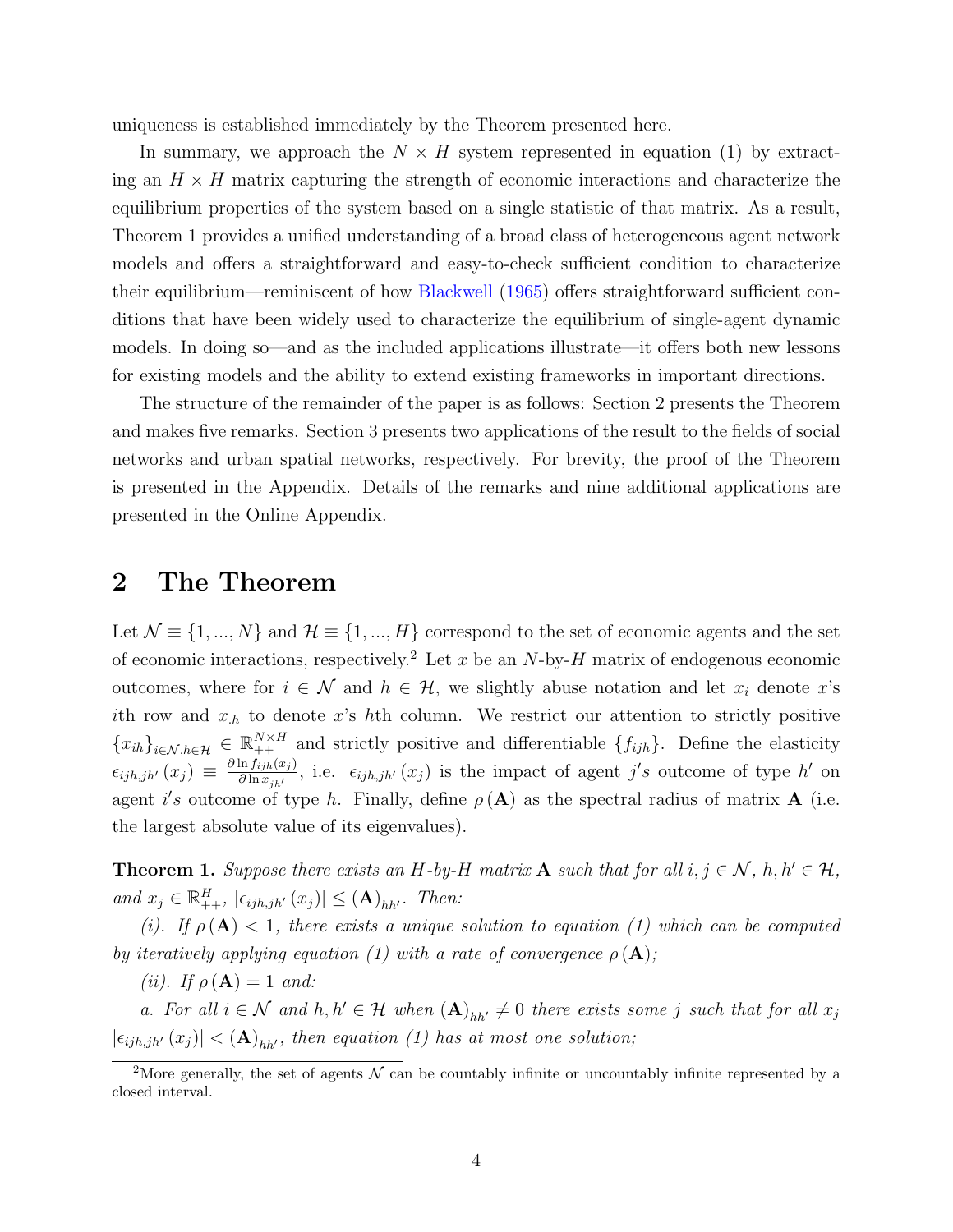b. For all  $x_j$ ,  $\epsilon_{ijh,jh'}(x_j) = \alpha_{hh'} \in \mathbb{R}$  where  $|\alpha_{hh'}| = (\mathbf{A})_{hh'}$  for all  $i, j \in \mathcal{N}$  and  $h, h' \in \mathcal{N}$  $\mathcal{H}-i.e.$   $f_{ijh}(x_j) = K_{ijh} \prod_{h' \in \mathcal{H}} x_{jh'}^{\alpha_{hh'}}$  for some  $K_{ijh} > 0$ —then there is at most one columnwise up-to-scale solution, i.e. for any  $h \in \mathcal{H}$  and two solutions x and x' it must be  $x'_{h} = c_h x_{h}$ for some scalar  $c_h > 0$ ;

(iii). If  $\rho(\mathbf{A}) > 1$ ,  $N \geq 2H + 1$ , and  $f_{ijh}(x_j) = K_{ijh} \prod_{h' \in \mathcal{H}} x_{jh'}^{\alpha_{hh'}}$ , then there exists some  ${K_{ijh} > 0}_{i,j \in \mathcal{N}, h \in \mathcal{H}}$  such that equation [\(1\)](#page-2-0) has multiple solutions that are column-wise up-to-scale different.

Proof. See Appendix [A.](#page-18-0)

It is important to emphasize that the conditions provided in the Theorem 1 abstract from the particular heterogeneity of agents and network structure—i.e. the particular functions  ${f_{ijh}}$ —and instead focus on the strength of the economic interactions across all agents, i.e. the uniform bounds on elasticities  $|\epsilon_{ijh,jh'}(x_j)| \leq (\mathbf{A})_{hh'}$ . Such conditions that focus on the strength of the economic interactions rather than the heterogeneity of the agents and networks themselves are advantageous in settings where the same economic model may be applied to different empirical contexts. For example, in spatial models, the heterogeneity of agents and network structure captures such things like the geography (e.g. trade costs) which are highly context dependent; in contrast, the elasticities govern the strength of economic interactions (e.g. the elasticity of demand) that may be similar across locations.

Part (i) of Theorem 1 applies the Perov Fixed Point Theorem [\(Perov,](#page-17-0) [1964;](#page-17-0) [Perov and](#page-17-1) [Kibenko,](#page-17-1) [1966\)](#page-17-1) to show that there exists a unique solution and that solution can be computed with an iterative algorithm that converges at a rate  $\rho(A)$ . In particular, denote equation [\(1\)](#page-2-0) as  $x = T(x)$ ; then for any initial "guess" of a positive solution  $x^0 \in \mathbb{R}_{++}^{N \times H}$ , one simply iterates  $x^1 = T(x^0), x^2 = T(x^1), x^3 = T(x^2), \dots$  until convergence. Intuitively, if [\(1\)](#page-2-0) represents an agents i's best response function for action  $h$ , then this algorithm is simply an iterated best response and part (i) guarantees such best response dynamics will converge to the unique (Nash) equilibrium from any starting point; Section [3.1](#page-10-0) offers an example.

Part (ii) of Theorem 1 deals with the case of  $\rho(A) = 1$ , which turns out to be a common phenomenon in economic modeling (see Remark 4 below). It establishes uniqueness by imposing extra conditions on the elasticities  $\epsilon_{ijh,jh'}(x_j)$ : if either the elasticities are strictly smaller than their bounds (part ii.a) or the elasticities are constant (part ii.b) then (up-toscale) uniqueness can be assured.

Finally, since whether or not a system of the form of equation [\(1\)](#page-2-0) has a unique solution in general depends on the particular function  $\{f_{ijh}\}\$ , our choice to abstract from this heterogeneity comes at the cost of preventing us from providing necessary conditions for uniqueness. Nonetheless, part (iii) of Theorem 1 shows that the conditions provided are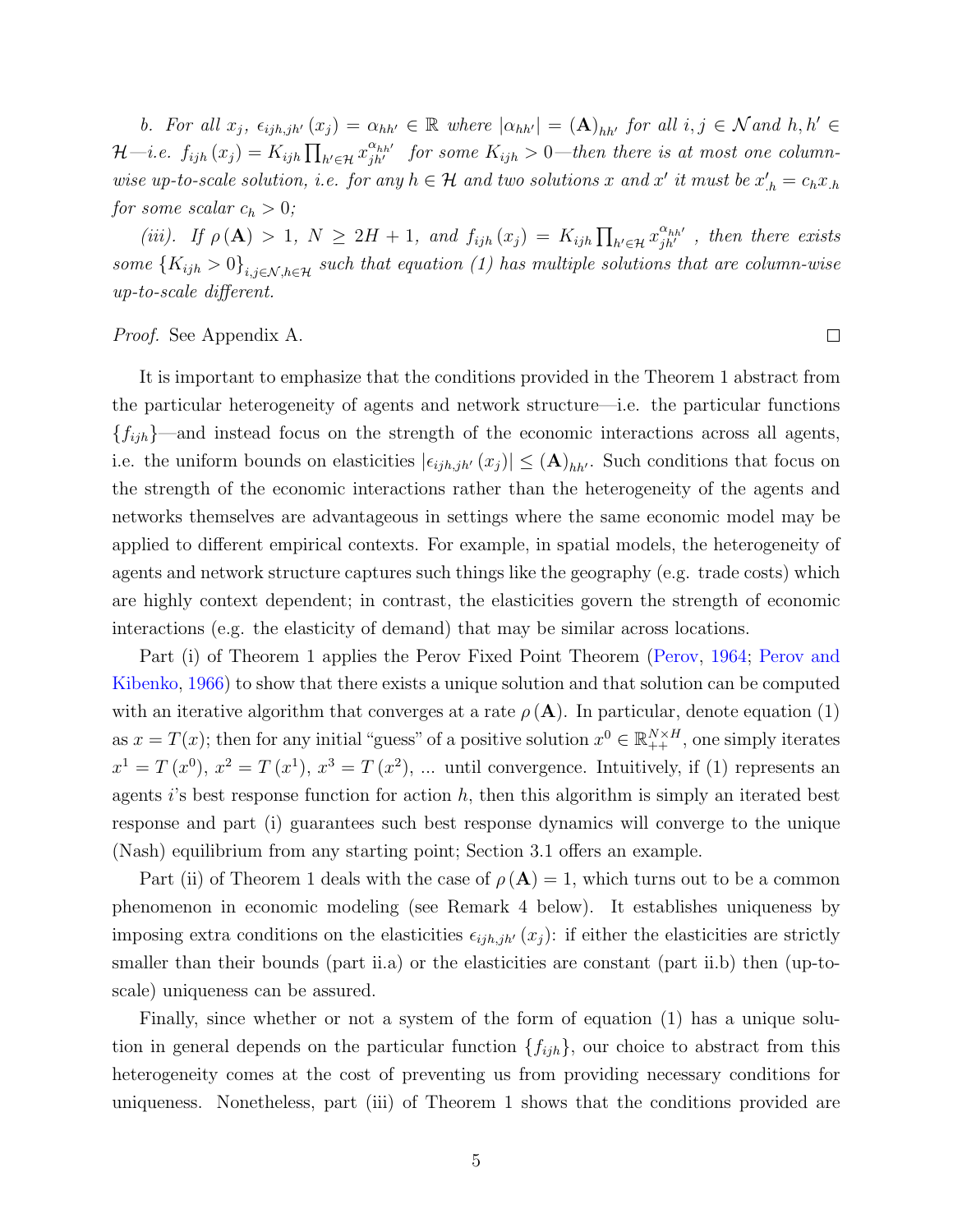"globally necessary". That is, for any matrix of elasticity bounds **A** such that  $\rho(\mathbf{A}) > 1$ , one can construct a set of functions that govern the interactions  $\{f_{ijh}\}\$  with a corresponding A where multiple equilibria are assured.<sup>[3](#page-7-0)</sup> Such functions can be constructed even restricting attention only to functions with constant elasticities. Put another way, the sufficient conditions for uniqueness provided in the Theorem 1 are the best that can be provided when abstracting from agent heterogeneity and network structure.

#### Remarks

We provide below five remarks that both facilitate the implementation and extend Theorem 1. Details are presented in Online Appendix [B.1.](#page-39-0) The first two remarks provide extensions to Theorem 1.

Remark 1. (Generalized Domain and Range) Part (i) of Theorem 1 can be extended to both allow  $\{f_{ijh}\}\)$  to be a function of the full set of equilibrium outcomes x for all j and allow  $\{f_{ijh}\}\$ to be weakly positive (while requiring the summation across j to be strictly positive, i.e.  $\sum_{j \in \mathcal{N}} f_{ijh}(x) > 0$ , i.e.  $f_{ijh}: \mathbb{R}_{++}^{H \times N} \to \mathbb{R}_{+}$ . Doing so requires replacing the condition on elasticity  $|\epsilon_{ijh,jh'}(x_j)| \leq (\mathbf{A})_{hh'}$  with  $\sum_{j \in \mathcal{N}}$  $\partial \ln \sum_{j \in \mathcal{N}} f_{ijh}(x)$  $\partial \ln x_{jh'}$  $\left| \leq (A)_{hh'}$ . The remainder of Theorem 1 and its proof is unchanged. This generalization allows both that the impact that agent j has on agent i through an interaction of type h can depend on the equilibrium outcomes of any other agents (including i's own outcomes) and for certain agents' interactions to not directly affect the payoffs of others. We apply this remark in Section [3.2.](#page-12-0)

Remark 2. (Presence of Endogenous Scalars) In addition to equilibrium outcomes for each agent and interaction, certain economic systems also contain an endogenous scalar that reflects e.g. the aggregate welfare of the system, as in:

<span id="page-7-1"></span>
$$
\lambda_h x_{ih} = \sum_{j=1}^N f_{ijh} (x_{j1}, ..., x_{jH}), \qquad (2)
$$

where  $\lambda_h > 0$  is endogenous. We offer two results for such systems.

The first result concerns the equilibrium system [\(2\)](#page-7-1) with constant elasticities (as in Theorem 1 part ii.b). For this form, if  $\rho(A) = 1$ , we have the same conclusion as in part ii.b: the  $\{x_{ih}\}\$ of any solution is column-wise up-to-scale unique. If  $\rho(\mathbf{A}) < 1$ , it is possible to subsume the endogenous scalars into the equilibrium outcomes through a change in vari-ables, expressing equation [\(2\)](#page-7-1) as in equation [\(1\)](#page-2-0), which in turn implies that the  $\{x_{ih}\}$  are

<span id="page-7-0"></span><sup>&</sup>lt;sup>3</sup>Part (iii) of Theorem 1 extends the result of [Allen and Donaldson](#page-16-13) [\(2018\)](#page-16-13) to equilibrium systems with more than two equilibrium interactions (i.e.  $H > 2$ ).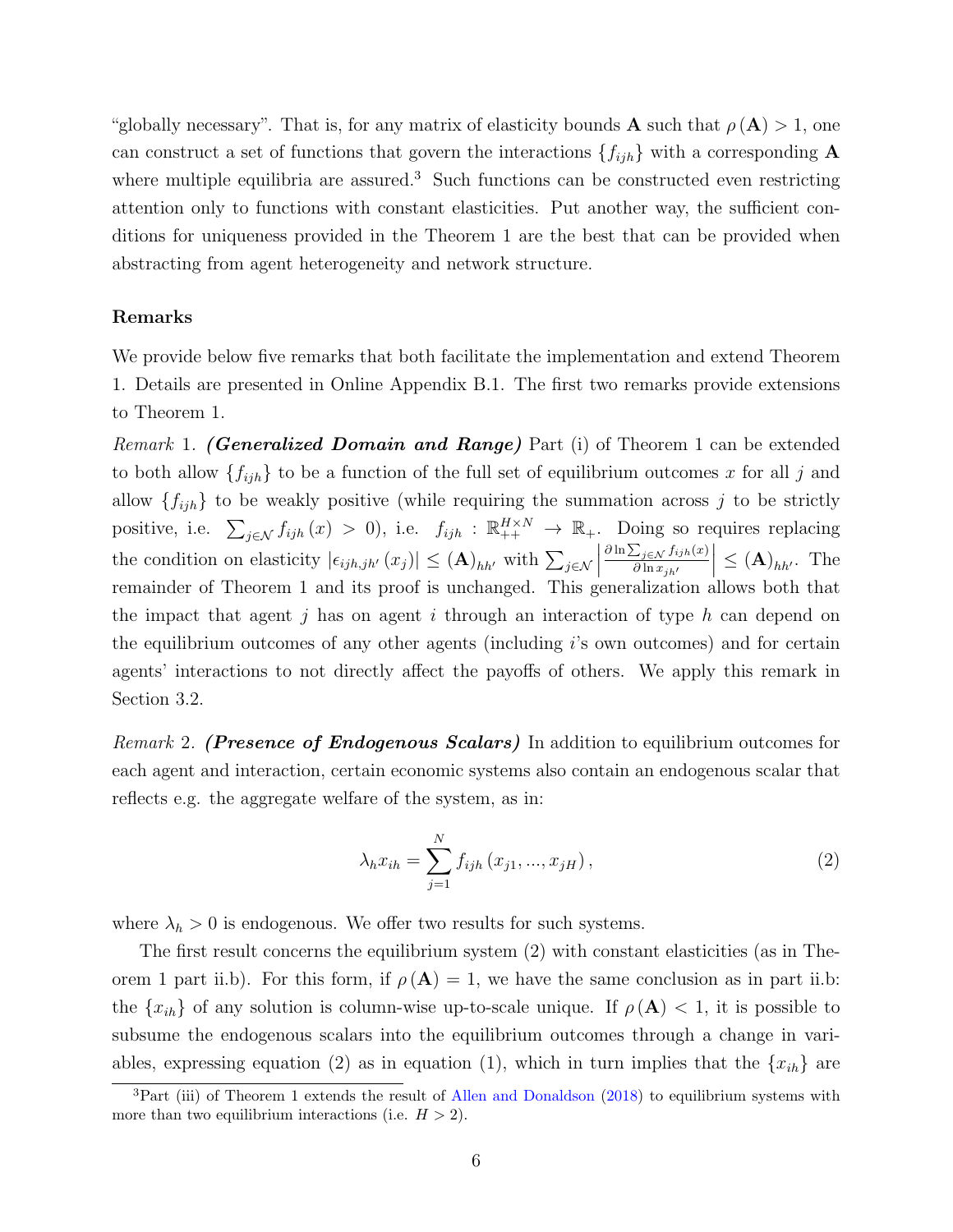column-wise up-to-scale unique. (Separating the  $\{x_{ih}\}\$ and  $\{\lambda_h\}\$ to determine the scale of  ${x<sub>ih</sub>}$  requires the imposition of further equilibrium conditions, e.g. aggregate labor market clearing conditions).

The second result concerns the equilibrium system [\(2\)](#page-7-1) for general  $f_{ijh}$  with H additional aggregate constraints of the form  $\sum_{i=1}^{N} x_{ih} = c_h$  for known constants  $c_h > 0$ . This system has a unique solution as long as  $\rho(\mathbf{A}) < \frac{1}{2}$  $\frac{1}{2}$ , where **A** is defined as in Theorem 1. Intuitively,  $\rho\left(\mathbf{A}\right)<\frac{1}{2}$  $\frac{1}{2}$  ensures that the feedback effect from changes in the endogenous scalar are small enough to continue to ensure a contraction. We apply both these results in Section [3.2.](#page-12-0)

The next remark facilitates implementation of Theorem 1.

Remark 3. (Change of variables) It is often useful to consider a change of variables of one's original equilibrium system when writing it in the form of equation [\(1\)](#page-2-0). One important example that can be found in the study of network economics is the following system:

$$
x_{ih} = f_{ih} \left( \left\{ \sum_{j \neq i} g_{ijh'} x_{jh'} \right\}_{h' \in \mathcal{H}} \right)
$$

where  $\sum_{j\neq i} g_{ijh'} x_{jh'}$  measures the aggregate behavior of agent i's peers. Define  $y_{ih} \equiv$  $\sum_{j\neq i} g_{ijh}x_{jh}$  and substitute the expression of  $x_{jh}$ . We then obtain  $y_{ih} = \sum_{j\neq i} g_{ijh}f_{jh}(\{y_{jh'}\}_{h'\in\mathcal{H}})$ , which is in the form of [\(1\)](#page-2-0). We illustrate this technique in Online Appendices [A.1](#page-22-0) and [A.2.](#page-23-0) Another important example that has found widespread use in spatial economics is the following economic system in which the elasticities are constant:

<span id="page-8-0"></span>
$$
\prod_{h' \in \mathcal{H}} x_{ih'}^{\gamma_{hh'}} = \sum_{j \in \mathcal{N}} K_{ijh} \prod_{h' \in \mathcal{H}} x_{ih'}^{\rho_{hh'}} x_{jh'}^{\beta_{hh'}}.
$$
 (3)

for all  $i \in \mathcal{N}$  and  $h' \in \mathcal{H}$  where  $\gamma_{hh'}$ ,  $\rho_{hh'}$ , and  $\beta_{hh'}$  are  $(h, h')$ th cells of matrix **Γ**, **R**, and **B**, respectively. To transform equation [\(3\)](#page-8-0) to the form of equation [\(1\)](#page-2-0), if  $\Gamma - R$  is invertible, we can redefine  $y_{ih} \equiv \prod_{h' \in \mathcal{H}} x_{ih'}^{\gamma_{hh'}-\rho_{hh'}}$ . Substituting this definition into the righthand-side we obtain  $y_{ih} = \sum_{j \in \mathcal{N}} K_{ijh} \prod_{h' \in \mathcal{H}} y_{jh'}^{\alpha_{hh'}}$ , where  $\alpha_{hh'}$  is the corresponding element of matrix  $\mathbf{B}(\mathbf{\Gamma}-\mathbf{R})^{-1}$ , which is in the form of [\(1\)](#page-2-0) with  $(\mathbf{A})_{hh'} = |\alpha_{hh'}|$ . Note that a change of variables is not just analytically convenient: the presence of the absolute value operator in Theorem 1 means that a change of variables may reduce the spectral radius, making it more likely that the sufficient conditions for uniqueness are satisfied and improving the speed at which an iterative algorithm converges.<sup>[4](#page-8-1)</sup> We illustrate this change of variables technique in applications presented in Section [3.2](#page-12-0) and Online Appendices [A.4,](#page-26-0) [A.5,](#page-28-0) [A.6,](#page-31-0) and [A.9.](#page-37-0)

<span id="page-8-1"></span><sup>&</sup>lt;sup>4</sup>Consider the simple example  $x_i = \sum_{j=1}^{N} K_{ij} x_i^{\beta} x_j^{\alpha}$ . Applying Theorem 1 directly (using Remark 1) provides the sufficient uniqueness condition  $|\alpha| + |\beta| \leq 1$ , but transforming the system using a change of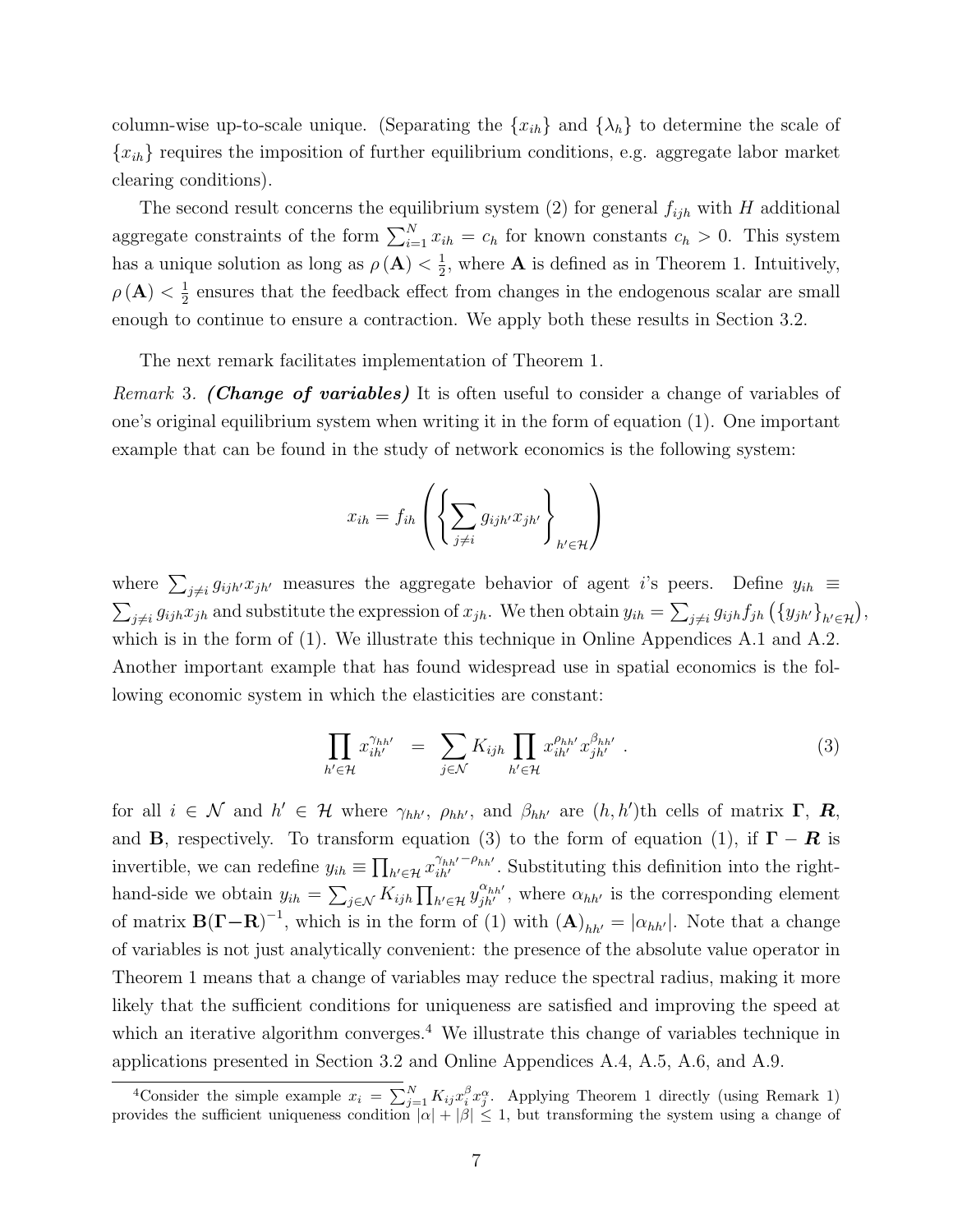The last two remarks offer details about the spectral radius.

Remark 4. (Spectral Radius of 1) In practice,  $\rho(A) = 1$  is a general phenomenon in economic systems which include nominal variables (e.g. prices). Indeed, any economic system of the form [\(3\)](#page-8-0) that is homogeneous of degree 0 in at least one of its arguments will have spectral radius  $\rho(A)$  no smaller than 1. Hence, part (i) of Theorem 1 is more applicable to economic systems where all economic interactions are real, whereas part (ii) of Theorem 1 is more applicable to economic systems where some economic interactions are nominal. We provide two such economic systems with nominal variables in Online Appendices [A.8](#page-35-0) and [A.9.](#page-37-0)

Remark 5. (Characterization of the Spectral Radius) While it is straightforward to numerically calculate  $\rho(A)$  to apply the results of Theorem 1, analytical characterizations are also possible. We offer two results to facilitate such characterization. The first is well known: the Collatz–Wielandt Formula (e.g. see Page 670 in [Meyer](#page-17-7) [\(2000\)](#page-17-7)), implies that if the summation of each row (or column) of **A** is less than 1, then  $\rho(A) \leq 1$ . We illustrate how to use this result to generate intuitive economic conditions for uniqueness in Section [3.2](#page-12-0) below. The second is, to our knowledge, new. Define  $q(s)$  as the determinant of matrix  $sI - A$  i.e.  $g(s) = |sI - A|$  and denote its k-th derivative as  $g^{(k)}(s)$ . For any constant  $s > 0$ ,  $\rho(A) \leq s$  if and only if  $g^{(k)}(s) \geq 0$  for all  $k = 0, 1, 2, ..., n - 1$ . We apply this result in Online Appendix [A.6.](#page-31-0)

### 3 Applications

We now apply Theorem 1 to extend seminal models of social networks and urban economics; in the Online Appendix [A,](#page-18-0) we apply Theorem 1 to nine additional applications.<sup>[5](#page-9-0)</sup>

variable  $y_i \equiv x_i^{1-\beta}$  to  $y_i = \sum_{j=1}^N K_{ij} y_j^{\frac{\alpha}{1-\beta}}$  provides the sufficient uniqueness condition  $\left|\frac{\alpha}{1-\beta}\right| \leq 1$ , which is a strictly weaker sufficiency condition (e.g.  $\alpha = 1, \beta = -\frac{1}{2}$ ).

<span id="page-9-0"></span><sup>&</sup>lt;sup>5</sup>In Online Appendix [A.1,](#page-22-0) we consider a setting where agents make a discrete choice over a large number of possible actions, extending the framework of [Brock and Durlauf](#page-16-2) [\(2001\)](#page-16-2); in Online Appendix [A.2,](#page-23-0) we consider a setting where agents interact in a large number of non-market ways, extending the framework of [Glaeser and](#page-17-2) [Scheinkman](#page-17-2) [\(2002\)](#page-17-2); in Online Appendix [A.3,](#page-24-0) we consider the case where agents trade-off private consumption and public good contributions, as in [Allouch](#page-16-3) [\(2015\)](#page-16-4) and Acemoglu, García-Jimeno, and Robinson (2015); in Online Appendix [A.4,](#page-26-0) we consider an urban setting where spillovers can occur across space, as in [Ahlfeldt,](#page-16-1) [Redding, Sturm, and Wolf](#page-16-1) [\(2015\)](#page-16-1); in Online Appendix [A.5](#page-28-0) we show that spatial spillovers–regardless if agglomerative or congestive—can lead to multiplicity in an economic geography framework based on [Allen](#page-16-5) [and Arkolakis](#page-16-5) [\(2014\)](#page-16-5); in Online Appendix [A.6,](#page-31-0) we provide sufficient conditions for uniqueness in a trade model with intermediate inputs and tariffs as in [Alvarez and Lucas](#page-16-6) [\(2007\)](#page-16-6); in Online Appendix [A.7](#page-33-0) we prove the uniqueness of equilibrium in a production network, extending the framework of [Acemoglu, Carvalho,](#page-16-8) [Ozdaglar, and Tahbaz-Salehi](#page-16-8) [\(2012\)](#page-16-8) to include a CES aggregator across labor and intermediates and between intermediate goods; in Online Appendix [A.8,](#page-35-0) we show that relative sector productivities can be identified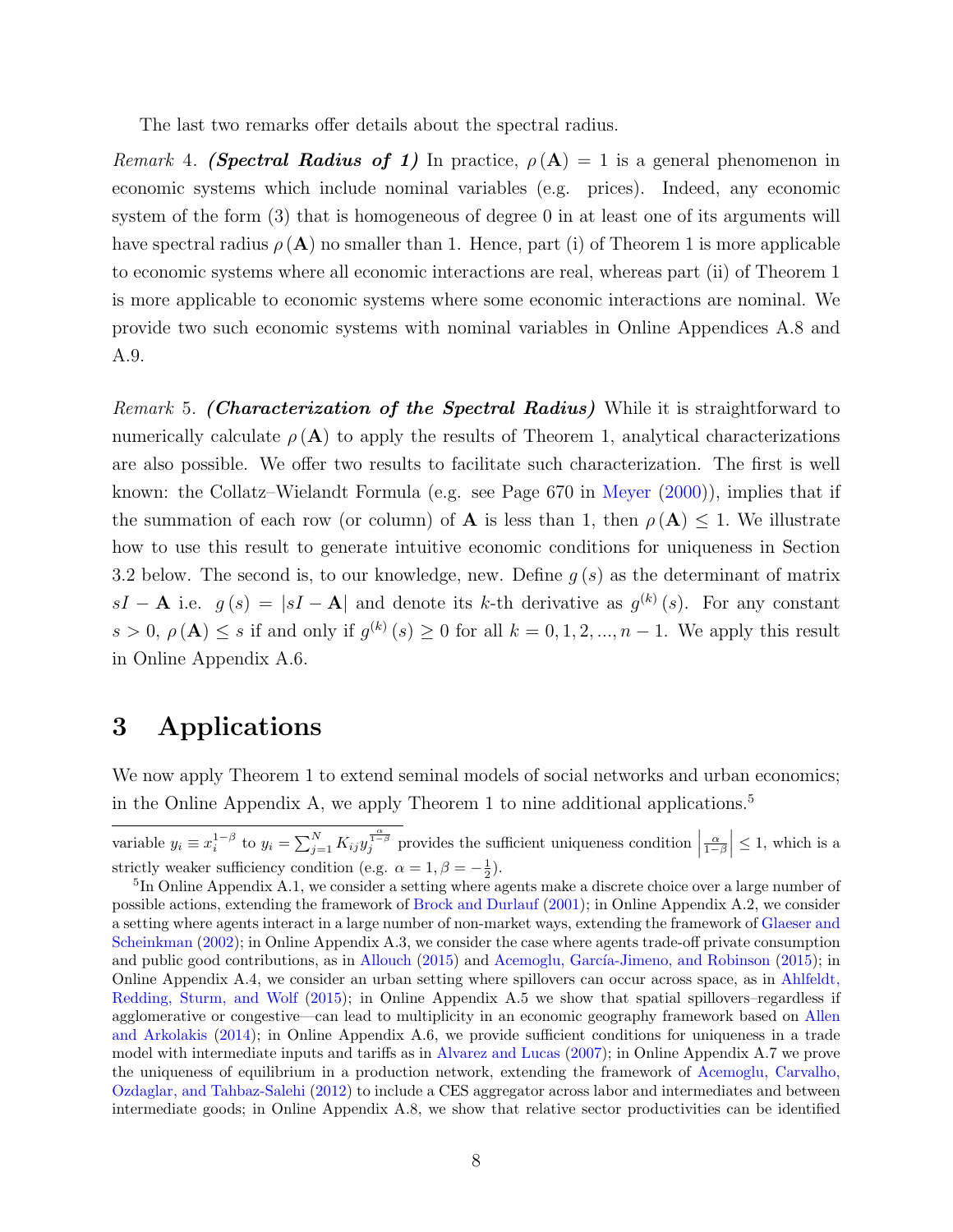#### <span id="page-10-0"></span>3.1 Social interactions with many types of networks

We first consider a social network based on the work of Ballester, Calvo-Armengol, and [Zenou](#page-16-0) [\(2006\)](#page-16-0) (as summarized in the review article of [Jackson and Zenou](#page-17-8) [\(2015\)](#page-17-8)) where agents' payoffs depend both on their own actions as well as the actions of others in their social network. We extend that framework to incorporate (a) many different types of actions and networks; and (b) flexible impacts of others' actions on one's own payoffs. Allowing agents to choose many types of actions simultaneously—and for those choices to flexibly affect the payoffs of all other agents' actions—enables the study of a variety of empirically relevant social interactions, including e.g. the interdependent nature of different types actions on different social networks (friends, family, work, etc).

#### 3.1.1 The Model

We first describe the model and derive its equilibrium conditions.

Setup There are  $i \in \{1, ..., N\} \equiv \mathcal{N}$  agents, each of whom decides how much effort  $x_{ih}$  to exert on each activity  $h \in \{1, ..., H\} \equiv \mathcal{H}$ . Agent i's payoff from activity h is:

$$
u_{ih}\left(\left\{x_{jh'}\right\}_{j\in\mathcal{N}}^{h'\in\mathcal{H}}\right)=c_{ih}x_{ih}-\frac{x_{ih}^2}{2}+x_{ih}\sum_{j\neq i}f_{ijh}\left(\left\{x_{jh'}\right\}_{h'\in\mathcal{H}}\right),\,
$$

where  $c_{ih} > 0$  is the (constant) marginal own benefit of effort, costs are quadratic in effort, and  $f_{ijh}(\cdot) \geq 0$  is a function capturing how others' efforts in all activities affect agent i's payoff in activity  $h$ . Agent i's overall utility is given by:

$$
u_{i}(x) = m[u_{i1}(x),...,u_{iH}(x)],
$$

where  $m(\cdot)$  is a monotonic function increasing in each of its arguments.

**Equilibrium** Agent *i* choose her efforts  $\{x_{ih}\}_{h\in\mathcal{H}}$  to maximize her utility  $u_i(x)$ . The first order conditions give the best response function of agent  $i \in \mathcal{N}$  for action  $h \in \mathcal{H}$  to all other agents actions:

<span id="page-10-1"></span>
$$
x_{ih} = c_{ih} + \sum_{j \neq i} f_{ijh} \left( \{ x_{jh'} \}_{h' \in \mathcal{H}} \right), \tag{4}
$$

to-scale from observed sales in a trade model with input-output linkages as in [Caliendo and Parro](#page-16-7) [\(2015\)](#page-16-7); and in Online Appendix [A.9,](#page-37-0) we provide conditions under which demand shifters can be identified from market shares, extending the framework of [Berry, Levinsohn, and Pakes](#page-16-10) [\(1995\)](#page-16-10) to two types of goods.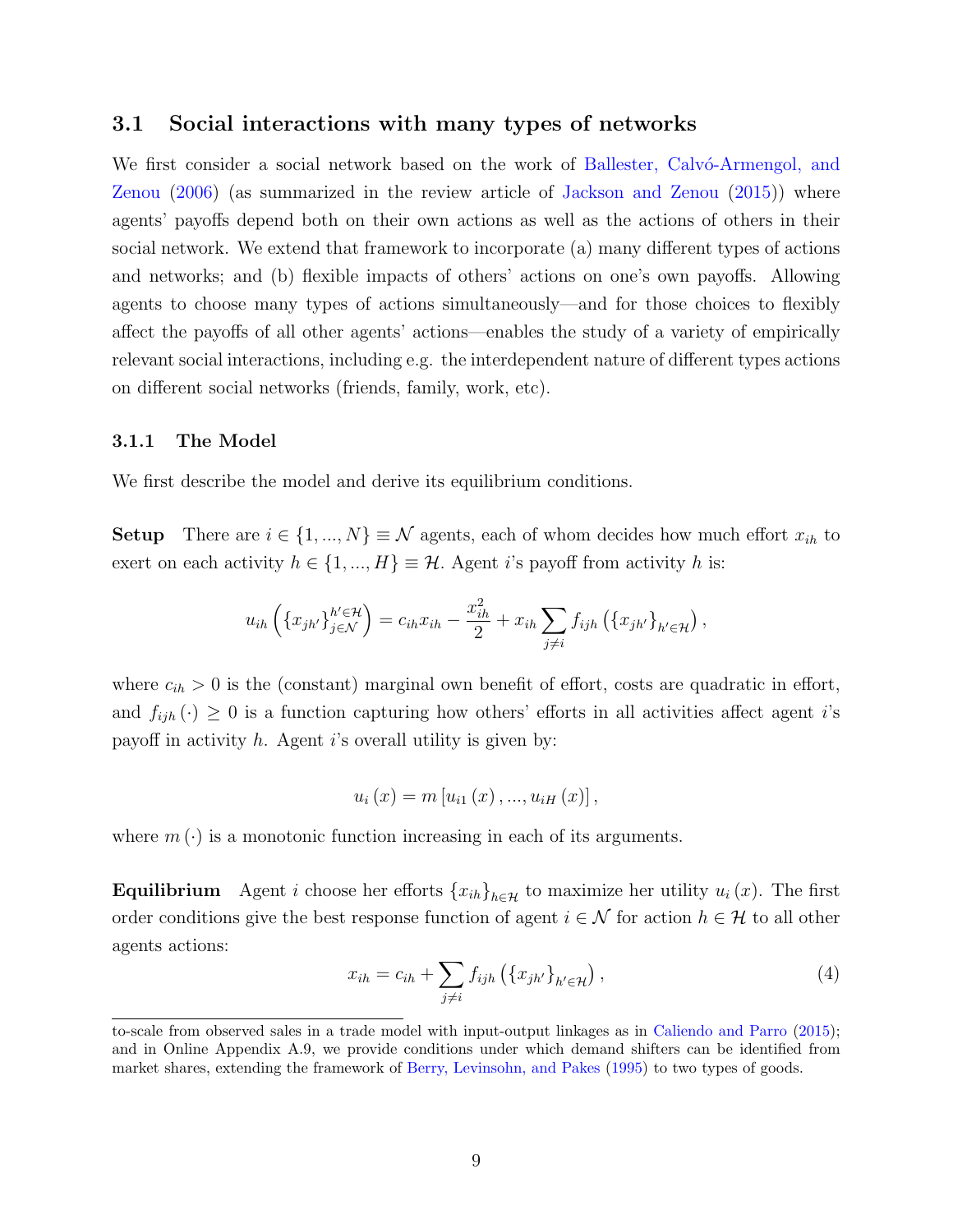which is a special case of equation [\(1\)](#page-2-0) (where  $f_{iih}(x_{j1},...,x_{jH}) = c_{ih}$ ). We note that [Ballester,](#page-16-0) Calvó-Armengol, and Zenou [\(2006\)](#page-16-0) consider a single network  $(H = 1)$  and a linear spillover function  $(f_{ij}(x_j) = g_{ij}x_j)$ .

#### 3.1.2 Applying Theorem 1

Theorem 1, part (i): General spillovers Suppose that the elasticities of the spillover function can be bounded, i.e. for all  $h, h' \in \mathcal{H}$  there exists an  $\alpha_{hh'} \geq 0$  such that  $\partial \ln f_{ijh}$  $\partial \ln x_{jh'}$  $\vert \leq$  $\alpha_{hh'}$  for all  $\{x_{jh'}\}_{h'\in\mathcal{H}}$ . Let **A** be the  $H \times H$  matrix whose  $(h, h')$  element is  $\alpha_{hh'}$ . From Theorem 1 part (i), there exists a unique equilibrium if  $\rho(A) < 1$ . Moreover, that equilibrium can be reached from any initial starting point  $\{x_{jk'}^0\}_{j\in\mathcal{N}}^{h'\in\mathcal{H}}$  by iteration of equation [\(4\)](#page-10-1). Note that the iterative procedure here has the simple economic intuition as an application of best-response dynamics, i.e. from any initial starting point, the unique equilibrium can be reached as an iterative application of agents' best-responses (see e.g. section 6 of [Parise and](#page-17-9) [Ozdaglar](#page-17-9) [\(2019\)](#page-17-9)).

Theorem 1, part (ii): Constant elasticity spillovers Consider the special case where the social spillovers take a constant elasticity form, i.e.  $f_{ijh}(\lbrace x_{jh'}\rbrace_{h'\in\mathcal{H}}) = g_{ijh} \prod_{h'\in\mathcal{H}} x_{jh'}^{\alpha_{hh'}},$ where  $g_{ijh} > 0$  governs the strength of the network connection between agents i and j in activity h. Then from Theorem 1 part (ii), there is at most one equilibrium if  $\rho(A) \leq 1$ .

**Theorem 1, part (iii): Multiplicity** It is sufficient to consider a two agent single network  $(N = 2, H = 1)$  with constant elasticity social spillover  $f_{ij} = g_{ij}x_j^{\alpha}$ . For any  $\alpha > 1$  it is straightforward to confirm that the payoff structure of  $c_1 = c_2 = 1 - \frac{1}{2c}$  $\frac{1}{2\alpha}$  and  $g_{12} = g_{21} = \frac{1}{2\alpha}$  $2\alpha$ has at least two solutions: a low-effort symmetric equilibrium  $(x_1, x_2) = (1, 1)$  and a higheffort symmetric equilibrium  $(x_1, x_2) = (M, M)$ , where M is the maximal root of the equation  $x^{\alpha} - 2\alpha x + 2\alpha - 1 = 0.$ 

**Comparison to previously known results** In the  $H = 1$  linear case where  $f_{ij} = g_{ij}x_j$ , Ballester, Calvó-Armengol, and Zenou [\(2006\)](#page-16-0) show that there exists a unique solution if  $\rho(\mathbf{G}) < 1$ , where **G** is the  $N \times N$  matrix with  $(i, j)$  element  $g_{ij}$ , i.e. they provide a condition on the spectral radius of the *network structure*.<sup>[6](#page-11-0)</sup> In contrast, Theorem 1 offers—for any finite

<span id="page-11-0"></span> ${}^{6}$ Bramoullé, Kranton, and D'amours [\(2014\)](#page-16-14) and [Galeotti, Golub, and Goyal](#page-17-10) [\(2020\)](#page-17-10) extend the [Ballester,](#page-16-0) [Calv´o-Armengol, and Zenou](#page-16-0) [\(2006\)](#page-16-0) framework to the case where actions can be substitutes by allowing possibly negative G and offer similar conditions for uniqueness as Ballester, Calvó-Armengol, and Zenou [\(2006\)](#page-16-0) based on the network structure. While Theorem 1 does not apply to this case (since we consider only positive  $f_{ijh}$ , we can incorporate situations where actions are substitutes through negative payoff elasticities, e.g. best response functions of the form  $x_i = c_i + \sum_{j \neq i} g_{ij} x_j^{\alpha}$ , where  $\alpha < 0$ ; Online Appendix [A.3](#page-24-0) provides such an example based on public goods provision in social networks.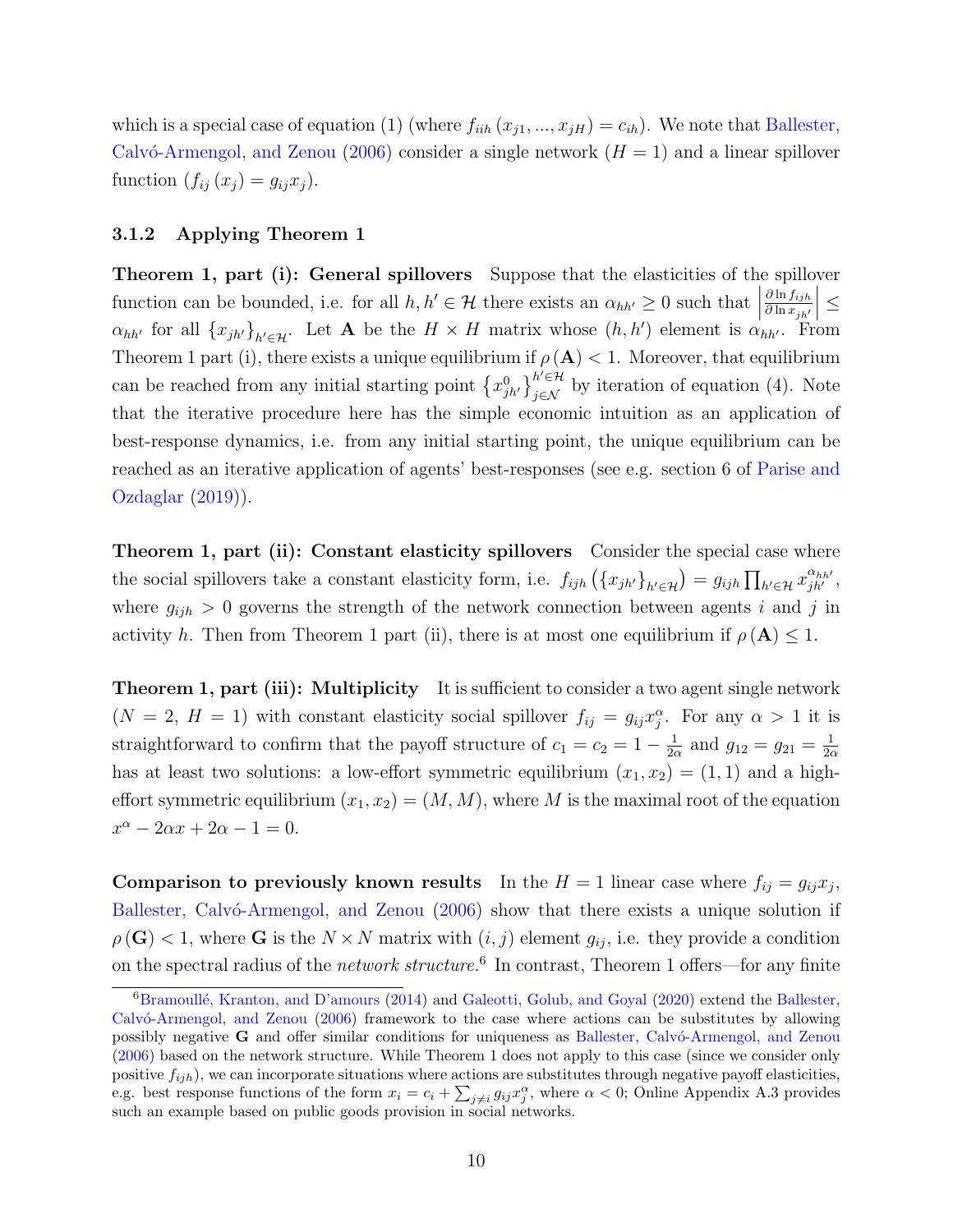$H \geq 1$  and for any  $f_{ijh}$ —condition for uniqueness as restrictions on the spectral radius of the *elasticities* of the spillover function. For example, in the  $H = 1$  case where  $f_{ij} = g_{ij} x_j^{\alpha}$ , Theorem 1 part (i) shows there exists a unique solution if  $|\alpha| < 1$  and part (ii) shows there is at most one solution if  $|\alpha|=1$ , regardless of the network structure G. Combining Theorem 1 with the results of Ballester, Calvo-Armengol, and Zenou [\(2006\)](#page-16-0) in the  $\alpha = 1$  case then illustrates that the condition  $\rho(G)$  < 1 guarantees the existence of an equilibrium (indeed, if  $\rho(G) \geq 1$ , there exists no solution). Note too that when  $\alpha > 1$ , in our example of multiplicity  $\rho(\mathbf{G}) = \frac{1}{2\alpha} < 1$ , demonstrating that the conditions on the network structure in the linear case  $(\alpha = 1)$  do not immediately generalize to the non-linear case.

#### <span id="page-12-0"></span>3.2 An urban spatial network with many types of agents

We now consider an urban spatial network based on the work of [Ahlfeldt, Redding, Sturm,](#page-16-1) [and Wolf](#page-16-1) [\(2015\)](#page-16-1) where agents choose where to live and where to work subject to commuting costs. While we do not explicitly model the land market nor do we incorporate spillovers that decay over space, we extend that framework to incorporate (a) many different types of agents; and (b) flexible productivity and amenity spillovers between agents of different types, thereby enabling the framework to be applied to a variety of empirically relevant urban interactions, including e.g. segregation, inequality, and gentrification.[7](#page-12-1)

#### 3.2.1 The Model

**Setup** A city comprises  $i \in \{1, ..., N\} \equiv \mathcal{N}$  blocks inhabited by  $h \in \{1, ..., H\} \equiv \mathcal{H}$  types of agents with measure  $\bar{L}_h$ . Each agent  $\nu$  of type  $h \in \mathcal{H}$  chooses where to live, denoted by  $i \in \mathcal{N}$ , and where to work, denoted by  $j \in \mathcal{N}$ , to maximize her utility:

$$
U_{ij,h}(\nu) = \frac{u_{ih} w_{jh}}{\mu_{ijh}} \varepsilon_{ijh}(\nu), \qquad (5)
$$

where  $u_{ih}$  and  $w_{jh}$  are the value of living and working, respectively, common to all agents of type h,  $\mu_{ijh} \geq 1$  is the commuting cost, and  $\varepsilon_{ij,h}(\nu)$  is the idiosyncratic preference of agent  $\nu$  of type h over location pairs. We assume  $\varepsilon_{ij,h}(\nu)$  is extreme value (Frechet) distributed with shape parameter  $\theta_h > 0$ . The number of agents of type h who choose to live in location  $i$  and work in location  $j$  can then be written as:

<span id="page-12-2"></span>
$$
L_{ij,h} = \frac{\left(\frac{u_{ih}w_{jh}}{\mu_{ijh}}\right)^{\theta_h}}{\sum_{(i,j)\in\mathcal{N}^2} \left(\frac{u_{ih}w_{jh}}{\mu_{ijh}}\right)^{\theta_h}} \bar{L}_h.
$$
\n
$$
(6)
$$

<span id="page-12-1"></span><sup>&</sup>lt;sup>7</sup>In Online Appendix [A.4,](#page-26-0) we characterize the equilibrium of an urban model with spatial spillovers.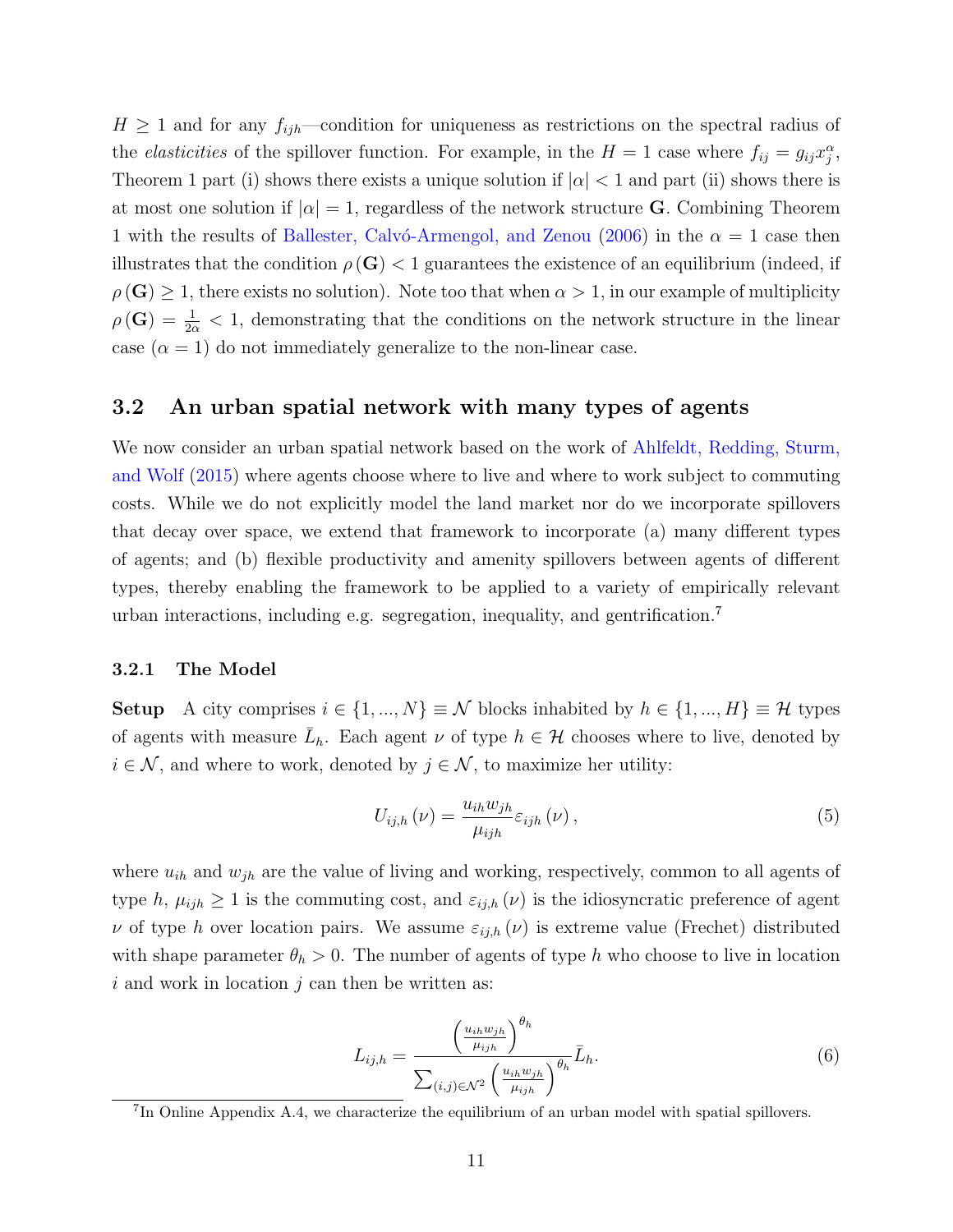**Spillovers** An agent h working in block j produces a numeraire good, for which they are paid their marginal productivity,  $A_{jh}$ , i.e.  $w_{jh} = A_{jh}$ . We suppose agents' aggregate location choices also affect  $A_{jh}$  and  $u_{jh}$ . Specifically,  $A_{jh}$  ( $u_{jh}$ ) depends both on the innate productivity (amenity) of block j,  $\bar{A}_{jh}(\bar{u}_{ih})$ , and the number of each type of agents working (residing) in that location,  $\{L_{jh'}^W\}_{h'\in\mathcal{H}}$   $(\{L_{jh'}^R\}_{h'\in\mathcal{H}})$  i.e.:

$$
A_{jh} = \bar{A}_{jh} f_h^A \left( \left\{ L_{jh'}^W \right\}_{h' \in \mathcal{H}} \right) ; u_{ih} = \bar{u}_{ih} f_h^u \left( \left\{ L_{ih'}^R \right\}_{h' \in \mathcal{H}} \right) \tag{7}
$$

for some functions  $f_h^A: \mathbb{R}_{++}^H \to \mathbb{R}_{++}$  and  $f_h^u: \mathbb{R}_{++}^H \to \mathbb{R}_{++}$ .

 ${\bf Equilibrium} \quad \text{For any geography } \Big\{ \{\mu_{ijh}\}_{h\in\mathcal{H}}^{\{i,j\in\mathcal{N}^2\}}, \big\{\bar{A}_{ih}, \bar{u}_{ih}\big\}_{h\in\mathcal{H}}^{i\in\mathcal{N}}\Big\}, \text{measure of agents } \big\{\bar{L}_h\big\}_{h\in\mathcal{H}},$ spillover functions  $\{f_h^A, f_h^u\}_{h\in\mathcal{H}}$ , and commuting elasticities  $\{\theta_h\}_{h\in\mathcal{H}}$ , an equilibrium is a set of workplace and residential populations  $\{L_{ih}^W, L_{ih}^R\}_{h \in \mathcal{H}}^{\infty}$  such that:

<span id="page-13-1"></span><span id="page-13-0"></span>
$$
L_{ih}^W = \sum_{j \in \mathcal{N}} L_{ji,h}; L_{ih}^R = \sum_{j \in \mathcal{N}} L_{ij,h},
$$
\n
$$
(8)
$$

i.e. the number of workers (residents) of type h in block i is equal to the total number of agents of type h commuting to (from) that location.

#### 3.2.2 Applying Theorem 1

We now apply Theorem 1 to characterize the equilibrium of the model; for detailed derivations see Online Appendix [B.2.](#page-42-0)

**Theorem 1, part (i): General spillovers** For a general set of spillover functions  $f_h^A$ and  $f_h^u$ , we suppose that for all  $h$ ,  $h'$ , and  $j$ , we have  $\frac{\partial \ln f_h^A}{\partial \ln L_{jh'}^W}$   $\leq \alpha_{hh'}$  and  $\begin{array}{c} \begin{array}{c} \begin{array}{c} \begin{array}{c} \end{array} \\ \end{array} \\ \begin{array}{c} \end{array} \end{array} \end{array}$  $\frac{\partial \ln f_h^u}{\partial \ln L_{jh'}^R}$  $\begin{array}{c} \begin{array}{c} \begin{array}{c} \begin{array}{c} \end{array} \\ \end{array} \\ \begin{array}{c} \end{array} \end{array} \end{array}$  $\leq \beta_{hh'}$ . Then, by substituting equations  $(6)$  and  $(7)$  into the equilibrium conditions  $(8)$ , we can derive the following bounds on the elasticities of the workplace and residential populations:  $\sum_j$  $\begin{array}{c} \hline \end{array}$  $\frac{\partial \ln L_{ih}^W}{\partial \ln L_{jh'}^W}$  $\begin{array}{c} \begin{array}{c} \begin{array}{c} \begin{array}{c} \end{array} \\ \end{array} \\ \begin{array}{c} \end{array} \end{array} \end{array}$  $\leq 2\theta_h \alpha_{hh'}, \sum_j$  $\begin{array}{c} \begin{array}{c} \begin{array}{c} \begin{array}{c} \end{array} \\ \end{array} \\ \begin{array}{c} \end{array} \end{array} \end{array}$  $\frac{\partial \ln L_{ih}^W}{\partial \ln L_{jh'}^R}$  $\begin{array}{c} \begin{array}{c} \begin{array}{c} \begin{array}{c} \end{array} \\ \end{array} \\ \begin{array}{c} \end{array} \end{array} \end{array}$  $\leq 2\theta_h\beta_{hh'},\ \sum_j$  $\begin{array}{c} \hline \end{array}$  $\frac{\partial \ln L_{ih}^R}{\partial \ln L_{jh'}^W}$  $\begin{array}{c} \hline \end{array}$  $\leq 2\theta_h \alpha_{hh'}$ , and  $\sum_j$  $\begin{array}{c} \hline \end{array}$  $\frac{\partial \ln L_{ih}^R}{\partial \ln L_{jh'}^R}$  $\begin{array}{c} \hline \end{array}$ ≤  $2\theta_h\beta_{hh'}$ . Therefore by applying Remark 1, part (i) of Theorem 1 yields the following sufficient condition for uniqueness:

$$
\rho\left(\begin{array}{cc} 2\boldsymbol{\theta}\boldsymbol{\alpha} & 2\boldsymbol{\theta}\boldsymbol{\beta} \\ 2\boldsymbol{\theta}\boldsymbol{\alpha} & 2\boldsymbol{\theta}\boldsymbol{\beta} \end{array}\right) < 1,
$$

where  $\alpha$  and  $\beta$  are  $H \times H$  matrices with  $(h, h')$  entries  $\alpha_{hh'}$  and  $\beta_{hh'}$ , respectively and  $\theta$  is an  $H \times H$  diagonal matrix with  $(h, h)$  entry  $\theta_h$ . From Remark 5, a sufficient condition for this to hold is that  $\rho(\boldsymbol{\theta}\boldsymbol{\alpha}) < \frac{1}{4}$  $\frac{1}{4}$  and  $\rho(\boldsymbol{\theta}\boldsymbol{\beta}) < \frac{1}{4}$  $\frac{1}{4}$ . As  $\theta$  captures the dispersion force arising from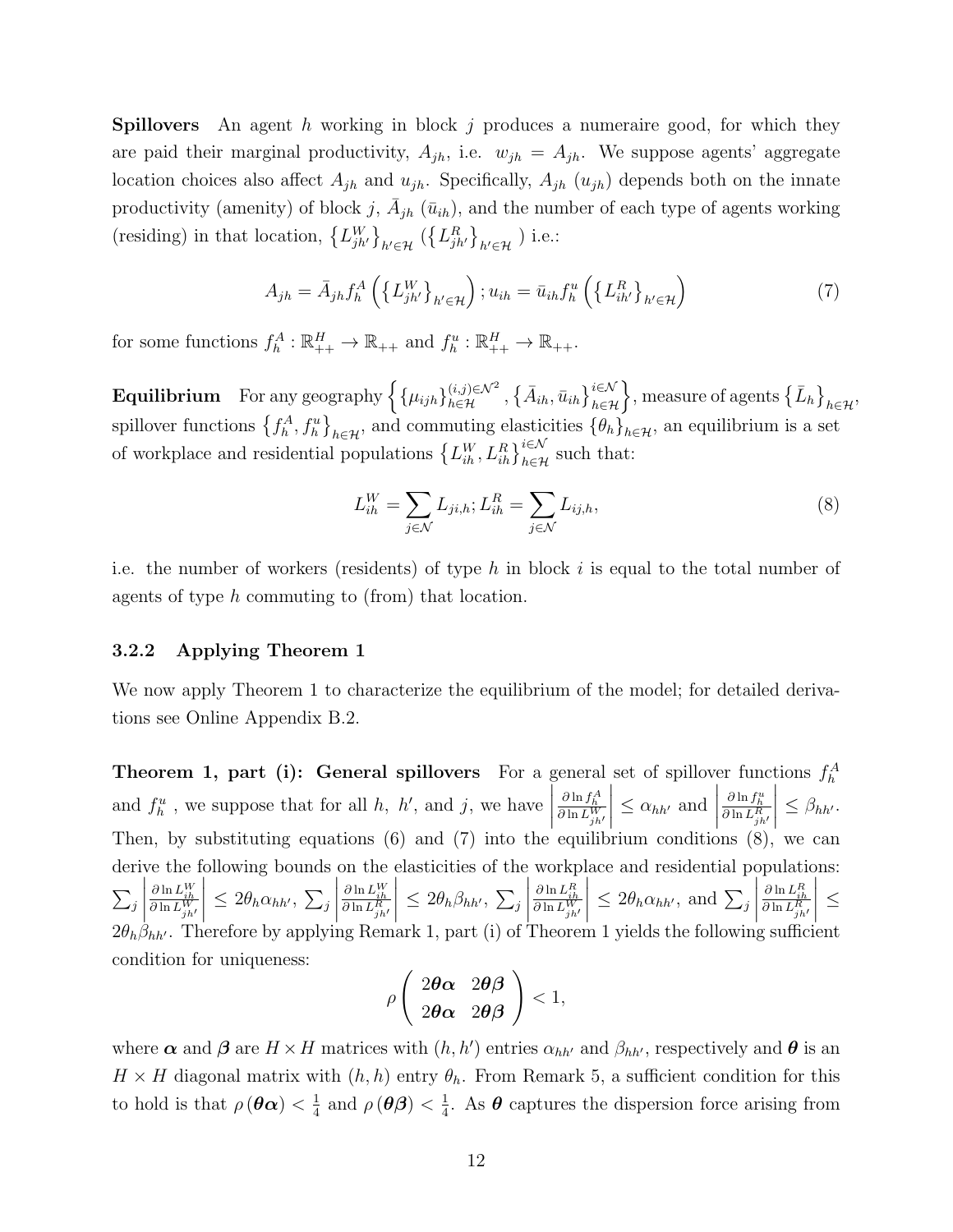agent's preference heterogeneity (with smaller values indicating greater dispersion) and  $\alpha$ and  $\beta$  capture the agglomeration/dispersion forces arising from productivities and amenities, respectively (with larger positive values indicating greater agglomeration), these conditions have a simple intuition: uniqueness can be assured when agglomeration forces are small relative to congestion forces (as in [Allen and Arkolakis](#page-16-5) [\(2014\)](#page-16-5)).

Theorem 1, part (ii): Constant elasticity spillovers Now we consider the special case where the spillover functions  $f_h^A$  and  $f_h^u$  take the following convenient constant elasticity specification:  $f_h^A \left( \{L_{j h'}^W\}_{h' \in \mathcal{H}} \right) = \prod_{h' \in \mathcal{H}} \left( L_{j h'}^W \right)^{\alpha_{h h'}}$  and  $f_h^u \left( \{L_{i h'}^R\}_{h' \in \mathcal{H}} \right) = \prod_{h' \in \mathcal{H}} \left( L_{i h'}^R \right)^{\beta_{h h'}}$ . (The  $\alpha_{hh'}$  and  $\beta_{hh'}$  here can be negative.) Combining these spillover functions with equation [\(6\)](#page-12-2), substituting into the equilibrium system [\(8\)](#page-13-1), and applying the change of variables in Remarks 2 and 3 results in the following system of equilibrium equations:

<span id="page-14-0"></span>
$$
\tilde{L}_{ih}^W = \sum_{j \in \mathcal{N}} \left( \frac{\bar{u}_{jh} \bar{A}_{ih}}{\mu_{jih}} \right)^{\theta_h} \prod_{h' \in \mathcal{H}} \left( \tilde{L}_{jh'}^R \right)^{\gamma_{h,h'}^R}; \tilde{L}_{ih}^R = \sum_j \left( \frac{\bar{u}_{ih} \bar{A}_{jh}}{\mu_{ijh}} \right)^{\theta_h} \prod_{h' \in \mathcal{H}} \left( \tilde{L}_{jh'}^W \right)^{\gamma_{h,h'}^W} \tag{9}
$$

where  $\left[\gamma_{h,h'}^R\right] \equiv \theta \beta \left(\mathbf{I} - \theta \beta\right)^{-1}$ , and  $\left[\gamma_{h,h'}^W\right] \equiv \theta \alpha \left(\mathbf{I} - \theta \alpha\right)^{-1}$ . This  $2 \times N \times H$  system of equations is a special case of the equation [\(1\)](#page-2-0) and as a result, the uniqueness of the equilibrium depends on the spectral radius of the following  $2H \times 2H$  matrix:

$$
\mathbf{A} \equiv \left( \begin{array}{cc} \mathbf{0} & |\theta \boldsymbol{\beta} \left( \mathbf{I} - \boldsymbol{\theta} \boldsymbol{\beta} \right)^{-1} | \\ |\theta \boldsymbol{\alpha} (\mathbf{I} - \boldsymbol{\theta} \boldsymbol{\alpha})^{-1}| & \mathbf{0} \end{array} \right).
$$

From part ii.b of Theorem 1, there is at most one equilibrium as long as the spectral radius of **A** is not greater than one, i.e.  $\rho(\mathbf{A}) \leq 1$ . A sufficient condition for this is that  $\rho(\boldsymbol{\theta}|\boldsymbol{\alpha}) \leq \frac{1}{2}$ 2 and  $\rho(\boldsymbol{\theta}|\boldsymbol{\beta}|) \leq \frac{1}{2}$  $\frac{1}{2}$ . Note that this condition is strictly weaker than the condition required in the case of general spillovers given above: this arises because the assumed functional form of spillovers allows us to accommodate directly the feedback loop generated by the endogenous welfare through the change of variables.

**Theorem 1, part (iii): Multiplicity** We consider a simple economy with two identical city blocks with symmetric commuting costs  $(N = 2, \bar{A}_{ih} = \bar{u}_{ih} = 1, \mu_{ij} = \mu \text{ if } i \neq j$ , and  $\mu = 1$  if  $i = j$ , a single type of agent  $(H = 1)$ , a unitary commuting elasticity  $(\theta = 1)$ , and the Cobb-Douglas spillover function from the previous section with equal productivity and amenity spillovers  $(\alpha = \beta)$ . Part iii of Theorem 1 implies that for any  $\alpha = \beta > \frac{1}{2}$ , there will exist a  $\mu > 1$  $\mu > 1$  such that there are multiple equilibria. Online Appendix Figure 1 plots the two equilibrium conditions as a function of the relative number of agents employed and living in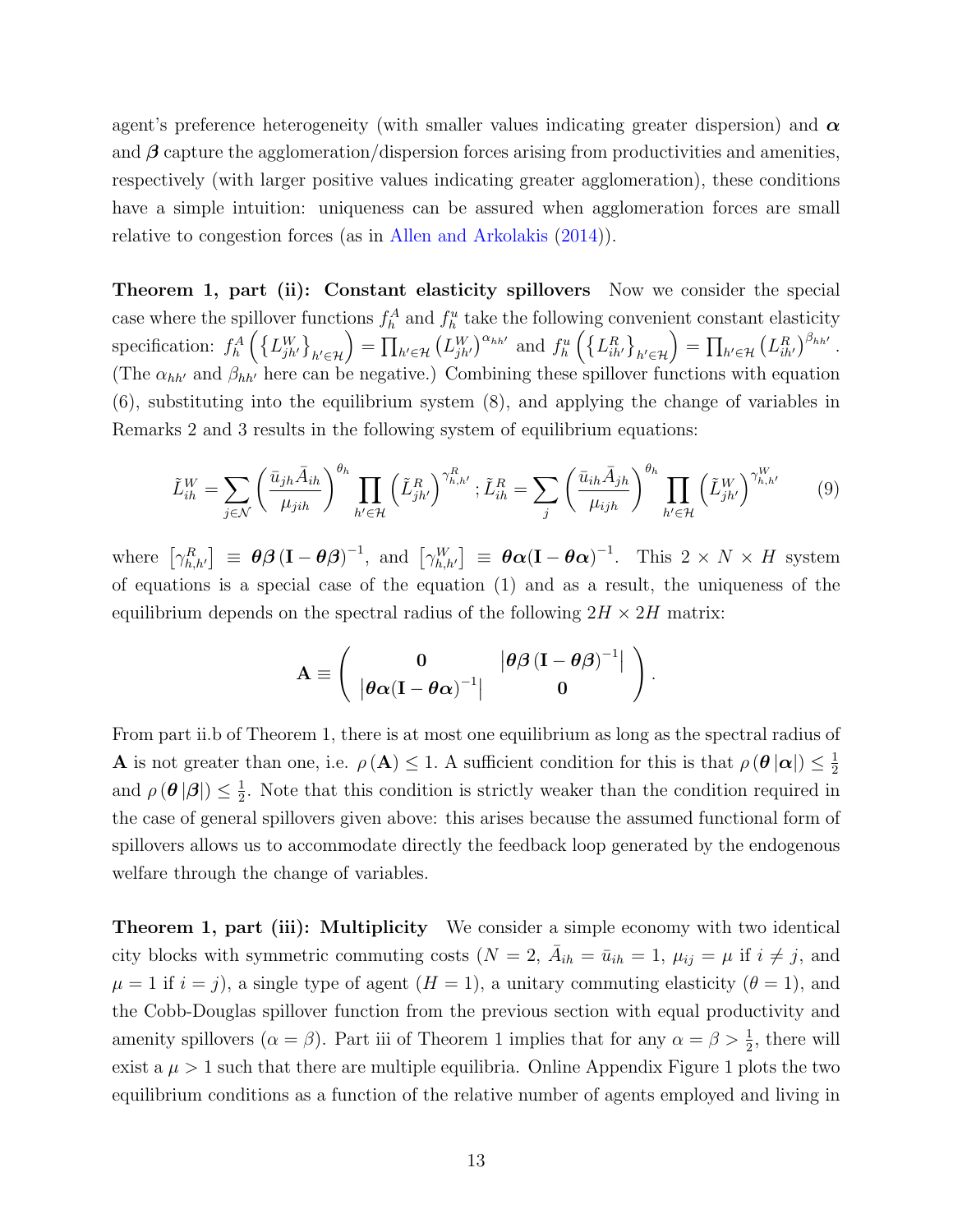the first location. As long as the commuting cost  $\mu$  is sufficiently large, for any  $\alpha = \beta > \frac{1}{2}$ there are three possible equilibria: one in which there are an equal number of workers and residents in each location and another where one of two the locations has a greater number of workers and residents to take advantage of the agglomeration economies.

Comparison to previously known results In the  $H = 1$  constant elasticity case, [Ahlfeldt, Redding, Sturm, and Wolf](#page-16-1) [\(2015\)](#page-16-1) prove the existence and uniqueness of an equilibrium if the only forces present are congestion forces due to the inelastic supply of land and the idiosyncratic preferences of agents, i.e.  $\alpha < 0$  and  $\beta < 0$  in our notation. Here we show for any finite  $H \geq 1$  and any  $f_{ijh}$  that uniqueness is assured as long as the congestion forces are greater in strength than the agglomeration forces—formally  $\rho(\theta|\alpha|) < c$  and  $\rho(\boldsymbol{\theta}|\boldsymbol{\beta}|) < c$ , where  $c = \frac{1}{4}$  $\frac{1}{4}$  in the general case and  $c = \frac{1}{2}$  $\frac{1}{2}$  in the constant elasticity case.

# 4 Conclusion

In this short paper, we provide sufficient conditions for the uniqueness and computation of the equilibrium for a broad class of models with large numbers of heterogeneous agents simultaneously interacting in a large number of ways. The conditions are written in terms of the elasticities of the economic interactions across agents. We illustrate that a wide variety of heterogeneous agent economies yield equilibrium representations amenable to our theorem's characterization, thereby contributing to our understanding of the big models needed to interpret big data.

By construction, the conditions provided here depend only on the uniform bound of the elasticities of agent's interactions on each other's outcomes rather than the particular form of the network; that is, the conditions provided abstract from agent heterogeneity and network structure. We show that should the conditions provided not hold, there exist network models for which multiplicity is guaranteed, i.e. our conditions are "globally" necessary. However, an outstanding and important question remains about how agent heterogeneity and network structure itself shapes the positive properties of model equilibria.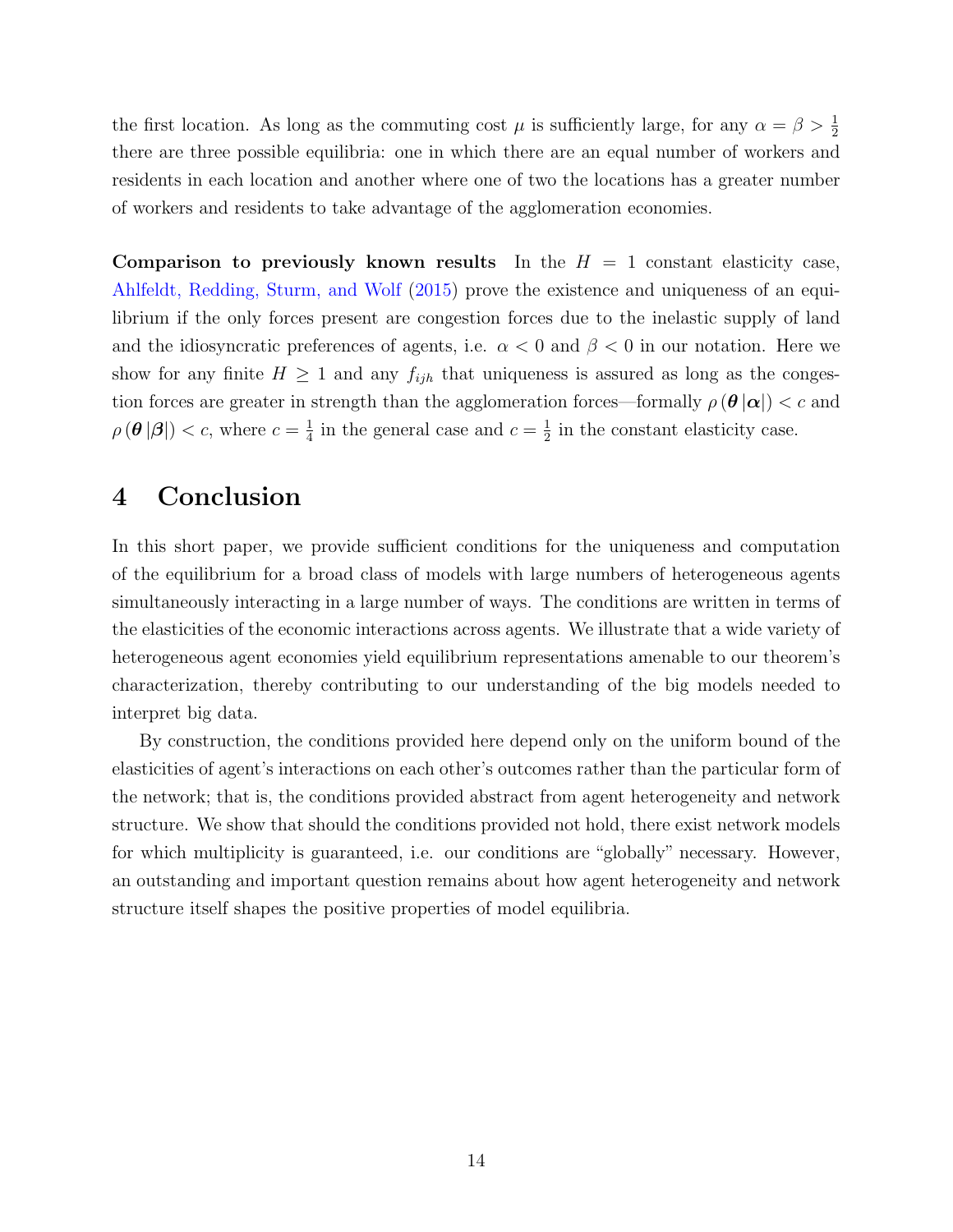# References

- <span id="page-16-8"></span>Acemoglu, D., V. M. Carvalho, A. Ozdaglar, and A. Tahbaz-Salehi (2012): "The network origins of aggregate fluctuations," Econometrica, 80(5), 1977–2016.
- <span id="page-16-4"></span>ACEMOGLU, D., C. GARCÍA-JIMENO, AND J. A. ROBINSON (2015): "State capacity and economic development: A network approach," American Economic Review, 105(8), 2364–2409.
- <span id="page-16-1"></span>AHLFELDT, G. M., S. J. REDDING, D. M. STURM, AND N. WOLF (2015): "The economics of density: Evidence from the Berlin Wall," Econometrica, 83(6), 2127–2189.
- <span id="page-16-5"></span>Allen, T., and C. Arkolakis (2014): "Trade and the Topography of the Spatial Economy," The Quarterly Journal of Economics.
- <span id="page-16-15"></span>Allen, T., C. Arkolakis, and Y. Takahashi (2020): "Universal gravity," Journal of Political Economy, 128(2), 393–433.
- <span id="page-16-13"></span>ALLEN, T., AND D. DONALDSON (2018): "The geography of path dependence," Unpublished manuscript.
- <span id="page-16-3"></span>ALLOUCH, N. (2015): "On the private provision of public goods on networks," Journal of Economic Theory, 157, 527–552.
- <span id="page-16-6"></span>Alvarez, F., and R. E. Lucas (2007): "General Equilibrium Analysis of the Eaton-Kortum Model of International Trade," Journal of Monetary Economics, 54(6), 1726–1768.
- <span id="page-16-0"></span>BALLESTER, C., A. CALVÓ-ARMENGOL, AND Y. ZENOU (2006): "Who's who in networks. Wanted: The key player," Econometrica, 74(5), 1403–1417.
- <span id="page-16-11"></span>BERRY, S., A. GANDHI, AND P. HAILE (2013): "Connected substitutes and invertibility of demand," Econometrica, 81(5), 2087–2111.
- <span id="page-16-10"></span>BERRY, S., J. LEVINSOHN, AND A. PAKES (1995): "Automobile Prices in Market Equilibrium," Econometrica, 63(4), 841–890.
- <span id="page-16-12"></span>Blackwell, D. (1965): "Discounted dynamic programming," The Annals of Mathematical Statistics, 36(1), 226–235.
- <span id="page-16-14"></span>BRAMOULLÉ, Y., R. KRANTON, AND M. D'AMOURS (2014): "Strategic interaction and networks," American Economic Review, 104(3), 898–930.
- <span id="page-16-2"></span>BROCK, W. A., AND S. N. DURLAUF (2001): "Discrete choice with social interactions," The Review of Economic Studies, 68(2), 235–260.
- <span id="page-16-7"></span>Caliendo, L., and F. Parro (2015): "Estimates of the Trade and Welfare Effects of NAFTA," The Review of Economic Studies, 82(1), 1–44.
- <span id="page-16-9"></span>Carvalho, V. M., M. Nirei, Y. U. Saito, and A. Tahbaz-Salehi (2021): "Supply chain disruptions: Evidence from the great east Japan earthquake," The Quarterly Journal of Economics, 136(2), 1255–1321.
- <span id="page-16-16"></span>Carvalho, V. M., and A. Tahbaz-Salehi (2019): "Production networks: A primer," Annual Review of Economics, 11, 635–663.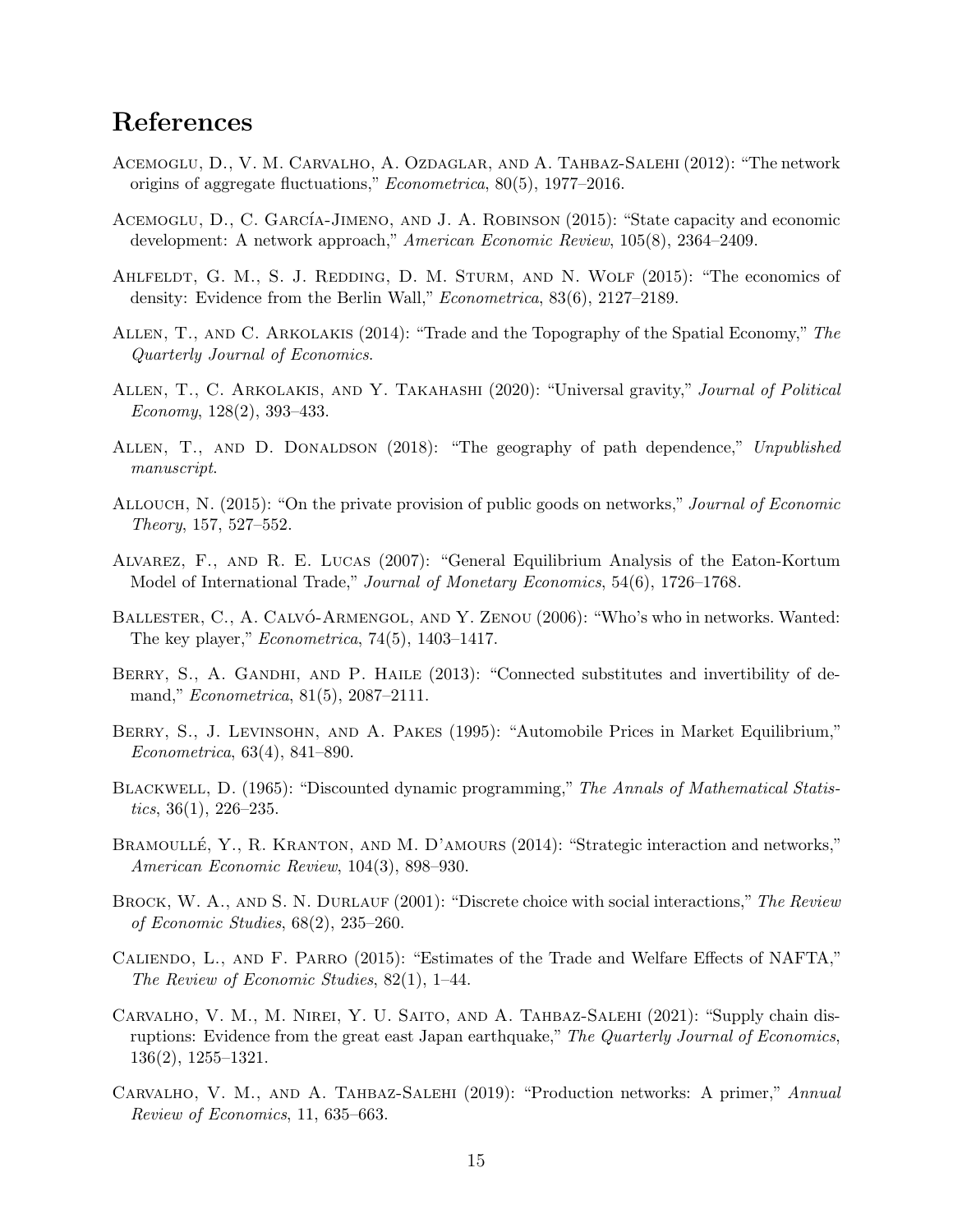- <span id="page-17-11"></span>EATON, J., AND S. KORTUM (2002): "Technology, Geography and Trade," *Econometrica*, 70(5), 1741–1779.
- <span id="page-17-12"></span>FINE, B., AND G. ROSENBERGER (1997): The Fundamental Theorem of Algebra. Springer Science & Business Media.
- <span id="page-17-5"></span>GALE, D., AND H. NIKAIDO (1965): "The Jacobian matrix and global univalence of mappings," Mathematische Annalen, 159(2), 81–93.
- <span id="page-17-10"></span>GALEOTTI, A., B. GOLUB, AND S. GOYAL (2020): "Targeting interventions in networks," *Econo*metrica,  $88(6)$ ,  $2445-2471$ .
- <span id="page-17-2"></span>GLAESER, E., AND J. SCHEINKMAN (2002): "Non-Market Interactions," in In Advances in Economics and Econometetrics: Theory and Applications, Eighth World Congress, ed. by M. Armstrong, and R. Porter. Cambridge, UK: Cambridge University Press.
- <span id="page-17-4"></span>HADAMARD, J. (1906): "Sur les transformations ponctuelles," Bull. Soc. Math. France, 34, 71–84.
- <span id="page-17-8"></span>JACKSON, M. O., AND Y. ZENOU (2015): "Games on networks," in Handbook of game theory with economic applications, vol. 4, pp. 95–163. Elsevier.
- <span id="page-17-6"></span>Kehoe, T. J. (1980): "An index theorem for general equilibrium models with production," Econometrica: Journal of the Econometric Society, pp. 1211–1232.
- <span id="page-17-3"></span>Mas-Colell, A., M. D. Whinston, and J. R. Green (1995): Microeconomic Theory. Oxford University Press, Oxford, UK.
- <span id="page-17-7"></span>Meyer, C. D. (2000): Matrix analysis and applied linear algebra. Siam.
- <span id="page-17-9"></span>PARISE, F., AND A. OZDAGLAR (2019): "A variational inequality framework for network games: Existence, uniqueness, convergence and sensitivity analysis," Games and Economic Behavior, 114, 47–82.
- <span id="page-17-0"></span>PEROV, A. I. (1964): "On the Cauchy problem for a system of ordinary differential equations (in Russian)," Approximate Methods of Solving Differential Equations. Kiev. Naukova Dumka.
- <span id="page-17-1"></span>PEROV, A. I., AND A. KIBENKO (1966): "On a certain general method for investigation of boundary value problems (in Russian)," Izvestiya Rossiiskoi Akademii Nauk. Seriya Matematicheskaya, 30(2), 249–264.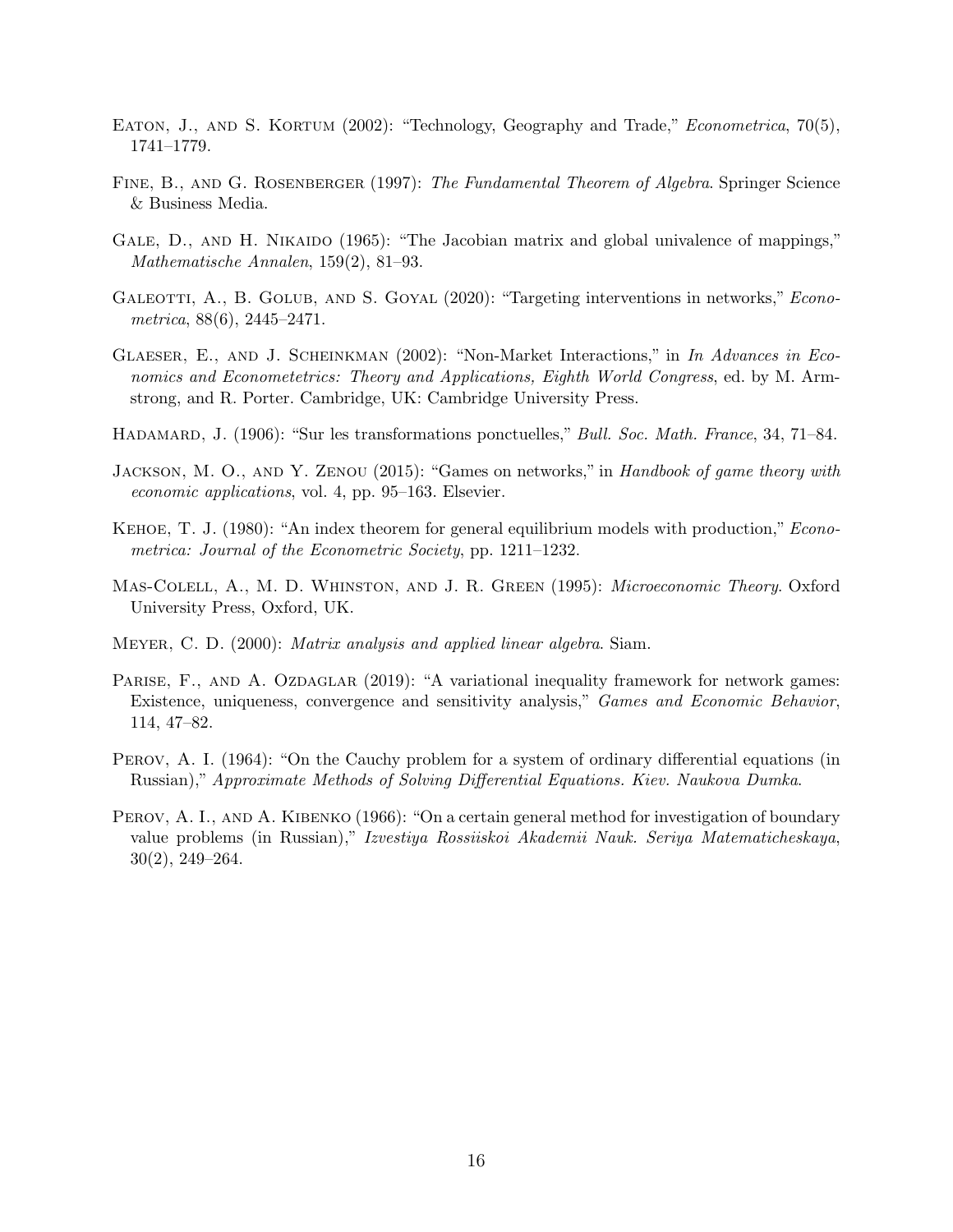# <span id="page-18-0"></span>A Proof of Theorem [1](#page-5-1)

We start by reminding readers of the Perov fixed point theorem [\(Perov,](#page-17-0) [1964;](#page-17-0) [Perov and](#page-17-1) [Kibenko,](#page-17-1) [1966\)](#page-17-1), which is a multi-dimensional extension of the standard contraction mapping theorem and used in the proof of Theorem 1 part (i):

**Theorem.** (**Perov Fixed Point Theorem**) Let  $\{(X_h, d_h)\}_{h=1,2,\dots,H}$  be H metric spaces where  $X_h$  is a set and  $d_h$  is its corresponding metric. Define  $X \equiv X_1 \times X_2 \times ... \times X_H$ , and d:

$$
X \times X \to \mathbb{R}^H_+ \text{ such that for } x = (x_{1,\dots, x_H}), x' = (x'_{1,\dots, x'_H}) \in X, d(x, x') = \begin{pmatrix} d_1(x_1, x'_1) \\ \dots \\ d_H(x_H, x'_H) \end{pmatrix}.
$$

Given operator  $T: X \to X$ , suppose for any  $x, x' \in X$ 

$$
d(T(x), T(x')) \leq \mathbf{A}d(x, x'), \qquad (10)
$$

where **A** is a non-negative matrix and the inequality is entry-wise. Denote  $\rho(\mathbf{A})$  as the spectral radius of **A**. If  $\rho(\mathbf{A}) < 1$  and for all  $h = 1, 2, ..., H$ ,  $(X_h, d_h)$  is complete, there exists a unique fixed point of T, and for any  $x \in X$ , the sequence of x,  $T(x)$ ,  $T(T(x))$ , ... converges to the fixed point of T.

We now proceed to the analysis of equation [\(1\)](#page-2-0). We begin by defining  $y_{ik} \equiv \ln x_{ik}$  for all  $h \in \mathcal{H}$  i  $\in \mathcal{N}$  so that equation [\(1\)](#page-2-0) can be written as  $y_{ih} = \ln \sum_{j \in \mathcal{N}} f_{ijh} (\exp y_j)$ . Denote its right side as function  $g_{ih}(y)$ , we thus have:

<span id="page-18-2"></span><span id="page-18-1"></span>
$$
\frac{\partial g_{ih}}{\partial y_{jh'}} = \frac{\epsilon_{ijh,jh'}(\exp y_j) f_{ijh}(\exp y_j)}{\sum_{j \in \mathcal{N}} f_{ijh}(\exp y_j)}.
$$
\n(11)

Given any y and y', according to the mean value theorem, for each i and h, there exists  $\hat{y} = (1 - t_{ih}) y + t_{ih} y'$  where  $t_{ih} \in [0, 1]$  such that:

$$
g_{ih}(y) - g_{ih}(y') = \nabla g_{ih}(\hat{y}) (y - y')
$$
  
= 
$$
\sum_{j \in \mathcal{N}, h' \in \mathcal{H}} \frac{\partial g_{ih}(\hat{y})}{\partial y_{jh'}} (y_{jh'} - y'_{jh'})
$$
. (12)

**Part i**: Combine the above two equations [\(11\)](#page-18-1) and [\(12\)](#page-18-2) with condition  $|\epsilon_{ih,jh'}(x_j)| \leq$  $(\mathbf{A})_{hh'}$ , we have

<span id="page-18-3"></span>
$$
|g_{ih}(y) - g_{ih}(y')| \leq \sum_{j \in \mathcal{N}, h' \in \mathcal{H}} \frac{(\mathbf{A})_{hh'} f_{ijh} (\exp \hat{y}_j)}{\sum_{j \in \mathcal{N}} f_{ijh} (\exp \hat{y}_j)} |y_{jh'} - y'_{jh'}|
$$
  

$$
\leq \sum_{h' \in \mathcal{H}} (\mathbf{A})_{hh'} \max_{j \in \mathcal{N}} |y_{jh'} - y'_{jh'}|.
$$
 (13)

For any  $h \in H$ , define metric  $d_h(y_h, y'_h) = \max_{j \in \mathcal{N}}$  $|y_{jh} - y'_{jh}|$  on space  $Y_h \equiv \mathbb{R}^N$ . Furthermore, define  $Y = Y_1 \times Y_2 \times ... \times Y_H$  and  $d(y, y') = [d_h(y_h, y'_h)]$  for  $y, y' \in Y$ . Notice that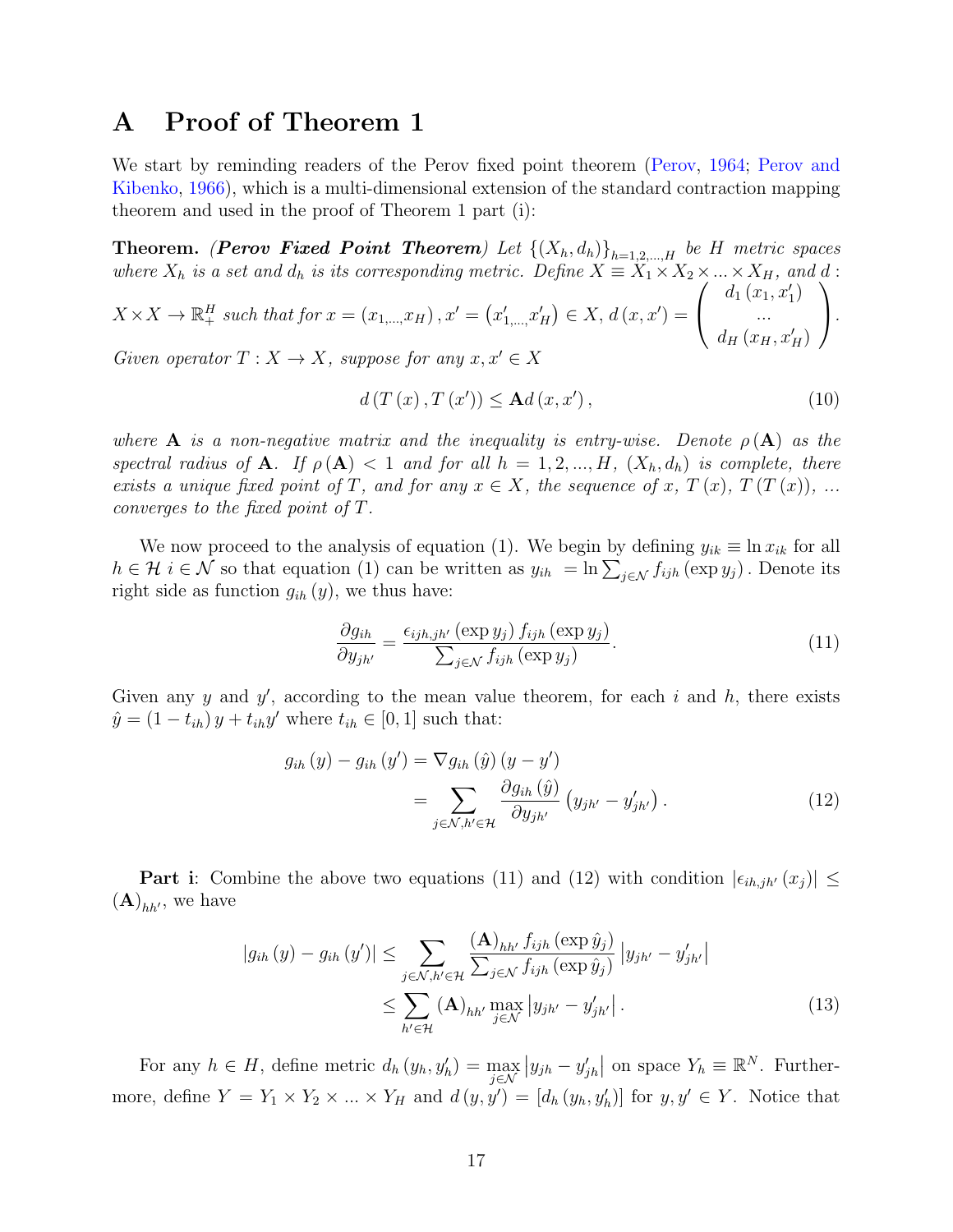inequality [\(13\)](#page-18-3) then becomes  $d(g(y), g(y)) \leq \mathbf{A}d(y, y')$ . Thus we can apply the Perov Fixed Point Theorem to obtain the desired results (existence, uniqueness and computation).

For the purpose of the computation, instead of applying the iterative procedure in the space  $Y = \mathbb{R}^{N \times H}$  according to Theorem [A,](#page-18-0) it is equivalent to do so in the space where x lies on, i.e.  $\mathbb{R}_{++}^{N \times H}$ .

Part ii.a: We proceed by contradiction. Suppose there are two distinct solutions  $y$  and  $y'$ i.e.  $y_{ih} = g_{ih}(y)$  and  $y'_{ih} = g_{ih}(y')$ . Substitute these two solutions into equation [\(12\)](#page-18-2) and we then have  $y_{ih} - y'_{ih} = \sum_{j \in \mathcal{N}, h' \in \mathcal{H}}$  $\partial g_{ih}(\hat{y})$  $\frac{\partial g_{ih}(j)}{\partial y_{jh'}}(y_{jh'} - y'_{jh'})$ . In this equation, if  $(\mathbf{A})_{hh'} > 0$ , according to the condition in Part (ii.a) and equation [\(11\)](#page-18-1), for some  $j$  $\partial g_{ih}$  $\partial y_{jh'}$  $\begin{array}{c} \begin{array}{c} \begin{array}{c} \end{array} \\ \begin{array}{c} \end{array} \end{array} \end{array}$  $\langle \frac{(\mathbf{A})_{hh'} f_{ijh}(\exp y_j)}{\sum_{j \in \mathcal{N}} f_{ijh}(\exp y_j)},$  so that:

$$
|y_{ih} - y'_{ih}| < \sum_{h' \in \mathcal{H}} (\mathbf{A})_{hh'} \max_{j \in \mathcal{N}} |y_{jh'} - y'_{jh'}| \,. \tag{14}
$$

Thus we have vector inequality  $d(y, y') \leq \mathbf{A} d(y, y')$ . Within this vector inequality, each sub-inequality strictly holds as long as its right side is not zero. Since  $y$  and  $y'$  are distinct,  $d(y, y')$  is a nonzero vector. Thus according to the Collatz–Wielandt Formula( i.e.  $\rho(\mathbf{A}) =$  $\max_{d \in \mathbb{R}^H_+, y \neq 0} \min_{\substack{1 \leq h \leq H \\ d_h \neq 0}}$  $(\mathbf{A}d)_h$  $\frac{\mathbf{x}a_{h}}{z_{h}}$ , we have  $\rho(\mathbf{A}) > 1$ , which is a contradiction.

Part ii.b: We again proceed by contradiction. Suppose a pair of solutions  $x$  and  $x'$ to equation [\(1\)](#page-2-0) exists that are column-wise up-to-scale different. Then for some h,  $y_{h} \equiv$  $\ln x_h$  and  $y'_h \equiv \ln x'_h$  are different up to addition by a constant, i.e. for some h  $d_h \equiv$ minmax<br>s∈R j∈N  $|y_{jh} - y'_{jh} + s| > 0$ . Let  $d = [d_h]$  be the resulting nonzero vector. For any  $h \in$ H, assume the pair of  $s_h$  and  $j_h$  reach the min-max in the definition of  $d_h$ , that is, $d_h$  =  $|y_{j_hh} - y'_{j_hh} + s_h|$ . The definition of  $d_h$  implies the following three properties: (1) For any  $h'$  and  $j, |y_{jh'} - y'_{jh'} + s_{h'}| \leq d_{h'};$  (2) For any  $h'$ , if  $d_{h'} > 0$ , there must exist some  $j \in \mathcal{N}$ such that  $|y_{jh'} - y'_{jh'} + s_{h'}| < d_{h'}$ ; and (3) For any h and an arbitrary constant  $\hat{s}_h, d_h \leq$  $\max_{i \in \mathcal{N}} |y_{ih} - y'_{ih}| + \hat{s}_h$ . Substitute  $\frac{\partial g_{ih}}{\partial y_{jh'}} = \frac{\alpha_{hh'} f_{ijh}(\exp y_j)}{\sum_{j \in \mathcal{N}} f_{ijh}(\exp y_j)}$  on the right side of equation [\(12\)](#page-18-2),  $y_{ih} = g_{ih}(y)$  and  $y'_{ih} = g_{ih}(y')$  on its left side, and add  $\hat{s}_h \equiv \sum_{h' \in \mathcal{H}} \alpha_{hh'} s_{h'}$  on both sides. We then have:

$$
y_{ih} - y'_{ih} + \hat{s}_h = \sum_{h' \in \mathcal{H}} \alpha_{hh'} \sum_{j \in \mathcal{N}} \frac{f_{ijh} (\exp \hat{y}_j)}{\sum_{j \in \mathcal{N}} f_{ijh} (\exp \hat{y}_j)} (y_{jh'} - y'_{jh'} + s_{h'}) \Rightarrow
$$
  

$$
|y_{ih} - y'_{ih} + \hat{s}_h| \le \sum_{h' \in \mathcal{H}} |\alpha_{hh'}| d_{h'} \Rightarrow
$$
  

$$
d_h \le \sum_{h' \in \mathcal{H}} |\alpha_{hh'}| d_{h'},
$$

where the first and second steps are due to the above properties (1) and (3), respectively. Since for some h,  $d_h > 0$ , there must exist h' such that  $d_{h'} > 0$  and  $\alpha_{hh'} \neq 0$ ; thus, applying Property  $(2)$  in the above first step, we must have the inequality strictly holds for such h. That is: whenever  $d_h > 0$ ,  $d_h < \sum_{h' \in \mathcal{H}} |\alpha_{hh'}| d_{h'}$ . Again, according to the Collatz–Wielandt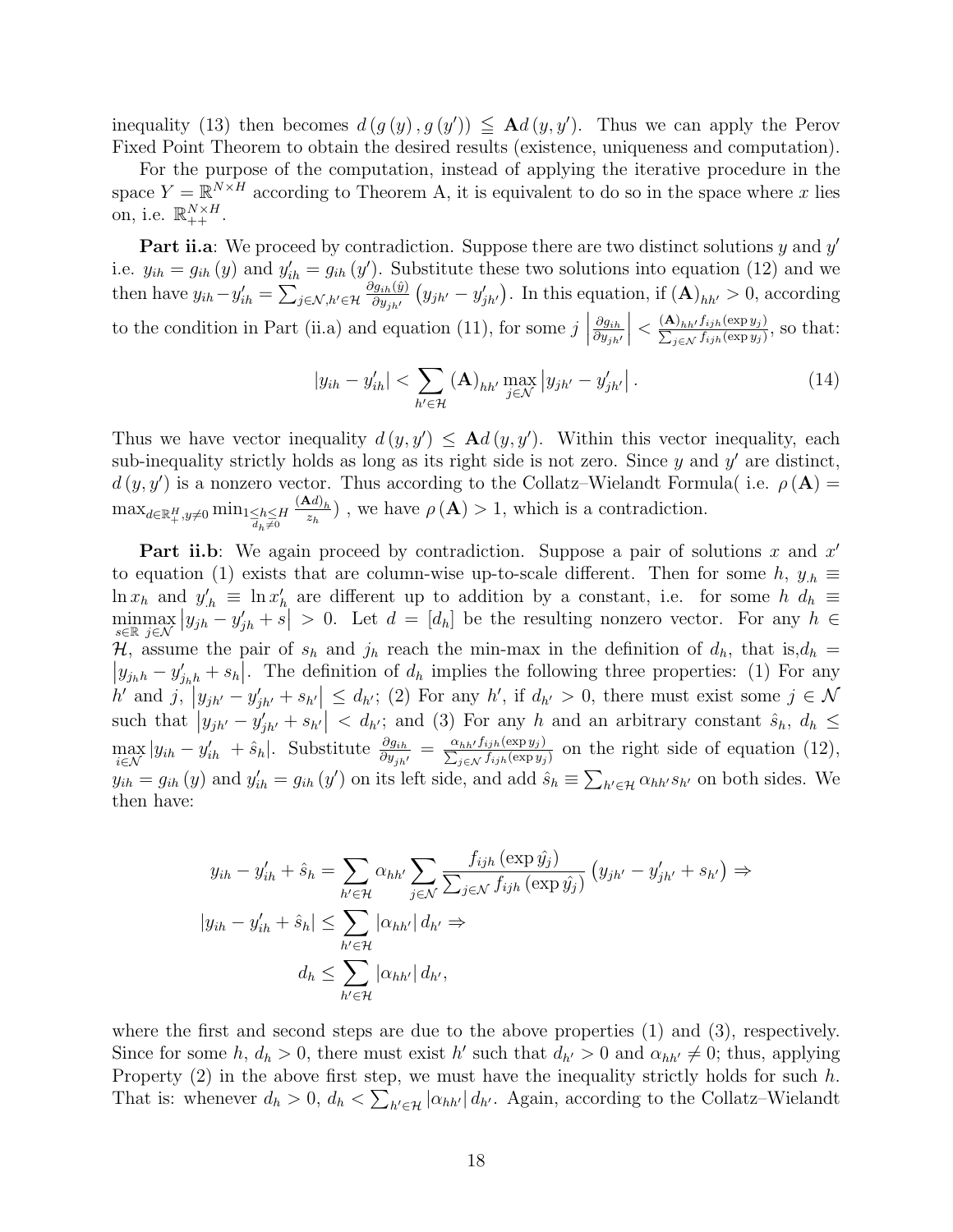Formula, we have  $\rho(A) > 1$ , which is a contradiction.

**Part iii**: Consider  $\{K_{ijh} > 0\}_{i,j \in \mathcal{N}, h \in \mathcal{H}}$  which satisfies  $\sum_{j \in \mathcal{N}} K_{ijh} = 1$  for any i. Obviously,  $x = 1$  is one solution of equation [\(3\)](#page-8-0). In the following, we define  $\bar{x} \in \mathbb{R}_{++}^{N \times H}$ , which is (column-wise up-to-scale) different from  $x$ , and show it is also a solution

To define  $\bar{x}_{jh'}$ , we classify its indexes jh' into  $4H + 1$  sets. First, arbitrarily classify all  $j \in \mathcal{N}$  into  $2H + 1$  non-empty disjoint sets  $\{\mathcal{N}_h^+\}$  $\tilde{h}^+,\mathcal{N}_h^ \left\{\mathcal{N}^{\scriptscriptstyle 0}\right\}_{h\in H}$ ; second, if j is in  $\mathcal{N}^{\scriptscriptstyle +}_h$ h or  $\mathcal{N}_h^ \mathcal{H}_h^{\dagger}$ , we classify h' into two sets  $\mathcal{H}_h^{\dagger} \equiv \{h'|\alpha_{hh'}>0\}$  and  $\mathcal{H}_h^{\dagger} \equiv \{h'|\alpha_{hh'}\leq 0\}$   $(\mathcal{H}_h^{\dagger})$  or  $\mathcal{H}_h^-$  may be empty). Let  $z \in \mathbb{R}^H_+$  be an eigenvector of matrix **A** such that  $\mathbf{A}z = \rho(\mathbf{A})z$ .

Now we are ready to define  $\bar{x}_{jh'}$ . If  $j \in \mathcal{N}_h^+$ ,  $\bar{x}_{jh'} \equiv$  $\int \exp\left(+z_{h'}\right) \quad h' \in \mathcal{H}_{h}^{+}$  $\exp(-z_{h'})$   $h' \in \mathcal{H}_h^-$ ; if  $j \in \mathcal{N}_h^-$ ,

$$
\bar{x}_{jh'} \equiv \begin{cases} \exp\left(-z_{h'}\right) & h' \in \mathcal{H}_h^+ \\ \exp\left(+z_{h'}\right) & h' \in \mathcal{H}_h^- \end{cases}; \text{ if } j \in \mathcal{N}^0, \ \bar{x}_{jh'} \equiv 1.
$$

Note that  $\prod_{h' \in \mathcal{H}} \bar{x}_{jh'}^{\alpha_{hh'}}$  must be between  $\exp(-\sum_{h'=\mathcal{H}} |\alpha_{hh'}| z_{h'})$  and  $\exp(\sum_{h'=\mathcal{H}} |\alpha_{hh'}| z_{h'})$ . Furthermore, if  $j \in \mathcal{N}_h^+$ ,  $\prod_{h' \in \mathcal{H}} \bar{x}_{jh'}^{\alpha_{hh'}} = \exp\left(\sum_{h'=\mathcal{H}} |\alpha_{hh'}| z_{h'}\right)$ ; if  $j \in \mathcal{N}_h^-$ ,  $\prod_{h' \in \mathcal{H}} \bar{x}_{jh'}^{\alpha_{hh'}} =$  $\exp(-\sum_{h'=H} |\alpha_{hh'}| z_{h'})$ . Notice that  $\sum_{h'=H} |\alpha_{hh'}| z_{h'} = \rho(\mathbf{A}) z_h$ . Thus:

$$
\sum_{j \in \mathcal{N}} K_{ijh} \prod_{h' \in \mathcal{H}} \bar{x}_{jh'}^{\alpha_{hh'}} = \exp\left(\rho\left(\mathbf{A}\right) z_h\right) \sum_{j \in \mathcal{N}_h^+} K_{ijh} + \exp\left(-\rho\left(\mathbf{A}\right) z_h\right) \sum_{j \in \mathcal{N}_h^-} K_{ijh} + \sum_{j \notin \mathcal{N}_h^+ \cup \mathcal{N}_h^-} K_{ijh} \prod_{h' \in \mathcal{H}} \bar{x}_{jh'}^{\alpha_{hh'}},
$$

where in the last term  $\prod_{h' \in \mathcal{H}} \bar{x}_{jh'}^{\alpha_{hh'}}$  is between  $\exp(\rho(\mathbf{A}) z_h)$  and  $\exp(-\rho(\mathbf{A}) z_h)$ .

If  $z_h = 0$ , the above equation is equal to  $1 (= \exp(-z_h) = \exp(z_h))$  since  $\sum_{j \in \mathcal{N}} K_{ijh} =$ 1; if  $z_h \neq 0$ , we can set it to be any value that is strictly between  $\exp(\rho(\mathbf{A}) z_h)$  and  $\exp(-\rho(\mathbf{A})z_h)$  by appropriately choosing  $\{K_{ijh} > 0\}_{j \in \mathcal{N}}$  while keeping  $\sum_{j \in \mathcal{N}} K_{ijh} = 1$ . In particular, since  $\rho(\mathbf{A}) > 1$ , we can set it to be  $\exp(-z_h)$ , 1, or  $\exp(z_h)$ , which are the range of  $x_{ih}$ . Thus we have  $\sum_{j \in \mathcal{N}} K_{ijh} \prod_{h' \in \mathcal{H}} \bar{x}_{jh'}^{a_{hh'}} = \bar{x}_{ih}$ . That is:  $\bar{x}$  is also a solution of equation [\(1\)](#page-2-0), as desired.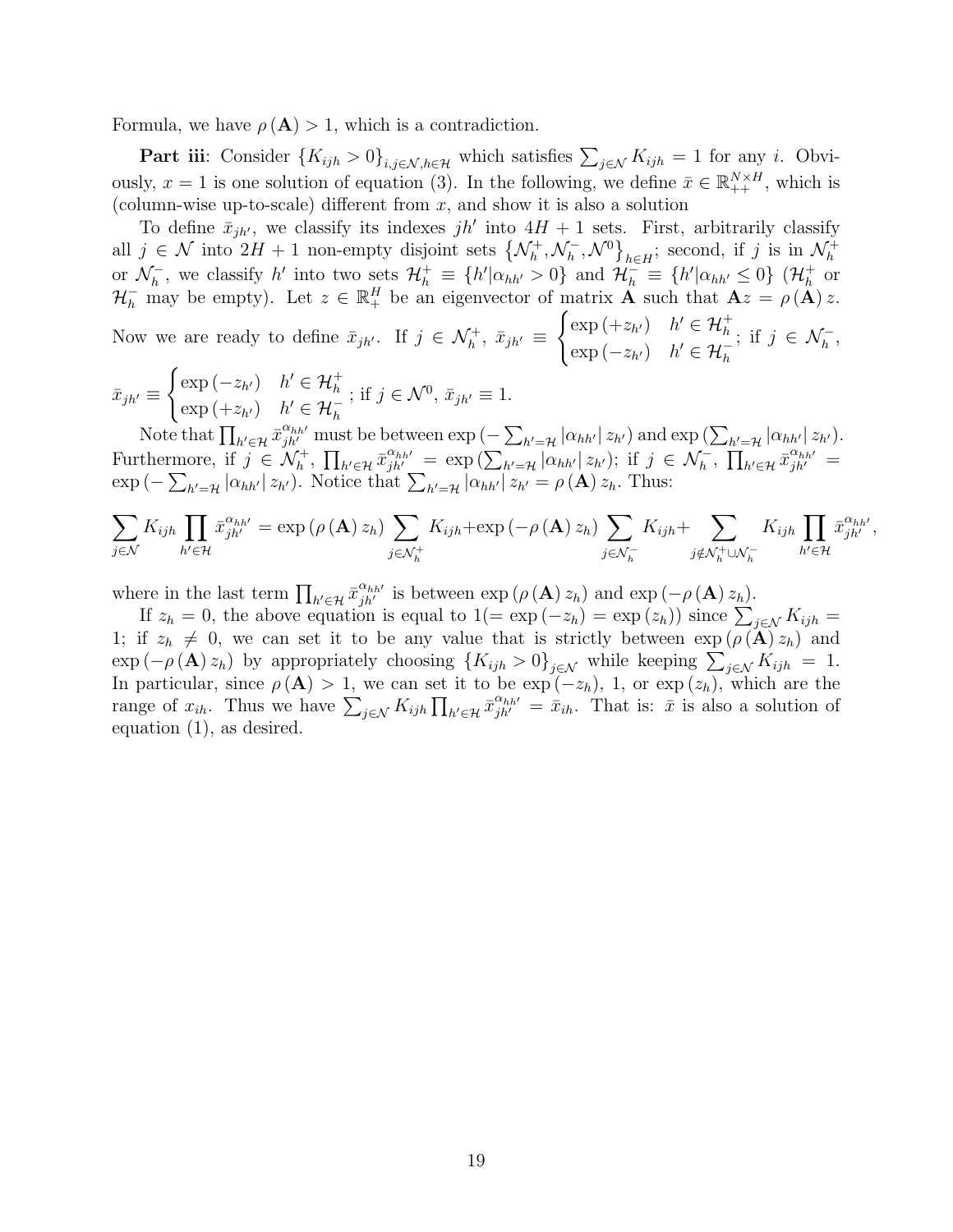# On the Equilibrium Properties of Network Models with Heterogeneous Agents: Online Appendix

Treb Allen, Costas Arkolakis and Xiangliang Li

# Table of Contents

|   |                           | A Additional Applications                                                                                                                                                                                                                                                                                                  | 1              |
|---|---------------------------|----------------------------------------------------------------------------------------------------------------------------------------------------------------------------------------------------------------------------------------------------------------------------------------------------------------------------|----------------|
|   |                           | A.1 Discrete choice over many actions with social interactions                                                                                                                                                                                                                                                             | 1              |
|   |                           | A.2 Choosing many (continuous) actions with social interactions $\dots \dots$ .                                                                                                                                                                                                                                            | $\overline{2}$ |
|   |                           |                                                                                                                                                                                                                                                                                                                            | 3              |
|   |                           |                                                                                                                                                                                                                                                                                                                            | $\overline{5}$ |
|   |                           | A.5 An economic geography model with spatial spillovers                                                                                                                                                                                                                                                                    | 7              |
|   | A.6                       | A trade model with intermediate goods and tariffs                                                                                                                                                                                                                                                                          | 10             |
|   |                           | A.7 A production network with constant elasticity of substitution production<br>functions<br>and a construction of the construction of the construction of the construction of the construction of the construction of the construction of the construction of the construction of the construction of the construction of | 12             |
|   | A.8                       | Productivity identification in a production network with many locations<br>and sectors $\ldots \ldots \ldots \ldots \ldots \ldots \ldots \ldots \ldots \ldots \ldots \ldots$                                                                                                                                               | 14             |
|   |                           | A.9 Inverting a demand system with multiple types of goods $\dots \dots \dots$                                                                                                                                                                                                                                             | 16             |
| В | <b>Additional Details</b> |                                                                                                                                                                                                                                                                                                                            | 18             |
|   |                           |                                                                                                                                                                                                                                                                                                                            | 18             |
|   |                           | B.2 Details of the Urban Spatial Model                                                                                                                                                                                                                                                                                     | 21             |
|   |                           |                                                                                                                                                                                                                                                                                                                            |                |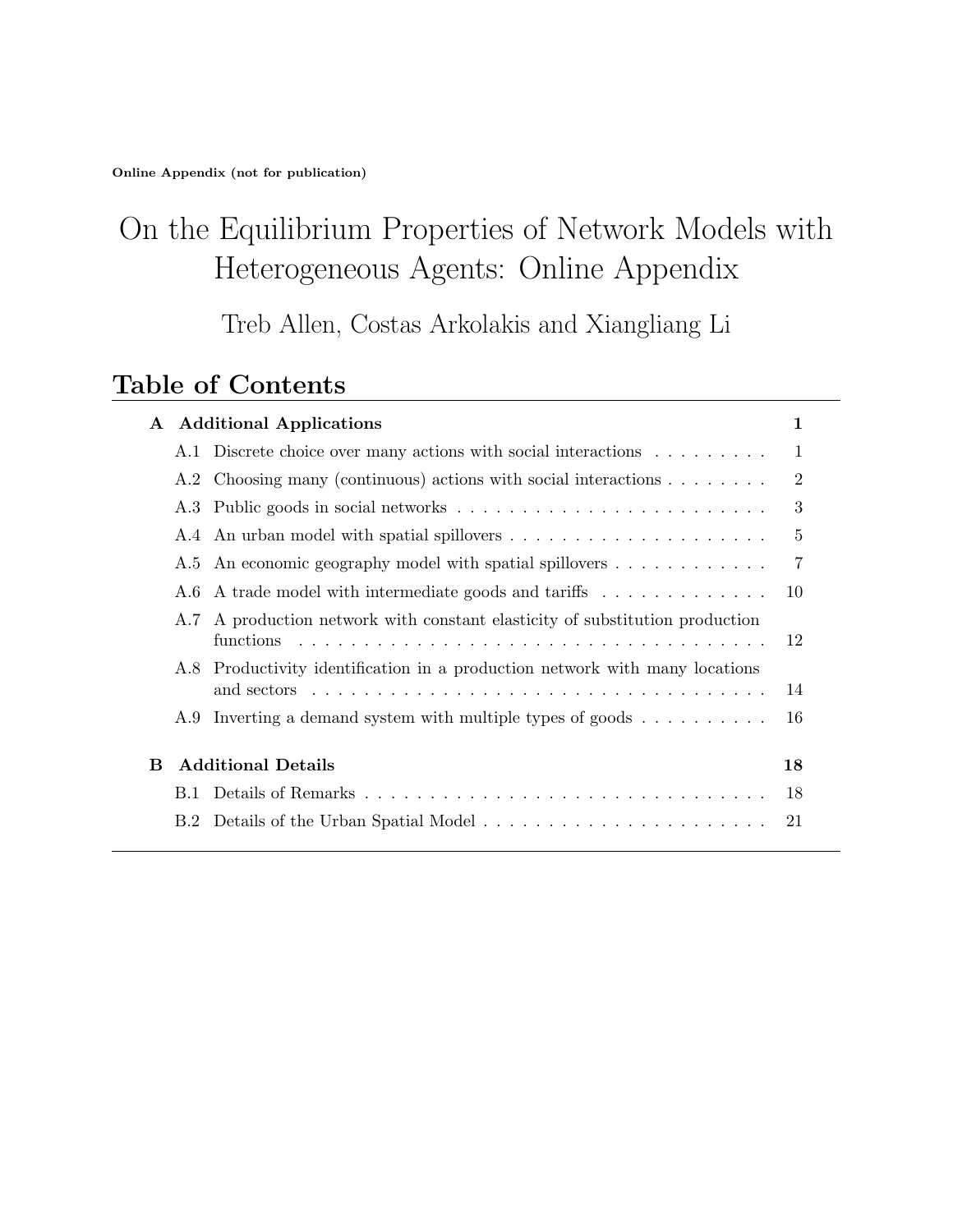# A Additional Applications

We apply Theorem 1 to nine additional applications in the fields of social networks, spatial networks, production networks, and demand estimation.

#### <span id="page-22-0"></span>A.1 Discrete choice over many actions with social interactions

Here we consider a discrete choice framework with social interactions as in the seminal paper of [Brock and Durlauf](#page-16-2) [\(2001\)](#page-16-2), generalized to include agents simultaneously choosing over many types of actions with flexible social spillovers across agents and actions.

#### A.1.1 The model

**Setup** Suppose there are N agents where each agent  $i \in \{1, ..., N\} \equiv \mathcal{N}$  makes a discrete choice over a set of H actions, where  $h_i \in \{1, ..., H\} \equiv \mathcal{H}$  indicates her choice. Let the N-tuple  $\omega \equiv$  $\{h_1, \ldots, h_N\}$  denote the actions by entire population and let  $\omega_{-i}$  denote the actions of all agents except i.

Let agent  $i's$  payoffs for choosing action h consists of three components:

$$
V_{ih} = u_{ih} + S_{ih}(\mu_i) + \varepsilon_{ih},
$$

where  $u_{ih}$  is the private utility associated with choice h,  $S_{ih}(\mu_i)$  is the social utility associated with the choice,  $\mu_i$  is agent i's belief of other agents' actions  $\omega_{-i}$ , and  $\varepsilon_{ih}$  is a random utility term, independently and identically distributed across agents and actions. Agent chooses the action  $h_i$ that maximizes her payoffs given her belief of the actions of others, i.e:

$$
h_i(\mu_i) \equiv \arg \max_{h \in \mathcal{H}} V_{ih}(\mu_i).
$$

Define  $\mu_{ijh}$  to be the conditional probability measure agent i places on the probability that agent j chooses action h. We assume that  $S_{ih}(\mu_i)$  takes the following form:

$$
S_{ih}(\mu_i) = \sum_{h' \in \mathcal{H}} J_{hh'} \ln \left( \overline{\mu}_{ih'} \right),
$$

where  $J_{hh'}$  reflects the impact of action  $h'$  by others on agent i's utility when she chooses action  $h, \bar{\mu}_{ih'} \equiv \sum_{j\neq i} w_{ijh'} \mu_{ijh'}$  is her (weighted) expected number of agents taking action  $h'$ ,  $w_{ijh'}$  is the corresponding weight, and  $\mu_{ijh'}$  is her belief of agent i taking action h'. We note that the log transform on the social utility function – not present in the primary case considered by [Brock](#page-16-2) [and Durlauf](#page-16-2) [\(2001\)](#page-16-2) – ensures that the uniqueness of the equilibrium can be characterized without reference to an (endogenous) threshold value (c.f. [Brock and Durlauf](#page-16-2) [\(2001\)](#page-16-2) Proposition 2).

Equilibrium Retaining the assumption from [Brock and Durlauf](#page-16-2) [\(2001\)](#page-16-2) that the random utility term follows a type I extreme value distribution with shape parameter  $\beta_h$  and agent's conditional probabilities are rational (so that  $\mu_{ijh} = \mu_{jh}$  for all  $j \in \{1, ..., N\}$  and  $\mu_{jh}$  is equal to the probability agent j actually chooses action h) results in the following equilibrium conditions for all  $i \in \{1, ..., N\}$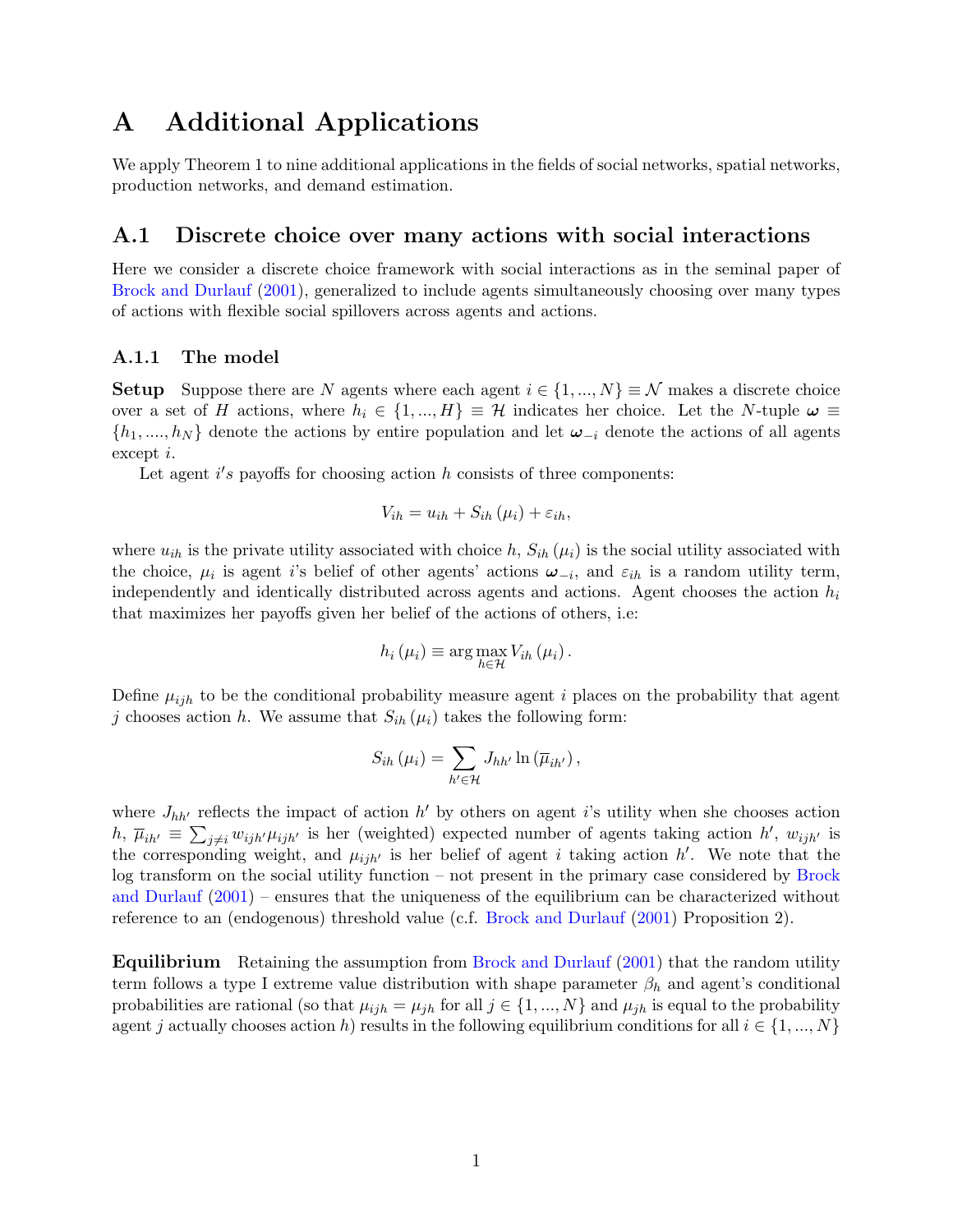and for all  $h \in \{1, ..., H\}$ :

<span id="page-23-1"></span>
$$
\mu_{ih} = \frac{e^{\beta_h u_{ih}} \left( \Pi_{h' \in \mathcal{H}} \left( \sum_{j \neq i} w_{ijh'} \mu_{jh'} \right)^{\beta_h J_{hh'}} \right)}{\sum_{k \in \mathcal{H}} e^{\beta_k u_{ik}} \left( \Pi_{h' \in \mathcal{H}} \left( \sum_{j \neq i} w_{ijh'} \mu_{jh'} \right)^{\beta_k J_{kh'}} \right)}
$$
(15)

Note this is a system of  $N \times H$  equilibrium conditions in  $N \times H$  unknown probabilities  $\mu_{jh}$ . Equation [\(15\)](#page-23-1) is a special case of [\(1\)](#page-2-0). From Remark 3, define  $x_{ih} \equiv \sum_{j\neq i} w_{ijh} \mu_{jh}$ , which, when combined with equation  $(15)$ , becomes:

<span id="page-23-2"></span>
$$
x_{ih} = \sum_{j \neq i} w_{ijh} \frac{e^{\beta_h u_{jh}} \prod_{h' \in \mathcal{H}} (x_{jh'})^{\beta_h J_{hh'}}}{\left(\sum_{k \in \mathcal{H}} e^{\beta_k u_{jk}} \left(\prod_{h' \in \mathcal{H}} (x_{jh'})^{\beta_k J_{kh'}}\right)\right)}
$$
(16)

Finally, defining  $f_{ijh} \equiv w_{ijh} \frac{e^{\beta_h u_{jh}} \Pi_{h' \in \mathcal{H}}(x_{jk'})^{\beta_h J_{hh'}}}{\sqrt{2 \pi \sigma^2 \mu^2 \left( \frac{e^{\beta_h u_{j,h}}}{\sqrt{n}} \right)^{\beta_h \left( \frac{e^{\beta_h u_{j,h}}}{\sqrt{n}} \right)}}$  $\frac{\Gamma(\sum_{k\in\mathcal{H}}e^{\beta_ku_{jk}}(\Pi_{h'\in\mathcal{H}}(x_{jh'})}{\Gamma(\sum_{k\in\mathcal{H}}e^{\beta_ku_{jk}}(\Pi_{h'\in\mathcal{H}}(x_{jh'})^{\beta_kJ_{kh'}}))}$  if  $j\neq i$  and  $f_{iih}=0$  results in equation [\(16\)](#page-23-2) be written as:

$$
x_{ih} = \sum_{j \in \mathcal{N}} f_{ijh} (x_{j1}, ..., x_{jH}),
$$

as in [\(1\)](#page-2-0).

#### A.1.2 Applying Theorem 1

It is straightforward to calculate the elasticities of interactions as follows:

$$
\frac{\partial \ln f_{ij,h}}{\partial \ln x_{j,h'}} = \beta_h J_{hh'} - \sum_{k} \frac{e^{\beta_k u_{jk}} \left( \prod_{h' \in \mathcal{H}} \left( x_{jh'} \right)^{\beta_k J_{kh'}} \right)}{\sum_{k \in \mathcal{H}} e^{\beta_k u_{jk}} \left( \prod_{h' \in \mathcal{H}} \left( x_{jh'} \right)^{\beta_k J_{kh'}} \right)} \beta_k J_{kh'},
$$

which is between  $\underline{J}_{hh'} \equiv \beta_h J_{hh'} - \max_{k \in \mathcal{H}} \beta_k J_{kh'}$  and  $\overline{J}_{hh'} \equiv \beta_h J_{hh'} - \min_{k \in \mathcal{H}} \beta_k J_{kh'}$ . Thus if we define:

$$
\left(\mathbf{A}\right)_{hh'} \equiv \max\left(-\underline{J}_{hh'}, \overline{J}_{hh'}\right)
$$

then we have for all  $h, h'$ :

$$
\left|\frac{\partial \ln f_{ij,h}}{\partial \ln x_{j,h'}}\right| \leq (\mathbf{A})_{hh'}.
$$

From Theorem 1, there is a unique solution if  $\rho(A) < 1$ , i.e. as long as the social spillovers are not too heterogeneous across actions.

### <span id="page-23-0"></span>A.2 Choosing many (continuous) actions with social interactions

Here we consider a framework with non-market interactions as in [Glaeser and Scheinkman](#page-17-2) [\(2002\)](#page-17-2), generalized to include many actions and a general network structure.

#### A.2.1 The Model

**Setup** Suppose there are N agents where each agent  $i \in \{1, ..., N\} \equiv \mathcal{N}$  who chooses actions  $\{x_{ih}\}\$ , indexed by  $h \in \{1, ..., H\} \equiv \mathcal{H}$ . Let agent i's payoffs depend on her own actions and the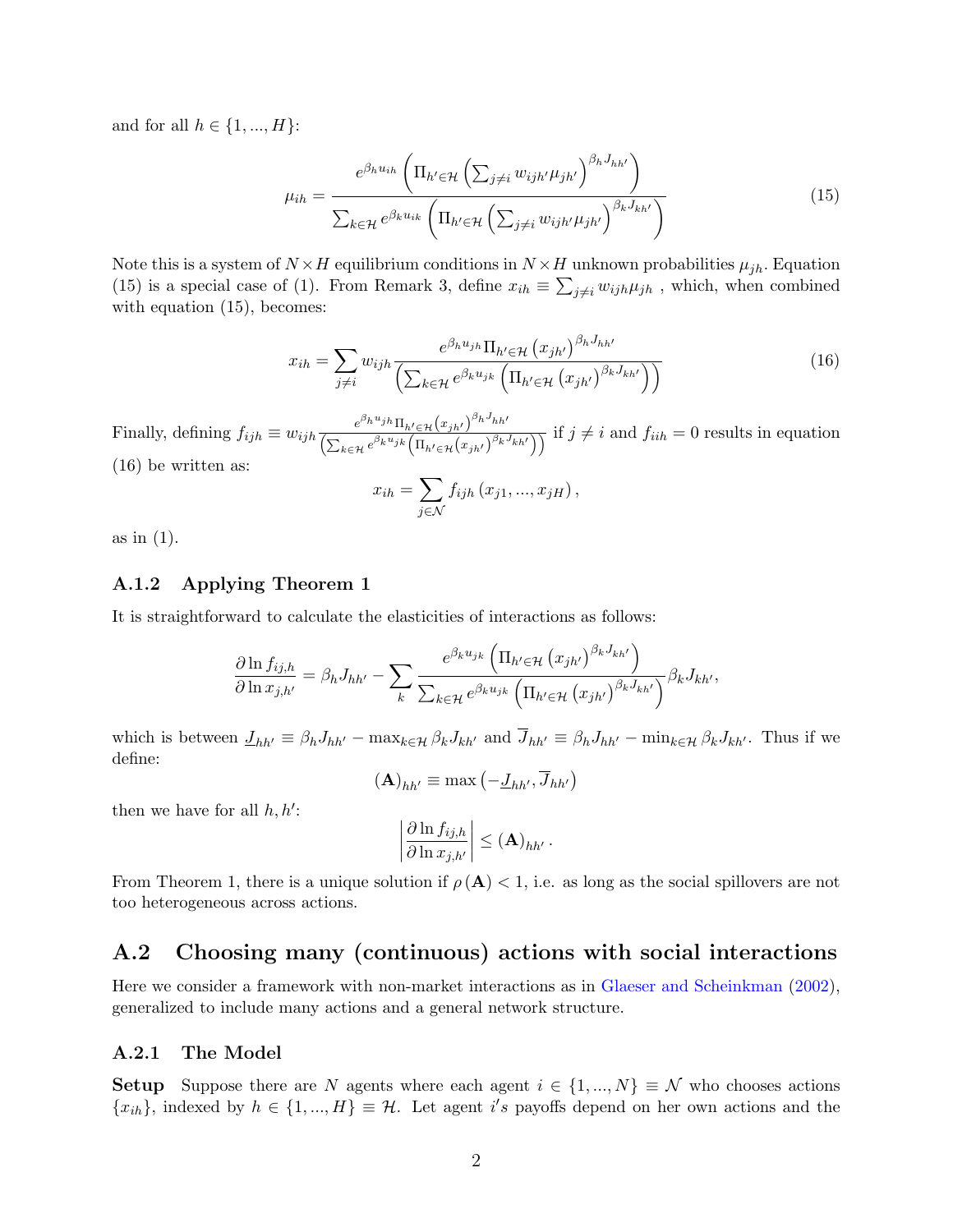actions of others as follows:

<span id="page-24-1"></span>
$$
U_i\left(\{x_{ih}\}_{h\in\mathcal{H}}; \left\{\sum_{j\neq i} g_{ijh'}x_{jh'}\right\}_{h'\in\mathcal{H}}\right),\tag{17}
$$

where the utility function  $U_i$  is strictly concave in each  $x_{ih}$ ,  $g_{ijh'} \geq 0$ , and  $\sum_{j\neq i} g_{ijh'} x_{jh'}$  measures the aggregate behavior of agent i's peers. Note that this generalizes [Glaeser and Scheinkman](#page-17-2) [\(2002\)](#page-17-2) to include an unrestricted network structure  $\{g_{ijh'}\}$  and arbitrary H.

Equilibrium Suppose there exists a unique solution to the utility maximization problem of equation [\(17\)](#page-24-1) that can be written as:

<span id="page-24-2"></span>
$$
x_{ih} = f_{ih} \left( \left\{ \sum_{j \neq i} g_{ijh'} x_{jh'} \right\}_{h' \in \mathcal{H}} \right), \tag{18}
$$

where  $f_{ih}$  is the best response function. Following Remark 3, we define  $y_{ih} \equiv \sum_{j \neq i} g_{ijh} x_{jh}$  and substitute the expression [\(18\)](#page-24-2), yielding:

<span id="page-24-3"></span>
$$
y_{ih} = \sum_{j \neq i} g_{ijh} f_{jh} \left( \left\{ y_{jh'} \right\}_{h' \in \mathcal{H}} \right). \tag{19}
$$

#### A.2.2 Applying Theorem 1

It is immediately evident that equation [\(19\)](#page-24-3) is a special case of equation [\(1\)](#page-2-0). Suppose that the elasticities of the spillover function can be bounded, i.e. for all  $h, h' \in \mathcal{H}$  there exists an  $\alpha_{hh'} \geq 0$ such that  $\vert$  $\partial \ln f_{jh}$  $\partial \ln y_{jh'}$  $\vert \leq \alpha_{hh'}$  for all  $\{y_{jh'}\}_{h' \in \mathcal{H}}$ . Let **A** be the  $H \times H$  matrix whose  $(h, h')$  element is  $\alpha_{hh'}$ . From Theorem 1 part (i), there exists a unique equilibrium if  $\rho(\mathbf{A}) < 1$ . Moreover, that equilibrium can be reached from any initial starting point  $\left\{y_{jh'}^0\right\}_{i\in\mathcal{M}}^{h'\in\mathcal{H}}$ by iteration of equation [\(4\)](#page-10-1). Note that the iterative procedure here has the simple economic intuition as an application of bestresponse dynamics, i.e. from any initial starting point, the unique equilibrium can be reached as an iterative application of agents' best-responses (See e.g. section 6 of [Parise and Ozdaglar](#page-17-9) [\(2019\)](#page-17-9)).

[Glaeser and Scheinkman](#page-17-2) [\(2002\)](#page-17-2) prove uniqueness in the  $H = 1$  case where  $\sum_{j \neq i} g_{ij} = 1$  if a "Moderate Social Influence" condition holds, i.e.  $\Big|$  $\partial f_j$  $\overline{\partial y_j}$  $\vert$  < 1 for all  $y_j$ . In the  $H = 1$  case, our condition simplifies to  $\vert$  $\partial \ln f_j$  $\overline{\partial \ln y_j}$  $\vert$  < 1 for all  $y_j$ , regardless of the structure of  $\{g_{ij}\}\$ . More generally, ours is the first characterization (of which we are aware) for the  $H > 1$  case with general  $\{g_{ijh}\}.$ 

#### <span id="page-24-0"></span>A.3 Public goods in social networks

Here we consider a framework where agents decide how much of their own resources to contribute to a public good whose payoff depends on the contributions of others. To do so, we follow [Al](#page-16-3)[louch](#page-16-3)  $(2015)$  and Acemoglu, García-Jimeno, and Robinson  $(2015)$ , who extend the seminal of work Bramoullé, Kranton, and D'amours [\(2014\)](#page-16-14) to consider non-linear best response functions. Given a particularly convenient constant elasticity of substitution (CES) utility function, we derive a condition for uniqueness of a Nash equilibrium that holds for all possible social network structures.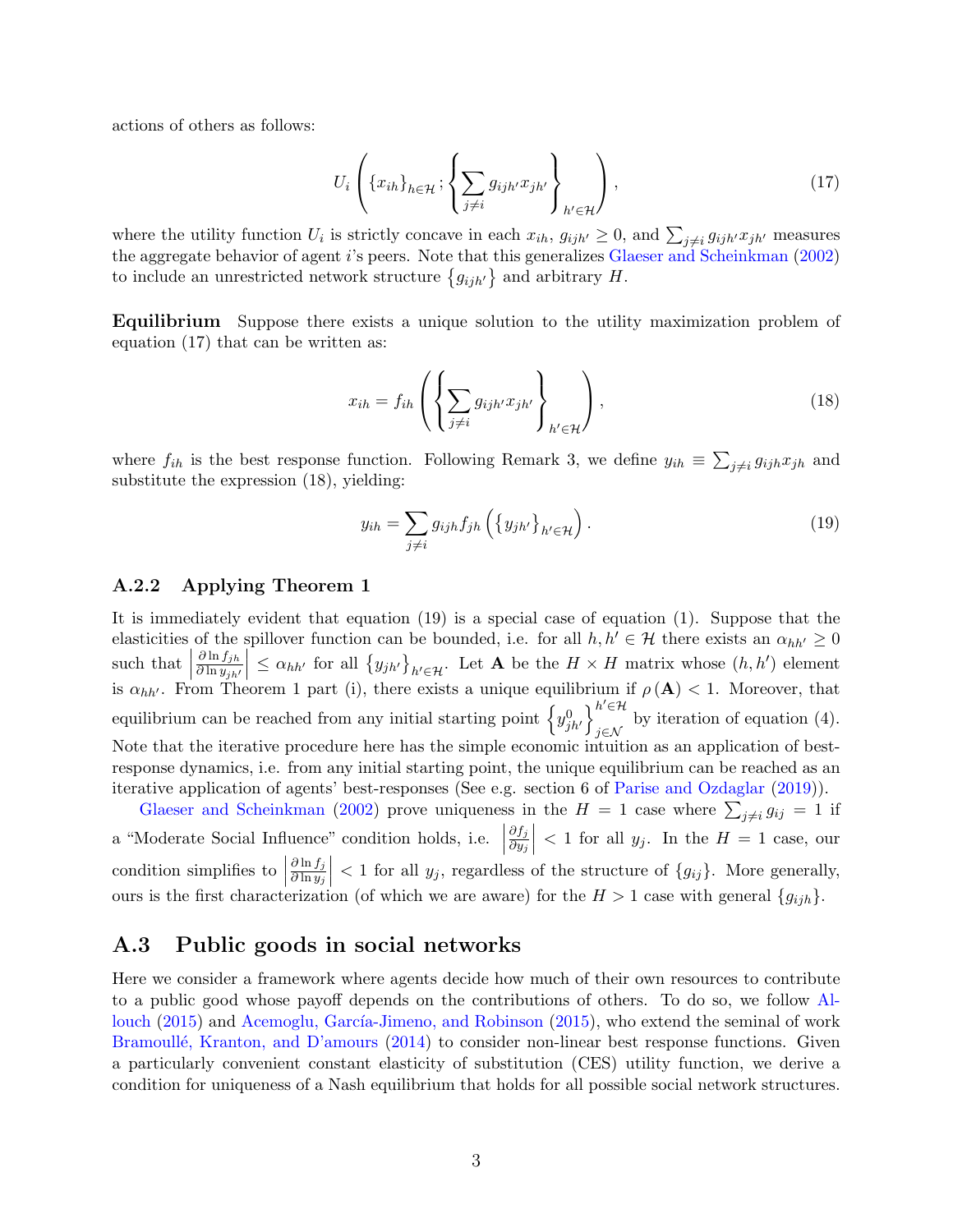#### A.3.1 The model

**Setup** Consider a world of  $i \in \{1, ..., N\} \equiv \mathcal{N}$  agents. Agent  $i \in \mathcal{N}$  is endowed with wealth  $w_i$  and chooses how allocate that wealth to private consumption  $(c_i)$  or a contribution to a public good  $(q_i)$ , where her payoff depends on the contributions of all other agents. In particular, agent  $i \in \mathcal{N}$  solves:

$$
\max_{c_i, q_i} \left( \alpha_i c_i^{\frac{\sigma-1}{\sigma}} + \beta_i Q_i^{\frac{\sigma-1}{\sigma}} \right)^{\frac{\sigma}{\sigma-1}}
$$

s.t.  $c_i + q_i = w_i$  and  $q_i > 0$ ,

where  $\alpha_i$  and  $\beta_i$  are exogenous demand shifters for the private consumption and public goods, respectively,  $\sigma \geq 0$  is the elasticity of substitution between private consumption and public goods and  $Q_i$  is the public good bundle that depends on the contributions of all agents as follows:

$$
Q_i \equiv \left(\sum_{j \in \mathcal{N}} g_{ij} q_j^{\frac{\eta-1}{\eta}}\right)^{\frac{\eta}{\eta-1}},
$$

where the  $N \times N$  matrix  $\mathbf{G} = [g_{ij}]$  governs the payoff of j's public good contribution to agent i (thereby defining the social network) and  $\eta \geq 0$  is the elasticity of substitution between different agent's contributions to the public good. Note that [Allouch](#page-16-3) [\(2015\)](#page-16-3) considers a linear aggregation  $Q_i = \sum_{j \in \mathcal{N}} g_{ij} q_j$ , i.e. the limiting case of our aggregator as  $\eta \to \infty$ .

Equilibrium Combining the first order conditions of each agent with their budget constraint results in the following equilibrium best response function of each agent's public goods contribution to all other agents' contributions:

<span id="page-25-0"></span>
$$
q_i^{\frac{\sigma}{\sigma-\eta}\left(\frac{\eta-1}{\eta}\right)}(w_i-q_i)^{\frac{\eta-1}{\eta-\sigma}} = \sum_{j \in \mathcal{N}} \left(\frac{\beta_i}{\alpha_i} g_{ii}\right)^{\frac{\sigma(\eta-1)}{\sigma-\eta}} g_{ij} q_j^{\frac{\eta-1}{\eta}}.
$$
 (20)

#### A.3.2 Applying Theorem 1

To apply Theorem 1, for all  $i \in \mathcal{N}$ , we define  $x_i \equiv q$  $\frac{\sigma}{\sigma - \eta} \left( \frac{\eta - 1}{\eta} \right)$  $\int_{i}^{\frac{\sigma}{\sigma-\eta}\left(\frac{\eta-1}{\eta}\right)} (w_i-q_i)^{\frac{\eta-1}{\eta-\sigma}}$  and denote its inverse as  $x_i^{-1}$  (so that  $x_j^{-1}(x_j) = q_j$ ). We can then write the best response function [\(20\)](#page-25-0) in the form of equation [\(1\)](#page-2-0) as follows:

$$
x_i = \sum_{j \in \mathcal{N}} f_{ij} (x_j),
$$

where  $f_{ij}(x_j) \equiv \left(\frac{\beta_i}{\alpha_i}\right)$  $\frac{\beta_i}{\alpha_i} g_{ii} \frac{\sigma^{(n-1)}}{\sigma - \eta} g_{ij} \left( x_j^{-1} (x_j) \right)^{\frac{\eta - 1}{\eta}}$ . An application of the inverse function theorem then yields:

$$
\frac{\partial \ln f_{ij}}{\partial \ln x_j} = \frac{\sigma - \eta}{\sigma + \eta \left(\frac{q_j}{w_j - q_j}\right)}.
$$

Since  $q_i \in [0, w_i]$  from agent j's resource constraint and  $\sigma, \eta > 0$ , we can then bound the elasticity as follows:

$$
\left|\frac{\partial \ln f_{ij}}{\partial \ln x_j}\right| \le \left|\frac{\sigma - \eta}{\sigma}\right|,
$$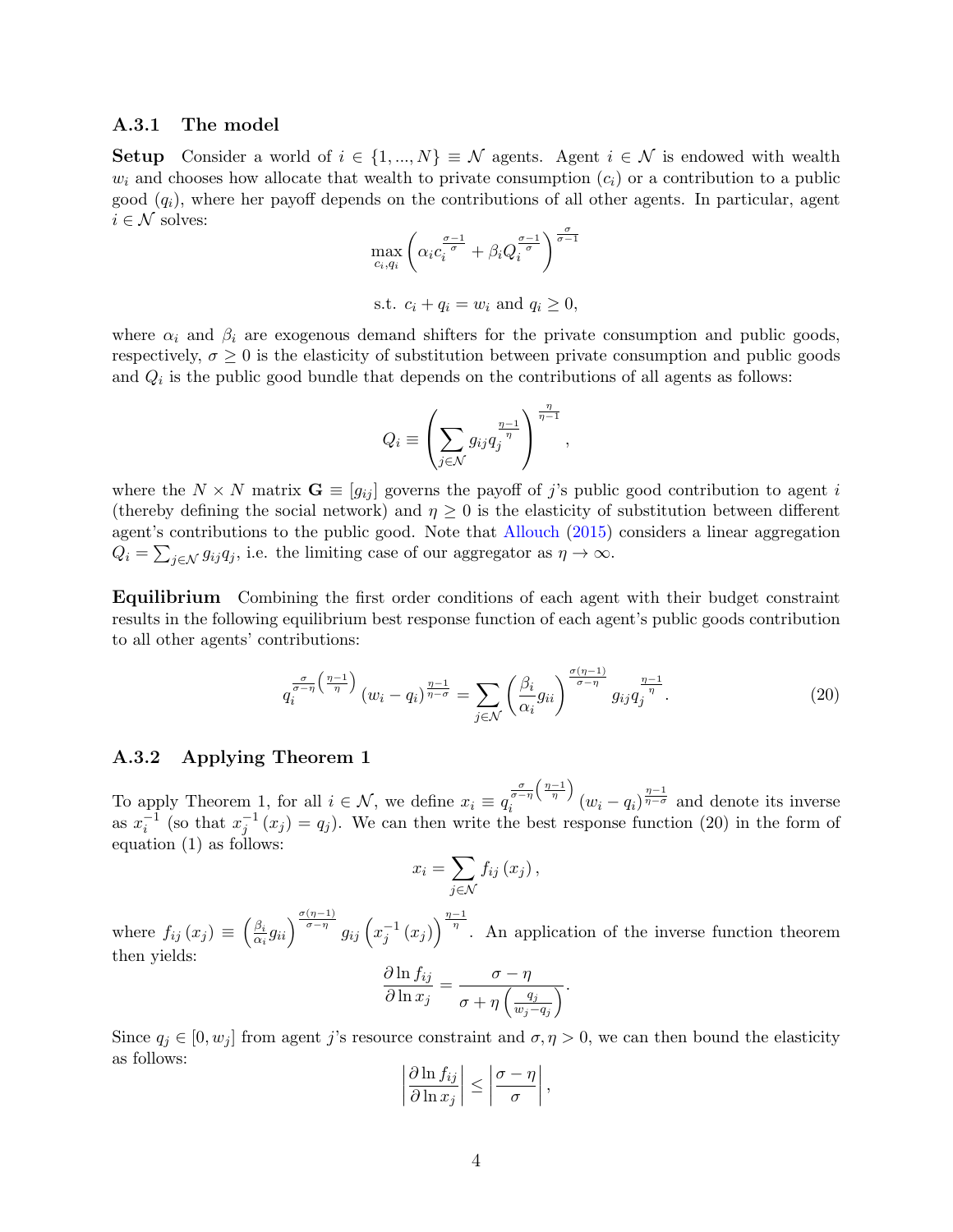so that from Theorem 1(i), there exists a unique Nash equilibrium if  $\left|\frac{\sigma - \eta}{\sigma}\right| < 1$ , or equivalently,  $\eta < 2\sigma$ . Intuitively, as long as the private and public goods are not too substitutable relative to the substitutability between different agent's contributions to the public good, the incentives of any agent to shirk her contribution to the public good are not large enough to result in multiplicity. As in the sufficient condition for uniqueness offered by [Allouch](#page-16-3) [\(2015\)](#page-16-3), our condition depends on how agents trade-off private and public consumption in their utility function, but unlike the result in that paper, our condition does not depend on the particular network structure, i.e. it holds for all social networks G.

#### <span id="page-26-0"></span>A.4 An urban model with spatial spillovers

Here we consider another variant of the urban spatial model based on the seminal work of [Ahlfeldt,](#page-16-1) [Redding, Sturm, and Wolf](#page-16-1) [\(2015\)](#page-16-1) presented in Section [3.2,](#page-12-0) where we include productivity and amenity spillovers that depend flexibly on the distribution of workers and residents, respectively, across the entire city.

#### A.4.1 The Model

We first describe the model and derive its equilibrium conditions.

**Setup** Consider a city comprised of  $i \in \{1, ..., N\} \equiv \mathcal{N}$  blocks inhabited by agents with measure L. Each agent v chooses where to live  $i \in \mathcal{N}$  and where to work  $j \in \mathcal{N}$  in order to maximize her utility:

$$
U_{ij}(\nu) = \frac{u_i w_j}{\mu_{ij}} \varepsilon_{ij}(\nu), \qquad (21)
$$

where  $u_i$  and  $w_j$  are the value of living at block i and working at block j, respectively, common to all agents,  $\mu_{ij} \geq 1$  is the commuting cost, and  $\varepsilon_{ij}(\nu)$  is the idiosyncratic preference of agent  $\nu$ over location pairs, which we assume is extreme value (Frechet) distributed with shape parameter  $\theta > 0.$ 

**Commuting flows** The number of agents who choose to live in location  $i$  and work in location  $j$  can be written as:

<span id="page-26-1"></span>
$$
L_{ij} = \left(\frac{u_i w_j}{\mu_{ij}}\right)^{\theta} \lambda,\tag{22}
$$

where  $\lambda \equiv \bar{L}W^{-\theta_h}$  and  $W = \left(\sum_{(i,j)\in\mathcal{N}^2} \left(\frac{u_iw_j}{\mu_{ij}}\right)^{\theta}\right)^{\frac{1}{\theta}} = \mathbb{E}\left(\max_{(i,j)\in\mathcal{N}^2} U_{ij}(\nu)\right)$  is the expected welfare of agents.

Spatial Spillovers Suppose that an agent working in block j produces a costlessly traded numeraire good, for which they are paid their marginal product  $A_j$ , which is the only value they derive from their work, i.e.  $w_j = A_j$ . Suppose that their productivity depends both on the innate productivity of block j,  $\bar{A}_j$ , and the entire distribution of populations of workers throughout the city as follows:

<span id="page-26-2"></span>
$$
A_i = \bar{A}_i \left( \sum_{j \in \mathcal{N}} F_{ij}^A L_j^F \right)^{\alpha},\tag{23}
$$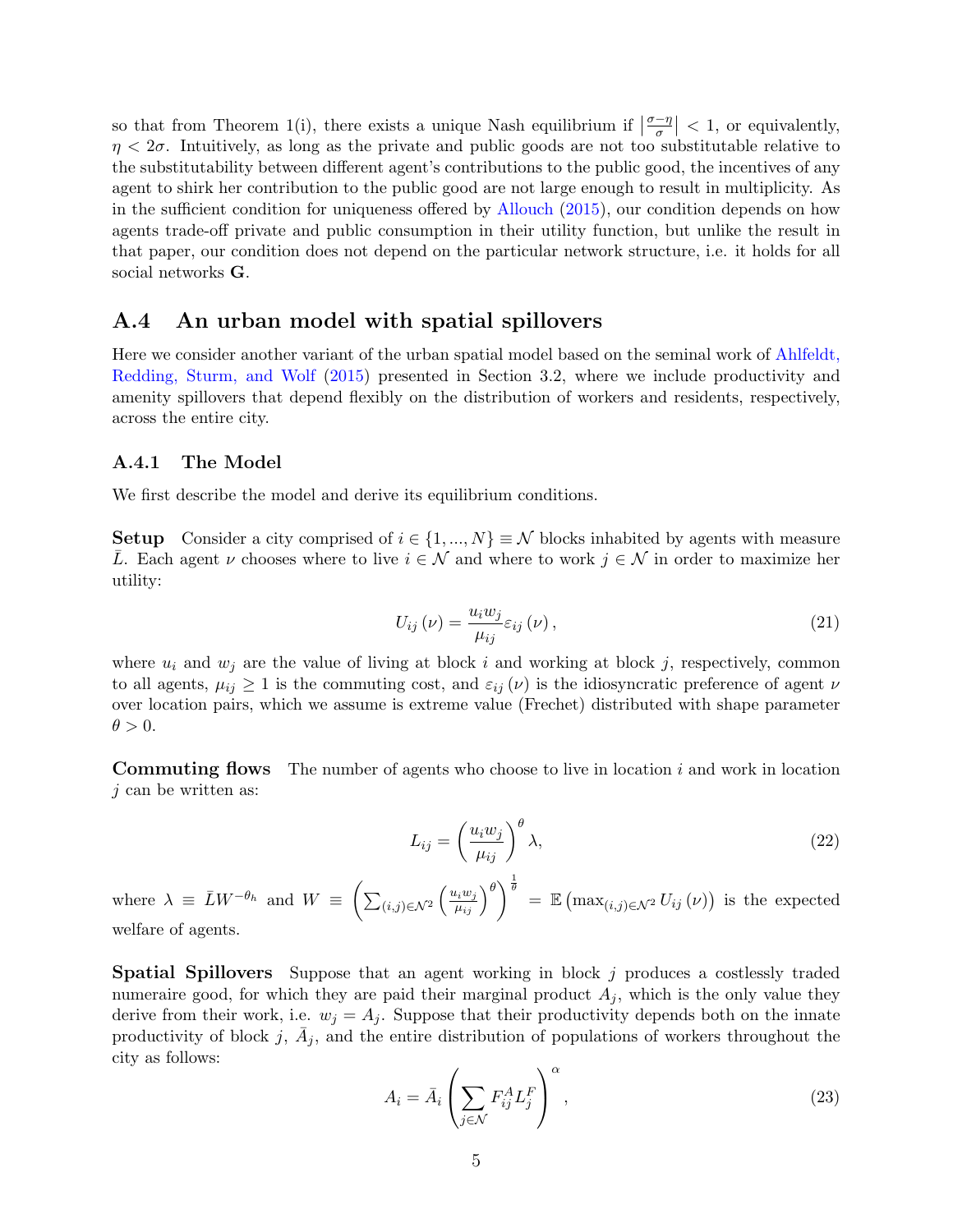where  $F_{ij}^A > 0$  governs the effect of the number of workers in  $j \in \mathcal{N}$  on the productivity of a worker in  $i \in \mathcal{N}$  and  $\alpha$  governs the overall strength of the productivity spillover.

Similarly, suppose that an agent residing in block  $i$  receives a value of living there that depends both on the innate amenity of block  $i$ ,  $\bar{u}_i$ , and the entire distribution of populations of residents throughout the city as follows:

<span id="page-27-3"></span>
$$
u_i = \bar{u}_i \left( \sum_{j \in \mathcal{N}} F_{ij}^u L_j^R \right)^{\beta}, \tag{24}
$$

where  $F_{ij}^u > 0$  governs the effect of the number of residents in  $j \in \mathcal{N}$  on the amenity of a worker in  $i \in \mathcal{N}$  and  $\beta$  governs the overall strength of the amenity spillover.<sup>[8](#page-27-0)</sup>

 ${\bf Equilibrium} \quad {\rm For \ any \ geography} \ \biggl\{ \Bigl\{ \mu_{ij}, F^A_{ij}, F^u_{ij} \Bigr\}_{(i,j)\in \mathcal{N}^2}, \bigl\{ \bar{A}_i, \bar{u}_i \bigr\}_{i\in \mathcal{N}} \biggr\}, \ {\rm measure \ of \ agents} \ \bar{L},$ and model elasticities  $\{\theta, \alpha, \beta\}$ , equilibrium is a set of workplace and residential populations  $\left\{L_i^F, L_i^R\right\}_{i \in \mathcal{N}}$  such that:

1. The measure of workers employed in block  $i \in \mathcal{N}$  is equal to the total number of agents commuting to that location:

<span id="page-27-1"></span>
$$
L_i^F = \sum_{j \in \mathcal{N}} L_{ji} \tag{25}
$$

2. The measure of residents residing in block  $i \in \mathcal{N}$  is equal to the total number of agents commuting from that location:

<span id="page-27-2"></span>
$$
L_i^R = \sum_{j \in \mathcal{N}} L_{ij} \tag{26}
$$

As in Section [3.2](#page-12-0) (and unlike [Ahlfeldt, Redding, Sturm, and Wolf](#page-16-1) [\(2015\)](#page-16-1)) we do not impose that rental rates of residential and commercial floor spaces are equalized.

#### A.4.2 Applying Theorem 1

Substituting the commuting equation  $(22)$  into the equilibrium conditions  $(25)$  and  $(26)$  and rearranging equations [\(23\)](#page-26-2) and [\(24\)](#page-27-3) yields:

$$
L_i^F A_i^{-\theta} = \lambda \sum_{j \in \mathcal{N}} \mu_{ji}^{-\theta} u_j^{\theta}
$$

$$
L_i^R u_i^{-\theta} = \lambda \sum_{j \in \mathcal{N}} \mu_{ij}^{-\theta} A_j^{\theta},
$$

$$
A_i^{\frac{1}{\alpha}} = \overline{A}_i^{\frac{1}{\alpha}} \sum_{j \in \mathcal{N}} F_{ij}^A L_j^F
$$

$$
u_i^{\frac{1}{\beta}} = \overline{u}_i \sum_{j \in \mathcal{N}} F_{ij}^u L_j^R,
$$

<span id="page-27-0"></span><sup>&</sup>lt;sup>8</sup>Assuming alternative spillover functions  $A_i = \bar{A}_i \sum_{j \in \mathcal{N}} F_{ij}^A (L_j^F)^{\alpha}$  and  $u_i = \bar{u}_i \sum_{j \in \mathcal{N}} F_{ij}^u (L_j^R)^{\beta}$  result in an elasticity matrix with the same spectral radius as the one below, i.e. the conclusions of Theorem 1 below are unchanged.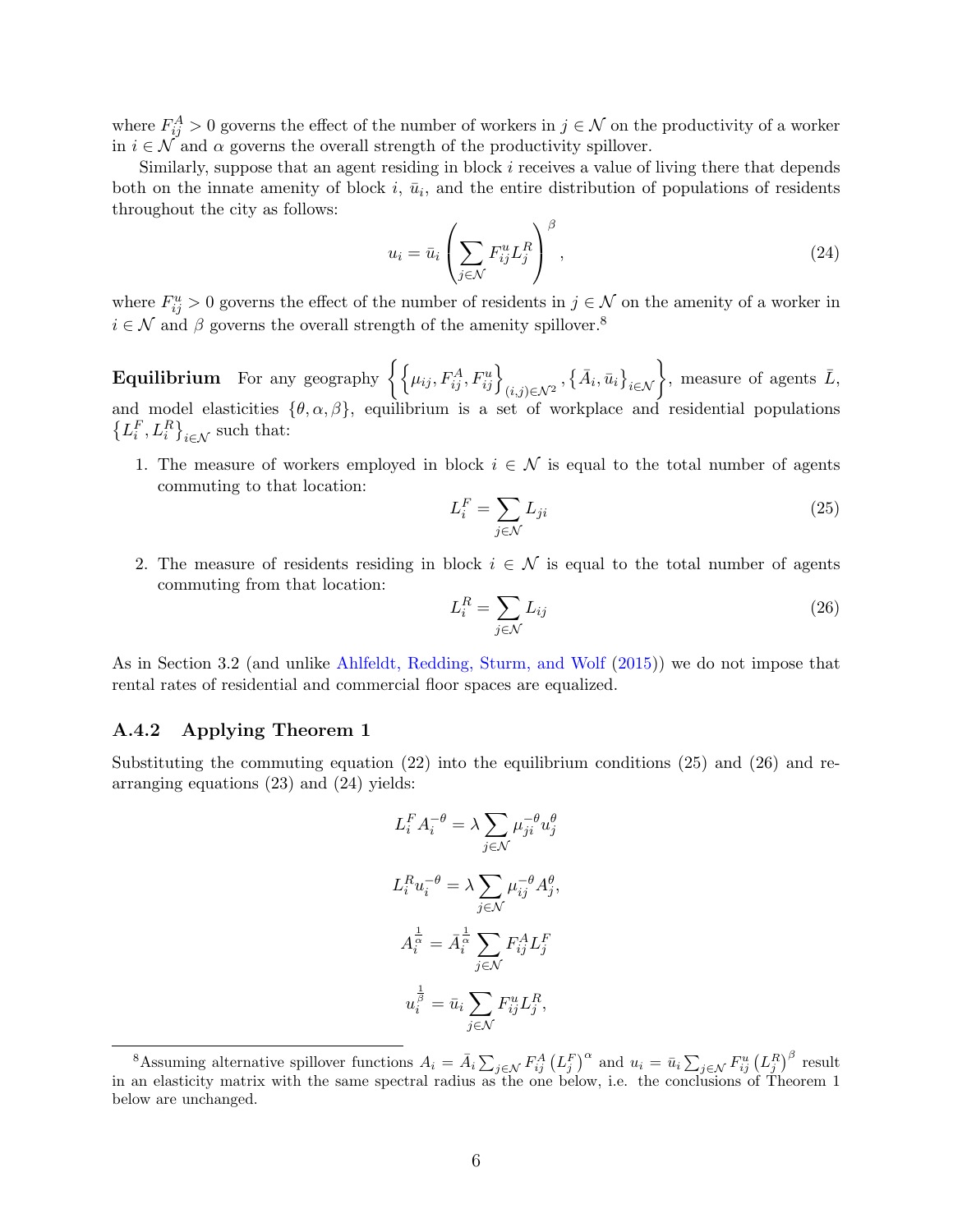which together comprise our equilibrium system. It is immediately evident that this system of 4N equations in 4N unknowns takes the form of equation [\(3\)](#page-8-0), which is a special case of equation [\(1\)](#page-2-0), so by applying Remarks 2 and 3, it is sufficient to characterize the spectral radius of matrix  $\mathbf{A} \equiv |\mathbf{B}\mathbf{\Gamma}^{-1}|$  ,where:

$$
\mathbf{B} \equiv \begin{pmatrix} 0 & 0 & 0 & \theta \\ 0 & 0 & \theta & 0 \\ 1 & 0 & 0 & 0 \\ 0 & 1 & 0 & 0 \end{pmatrix}, \ \mathbf{\Gamma} \equiv \begin{pmatrix} 1 & 0 & -\theta & 0 \\ 0 & 1 & 0 & -\theta \\ 0 & 0 & \frac{1}{\alpha} & 0 \\ 0 & 0 & 0 & \frac{1}{\beta} \end{pmatrix},
$$

so that:

$$
\mathbf{A} \equiv \begin{pmatrix} 0 & 0 & 0 & |\beta\theta| \\ 0 & 0 & |\alpha\theta| & 0 \\ 1 & 0 & |\alpha\theta| & 0 \\ 0 & 1 & 0 & |\beta\theta| \end{pmatrix}
$$

From Remark 5, a sufficient condition for uniqueness is hence  $|\alpha| \theta \leq \frac{1}{2}$  $\frac{1}{2}$  and  $|\beta| \theta \leq \frac{1}{2}$  $\frac{1}{2}$ , i.e. both the productivity and amenity agglomeration forces must be no stronger than the dispersion forces arising from the heterogeneity in agent preferences governed by  $\theta$ . Note these conditions are identical to the  $H = 1$  case of the example presented in Section [3.2,](#page-12-0) i.e. the presence of spatial spillovers does not affect the uniqueness condition.

We remark that while the full model presented in [Ahlfeldt, Redding, Sturm, and Wolf](#page-16-1) [\(2015\)](#page-16-1) included spatial spillovers, that paper only offered conditions for uniqueness in the absence of such spillovers; as a result, to our knowledge this is the first proof of uniqueness of an urban model in the presence of spatial spillovers. A similar methodology can be applied to incorporate spatial spillovers in other spatial settings—but with very different implications for the properties of the model—as we illustrate in the following economic geography example.

#### <span id="page-28-0"></span>A.5 An economic geography model with spatial spillovers

We now extend the economic geography framework of [Allen and Arkolakis](#page-16-5) [\(2014\)](#page-16-5) to incorporate spatial productivity and amenity spillovers. It turns out that any spatial productivity or amenity spillovers can result in multiple equilibria—a very different conclusion from the urban model—highlighting the importance of Theorem 1 part (iii).

#### A.5.1 The model

**Setup** There are N locations, each of which produces a differentiated variety of a good. Agents in location  $i \in \{1, ..., N\} \equiv \mathcal{N}$  have constant elasticity of substitution preferences over the differentiated varieties so that their welfare  $W_i$  is:

$$
W_i = \left(\sum_{j \in \mathcal{N}} q_{ji}^{\frac{\sigma-1}{\sigma}}\right)^{\frac{\sigma}{\sigma-1}} u_i,
$$

where  $q_{ji}$  is the quantity of goods produced in  $j \in \mathcal{N}$  and consumed in  $i, \sigma \geq 1$  is the elasticity of substitution, and  $u_i$  is the local amenity. Agents are perfectly mobile and earn wage  $w_i$  by supplying their unit labor inelastically. Labor is the only factor of production; let  $A_i$  be the productivity of an agent in location  $i \in \mathcal{N}$ . Finally, the transportation of goods are subject to iceberg transportation costs, where  $T_{ij} \geq 1$  indicates the number of goods needed to be sent from  $i \in \mathcal{N}$  in order for one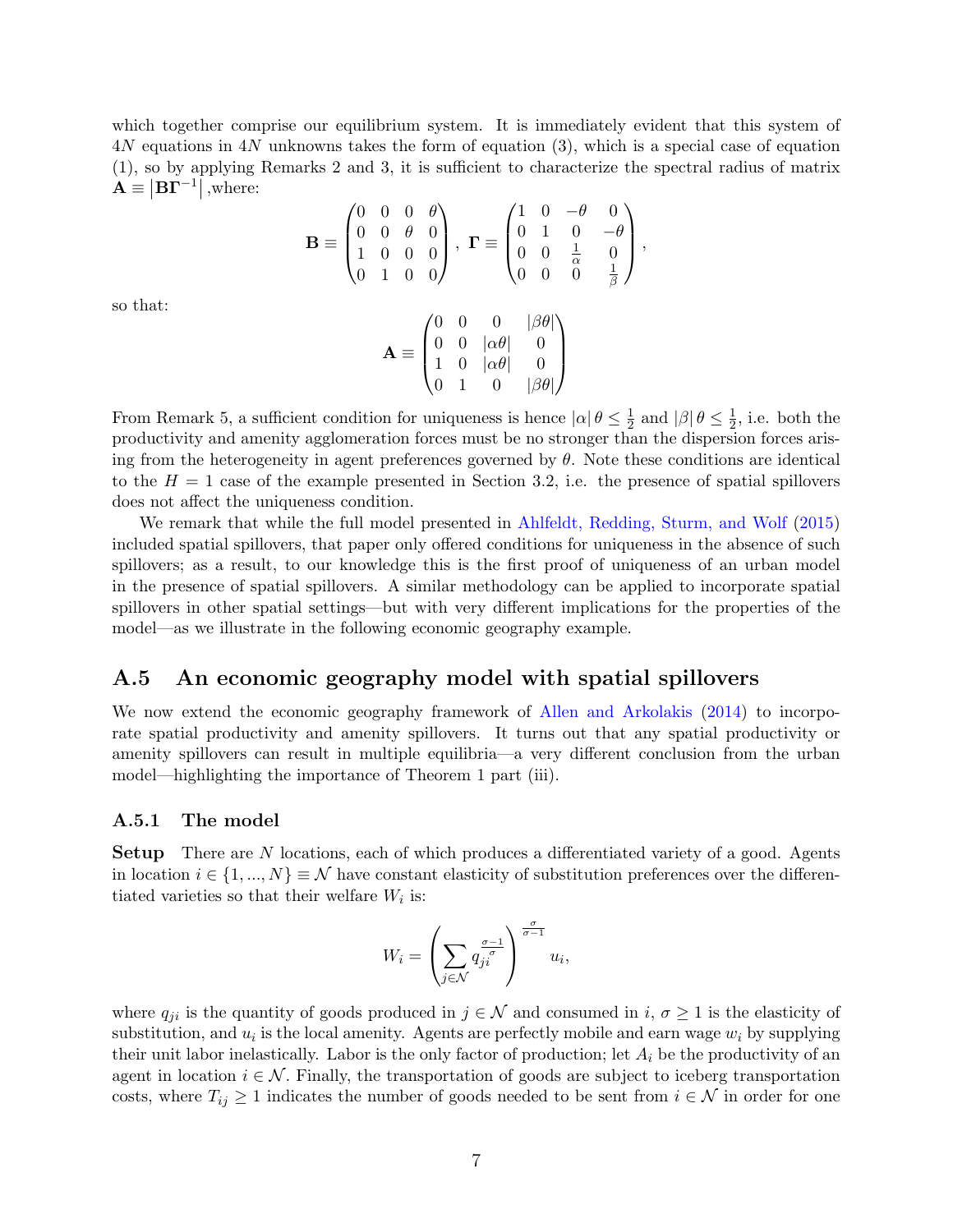unit to arrive in  $j \in \mathcal{N}$ .

Spatial spillovers We suppose that productivities and amenities depend on the distribution of labor across all locations through spatial spillovers as follows:

<span id="page-29-1"></span>
$$
A_i = \bar{A}_i \left( \sum_{j \in \mathcal{N}} F_{ij}^A L_j \right)^{\alpha} \tag{27}
$$

<span id="page-29-2"></span>
$$
u_i = \bar{u}_i \left( \sum_{j \in \mathcal{N}} F_{ij}^u L_j \right)^{\beta} \tag{28}
$$

where  $\bar{A}_i$  and  $\bar{u}_i$  are the exogenous productivity and amenity, respectively, of location  $i \in \mathcal{N}$ ;  $F_{ij}^A > 0$  and  $F_{ij}^u > 0$  capture how the population in location  $j \in \mathcal{N}$  affects the productivity and amenity, respectively in location  $i \in \mathcal{N}$ , and  $\alpha$  and  $\beta$  are the productivity and amenity spillover elasticities, respectively common to all locations.<sup>[9](#page-29-0)</sup>

 ${\bf Equilibrium} \quad {\rm For \,\,any} \,\, {\rm geography} \,\, \left\{ \left\{ T_{ij} \right\}_{(i,j) \in \mathcal{N}^2}, \left\{ \bar{A}_i, \bar{u}_i \right\}_{i \in \mathcal{N}}, \left\{ F_{ij}^A \right\}_{(i,j) \in N^2} \right\}$  equilibrium is a set of populations, wages, productivities, and amenities  $\{L_i, w_i, A_i, u_i\}_{i \in \mathcal{N}}$  such that:

1. Markets clear, i.e. income in a location  $i \in \mathcal{N}$  is equal to the value of all goods sold in all other locations:

$$
w_i L_i = \sum_{j \in \mathcal{N}} X_{ij},
$$

where  $X_{ij} = \frac{T_{ij}^{1-\sigma}(w_i/A_i)^{1-\sigma}}{\sum_{i=1}^{N} T_{ij}^{1-\sigma}(w_i/A_i)}$  $\frac{P_N}{\sum_{k=1}^N T_{kj}^{1-\sigma}(w_k/A_k)^{1-\sigma}} w_jL_j$  is the bilateral flow of goods from  $i \in \mathcal{N}$  to  $j \in \mathcal{N}$ .

2. Trade is balanced, i.e. income in a location  $i \in \mathcal{N}$  is equal to the value of all goods purchased from all other locations:

$$
w_i L_i = \sum_{j \in \mathcal{N}} X_{ji}
$$

- 3. Welfare is equalized, i.e. there exists a scalar  $W > 0$  such that for all  $i \in \mathcal{N}, W_i \leq W$ , with the equality strict if  $L_i > 0$ .
- 4. Productivities and amenities are given by equations [\(27\)](#page-29-1) and [\(28\)](#page-29-2).

#### A.5.2 Applying Theorem 1

Combining the first three equilibrium conditions (see equations 10 and 11 of [Allen and Arkolakis](#page-16-5)  $(2014)$ ) and re-arranging equations [\(27\)](#page-29-1) and [\(28\)](#page-29-2) yields the following system of 4N equilibrium

<span id="page-29-0"></span><sup>&</sup>lt;sup>9</sup>Assuming alternative spillover functions  $A_i = \bar{A_i} \sum_{j \in \mathcal{N}} F_{ij}^A L_j^{\alpha}$  and  $u_i = \bar{u_i} \sum_{j \in \mathcal{N}} F_{ij}^u L_j^{\beta}$  result in an elasticity matrix with the same spectral radius as the one below, i.e. the conclusions of Theorem 1 below are unchanged.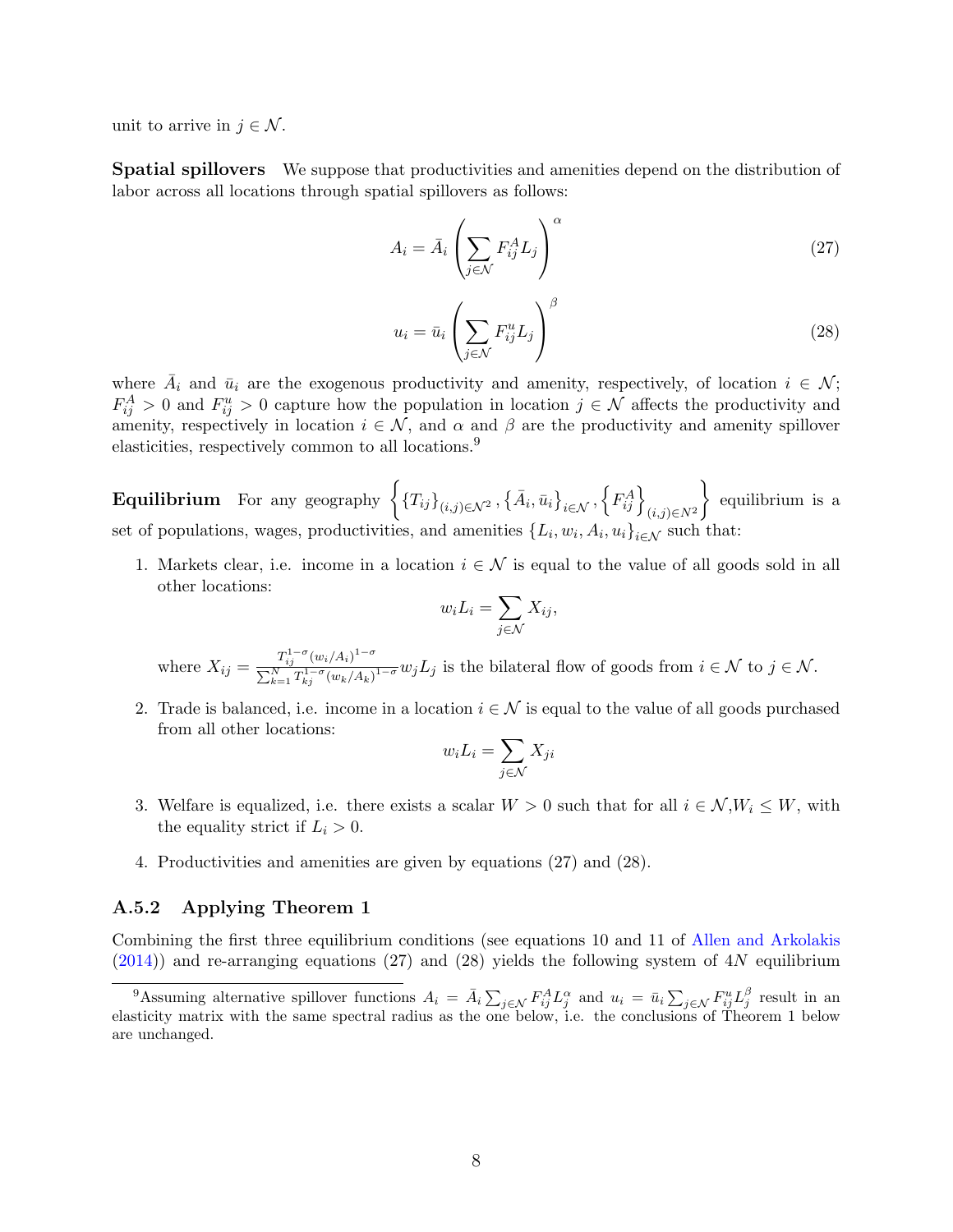conditions in 4N unknowns:

$$
L_i w_i^{\sigma} A_i^{1-\sigma} = W^{1-\sigma} \sum_{j=1}^N T_{ij}^{1-\sigma} L_j w_j^{\sigma} u_j^{\sigma-1}
$$
  

$$
w_i^{1-\sigma} u_i^{1-\sigma} = W^{1-\sigma} \sum_{j=1}^N T_{ji}^{1-\sigma} w_j^{1-\sigma} A_j^{\sigma-1}
$$
  

$$
A_i^{\frac{1}{\alpha}} = \overline{A}_i^{\frac{1}{\alpha}} \sum_{j \in \mathcal{N}} F_{ij}^A L_j
$$
  

$$
u_i^{\frac{1}{\beta}} = \overline{u}_i^{\frac{1}{\beta}} \sum_{j \in \mathcal{N}} F_{ij}^u L_j
$$

which together comprise our equilibrium system. It is immediately evident that this system takes the form of equation  $(3)$ , which is a special case of equation  $(1)$ , so by applying Remarks 2 and 3. it is sufficient to characterize the spectral radius of matrix  $\mathbf{A} \equiv \left| \mathbf{B} \mathbf{\Gamma}^{-1} \right|$ , where:

$$
\mathbf{B} \equiv \begin{pmatrix} 1 & \sigma & 0 & \sigma - 1 \\ 0 & 1 - \sigma & \sigma - 1 & 0 \\ 1 & 0 & 0 & 0 \\ 1 & 0 & 0 & 0 \end{pmatrix}, \ \mathbf{\Gamma} \equiv \begin{pmatrix} 1 & \sigma & 1 - \sigma & 0 \\ 0 & 1 - \sigma & 0 & 1 - \sigma \\ 0 & 0 & \frac{1}{\alpha} & 0 \\ 0 & 0 & 0 & \frac{1}{\beta} \end{pmatrix},
$$

so that:

$$
\mathbf{A} \equiv \begin{pmatrix} 1 & 0 & |\alpha| (\sigma - 1) & |\beta| (\sigma - 1) \\ 0 & 1 & |\alpha| (\sigma - 1) & |\beta| (\sigma - 1) \\ 1 & \frac{\sigma}{\sigma - 1} & |\alpha| (\sigma - 1) & |\beta| \sigma \\ 1 & \frac{\sigma}{\sigma - 1} & |\alpha| (\sigma - 1) & |\beta| \sigma \end{pmatrix}.
$$

It can be shown that  $\rho(A) \leq 1$  only if  $\alpha = \beta = 0$ , i.e. only if there are no spatial spillovers. Note that this is a substantial departure from [Allen and Arkolakis](#page-16-5) [\(2014\)](#page-16-5) and [Allen, Arkolakis, and](#page-16-15) [Takahashi](#page-16-15) [\(2020\)](#page-16-15), who show that uniqueness is guaranteed in an economic geography model with local spillovers as long as the dispersion forces are stronger than agglomeration forces; in contrast, Thereom 1 part (iii) says that there will be geographies for which there are multiple equilibria for in the presence of any *spatial* spillover, i.e. for any non-zero  $\alpha$  and  $\beta$ . Note too that this is also a major qualitative difference with the urban example above, where the conditions for uniqueness were the same for local and spatial spillovers.

A simple example suffices to provide intuition for the possibility of multiple equilibria. Consider a world of two identical locations (i.e.  $\overline{A}_i = \overline{u}_i = 1$  for  $i, j \in \{1, 2\}$ ) separated by trade costs  $\tau > 1$ . Suppose there are only productivity spillovers (i.e.  $\beta = 0$ ); the case with amenity spillovers is similar. For any  $\alpha > 0$  and  $F_{ij}^A =$  $\int 1$  if  $i = j$ 0 if  $i \neq j$ — i.e. a case where the spillovers are positive and depend only on one's own population—there exists a  $\tau > 1$  such that there are three equilibria: one in which both locations have an equal population and one in which one of the two locations has a greater concentration of population (to take advantage of the agglomeration forces). But for any  $\alpha < 0$  and  $F_{ij}^A =$  $\int 0$  if  $i = j$ 1 if  $i \neq j$ — i.e. a case where the spillovers are negative and depend only on the other location's population—there exists a  $\tau > 1$  such that there are again three equilibria: one in which both locations have an equal population and one in which one of the two locations has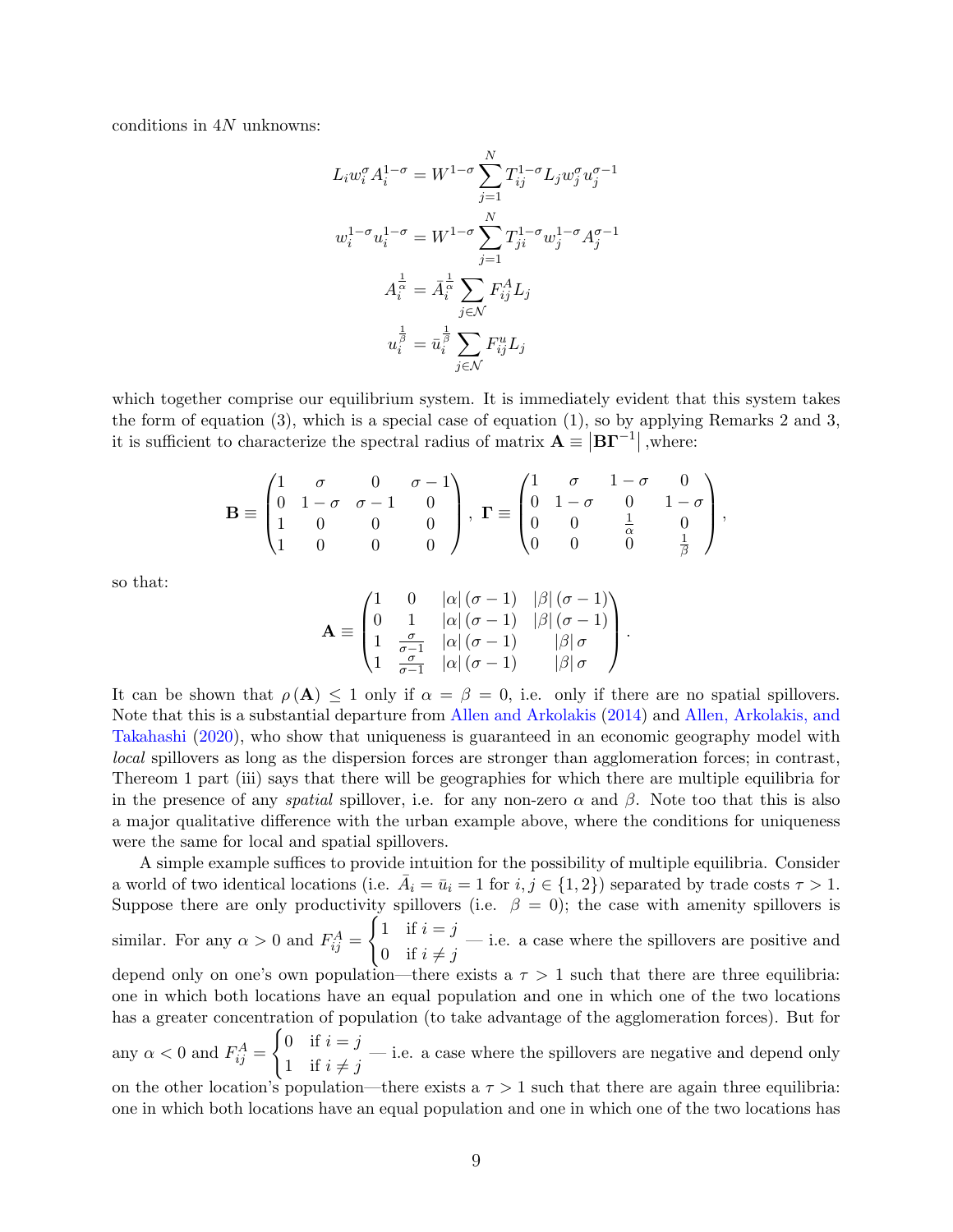a greater concentration of population (to take advantage of the fact that the smaller population in the neighbor increases ). That is, with spatial spillovers, a dispersion force from population elsewhere acts like a local agglomeration force.

To our knowledge, this is the first characterization of uniqueness in an economic geography model with spatial spillovers.

#### <span id="page-31-0"></span>A.6 A trade model with intermediate goods and tariffs

We now consider a Ricardian model based on the seminal work of [Eaton and Kortum](#page-17-11) [\(2002\)](#page-17-11) but augmented to include tariffs and an input-output network as in [Alvarez and Lucas](#page-16-6) [\(2007\)](#page-16-6).

#### A.6.1 The model

#### Setup

There are N locations, each of which produces 3 sets of goods: a continuum of tradeables  $q_i(u)$ where  $u \in [0,1]$ , a composite intermediate good  $I_i$ , and a non tradeable final good c. Agents in the economy derive their utility from the non tradeable final good  $c$ . This final good  $c_i$  is produced in a Cobb-Douglas manner using the intermediate good  $I_i$  and labor i.e.  $c_i = s_{fi}^{\alpha} I_{fi}^{1-\alpha}$  where  $s_{fi}$  and  $I_{fi}$  are the labor and intermediate inputs in final good production, respectively. The intermediate good  $I_i$  is a Spence-Dixit-Stiglitz aggregate of all varieties of tradeables:

$$
I_i = \left[ \int_0^1 (q_{i^*}(u))^{1-1/\eta} du \right]^{\frac{\eta}{\eta-1}},
$$

where  $i^* \equiv \arg \min_{j \in \mathcal{N}} p_{ji}(u)$ , i.e. each variety of tradeable is sourced from the lowest cost location. Tradeables in turn are produced using the composite intermediate good  $I_i$  as input, along with labor as:

$$
q_i(u) = x_i(u)^{-\theta} s_i(u)^{\beta} I_i(u)^{1-\beta}
$$

where  $x_i(u)^{-\theta}$  is the total factor productivity,  $I_i(u)$  is the quantity of the intermediate good used in the production of tradeable variety u and  $s_i(u)$  is the labor input. Following [Alvarez and Lucas](#page-16-6) [\(2007\)](#page-16-6), we assume  $x_i(u)$  follows an exponential distribution with parameter  $\lambda_i$  and its draws are independent across  $u$ , allowing us to rewrite the above equations in terms of  $x$ . Each country  $i \in \{1, 2, ...N\} \equiv \mathcal{N}$  is endowed with immobile labor  $L_i$ . Transportation costs between countries are iceberg in nature, where to keep the notation similar to [Alvarez and Lucas](#page-16-6) [\(2007\)](#page-16-6), we denote by  $\kappa_{ij} \leq 1$  as the fraction arriving in location  $j \in \mathcal{N}$  if one unit is set from location  $i \in \mathcal{N}$ . Tariffs  $\omega_{ij}$ are defined as the proportion of revenue seller in country  $j$  receives for every unit of its tradeable good sold in country i.

#### Equilibrium

Under perfect competition, the equilibrium of the model can be characterized by the three equations below (corresponding to equations 3.8, 3.15, and 3.17 respectively in [Alvarez and Lucas](#page-16-6) [\(2007\)](#page-16-6)),

<span id="page-31-1"></span>
$$
p_{mi} = \left[ \sum_{j \in \mathcal{N}} \lambda_j \left( \frac{1}{\kappa_{ij}} \frac{AB}{\omega_{ij}} \right)^{-1/\theta} \left( w_j^{\beta} p_{mj}^{1-\beta} \right)^{-1/\theta} \right]^{-\theta}, \tag{29}
$$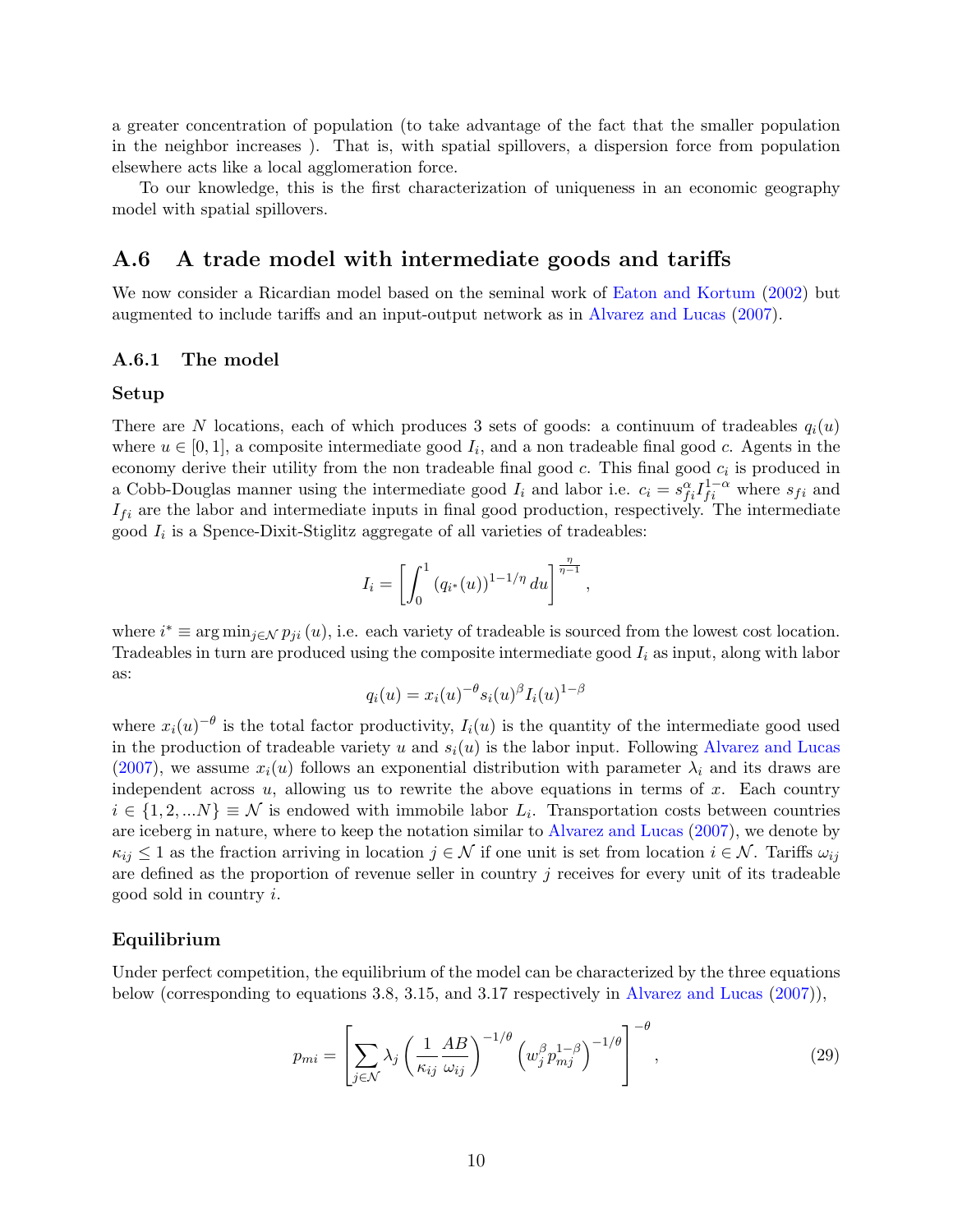<span id="page-32-1"></span>
$$
L_i w_i \left( 1 - s_i^f \right) = \sum_{j \in \mathcal{N}} L_j \frac{w_j \left( 1 - s_j^f \right)}{F_j} D_{ji} \omega_{ji}, \tag{30}
$$

<span id="page-32-0"></span>
$$
F_i = \sum_{j \in \mathcal{N}} D_{ij} \omega_{ij},\tag{31}
$$

where  $D_{ij} = \left(\frac{w_j^{\beta} p_{mj}^{1-\beta}}{p_{mi}}\right)$  $\left(\frac{\beta}{p_{mj}}\right)^{1-\beta}\left(\frac{p_{mj}}{p_{mi}}\right)^{-1/\theta} \left(\frac{p_{mj}}{p_{mi}}\right)^{-1/\theta}$  $\frac{AB}{\kappa_{ij}\omega_{ij}}\Big)^{-1/\theta} \lambda_j$  is country *i*'s per capita spending on tradeables that is spent on goods from country j and  $s_i^f = \frac{\alpha[1-(1-\beta)F_i]}{(1-\alpha)\beta F_i + \alpha[1-(1-\beta)F_i]}$  $\frac{\alpha[1-(1-\beta)F_i]}{(1-\alpha)\beta F_i+\alpha[1-(1-\beta)F_i]}$  is labor's share in the production of final goods (equations 3.10 and 3.16 in [Alvarez and Lucas](#page-16-6) [\(2007\)](#page-16-6)) and the endogenous variables are:  $p_{mi}$ , the price index of tradeables in country *i*;  $F_i$ , the fraction of country *i*'s spending on tradeables that reaches producers; and  $w_i$ , country i's wage. Finally,  $\omega_{ij}$  is the bilateral tariff. Therefore, for any trade costs, tariff structure and labor endowments  $\left\{\left\{\kappa_{ij}\right\}_{i,j\in\mathcal{N}^2}, \left\{\omega_{ij}\right\}_{i,j\in\mathcal{N}^2}, \left\{L_i\right\}_{i\in\mathcal{N}}\right\}$  and equilibrium is defined by the set of prices and wages  $\{\{p_{mi}\}_{i\in\mathcal{N}}, \{w_i\}_{i\in\mathcal{N}}\}$  such that all markets clear under perfect competition.

#### Applying Theorem 1

As in the previous example, the equilibrium of this system can be expressed in the special form of equation [\(1\)](#page-2-0) presented in equation [\(3\)](#page-8-0) in Remark 3. Now we show how to transform the equilibrium equations into the form of equation [\(3\)](#page-8-0). To see this, first raise both sides of equation [\(29\)](#page-31-1) to the power of  $-1/\theta$  and denote  $\lambda_j \left( \frac{1}{\kappa_j} \right)$  $\kappa_{ij}$  $\frac{AB}{\omega_{ij}}\Big)^{-1/\theta}$  as  $K_{ij}^1$ , so that equation [\(29\)](#page-31-1) becomes

$$
p_{mi}^{-1/\theta} = \sum_{j \in \mathcal{N}} K_{ij}^1 w_j^{-\frac{\beta}{\theta}} p_{mj}^{-\frac{1-\beta}{\theta}}.
$$
 (32)

Second, substitute the expression of  $D_{ij}$  into equation [\(31\)](#page-32-0), multiply both sides by  $p_{mi}^{-1/\theta}$ , and denote  $\omega_{ij}\lambda_j\left(\frac{1}{\kappa_i}\right)$  $\kappa_{ij}$  $\frac{AB}{\omega_{ij}}$   $\Big)^{-1/\theta}$  as  $K_{ij}^2$ , so that equation [\(31\)](#page-32-0) becomes

$$
p_{mi}^{-1/\theta}F_i = \sum_{j \in \mathcal{N}} K_{ij}^2 w_j^{-\frac{\beta}{\theta}} p_{mj}^{-\frac{1-\beta}{\theta}}.
$$
\n(33)

Third, define  $\tilde{F}_i \equiv \alpha + (\beta - \alpha) F_i$ , substitute equation [\(31\)](#page-32-0) into it, and notice that  $\sum_{j=1}^n D_{ij} = 1$ . Thus we have  $\tilde{F}_i = \sum_{j=1}^n D_{ij} [\alpha + (\beta - \alpha) \omega_{ij}]$ . Again, substitute the expression of  $D_{ij}$ , multiply both sides by  $p_i^{-1/\theta}$  $\int_i^{-1/\theta}$ , and denote  $[\alpha + (\beta - \alpha) \omega_{ij}] \lambda_j \left( \frac{1}{\kappa_i} \right)$  $\overline{\kappa_{ij}}$  $\frac{AB}{\omega_{ij}}\Big)^{-1/\theta}$  as  $K_{ij}^3$ , yielding:

$$
p_{mi}^{-1/\theta}\tilde{F}_i = \sum_{j \in \mathcal{N}} K_{ij}^3 w_j^{-\frac{\beta}{\theta}} p_{mj}^{-\frac{1-\beta}{\theta}}.
$$
 (34)

Last, substitute the expressions of  $s_i^f$  $i_i$  and  $D_{ji}$  into equation [\(30\)](#page-32-1), subsequently replace  $\alpha + (\beta - \alpha) F_i$ with  $\tilde{F}_i$ , multiply both sides by  $p_{mi}^{\frac{1-\beta}{\theta}}w_i^{\frac{\beta}{\theta}}$  and define  $\frac{L_j}{L_i}$  $\sqrt{1}$  $\overline{\kappa_{ji}}$  $\frac{AB}{\omega_{ji}}\Big)^{-1/\theta}\lambda_i\omega_{ji}$  as  $K_{ij}^4$ , then we can rewrite equation [\(30\)](#page-32-1) as:

$$
p_{mi}^{\frac{1-\beta}{\theta}} F_i \tilde{F}_i^{-1} w_i^{1+\frac{\beta}{\theta}} = \sum_{j \in \mathcal{N}} K_{ij}^4 w_j \tilde{F}_j^{-1} p_{mj}^{1/\theta}.
$$
 (35)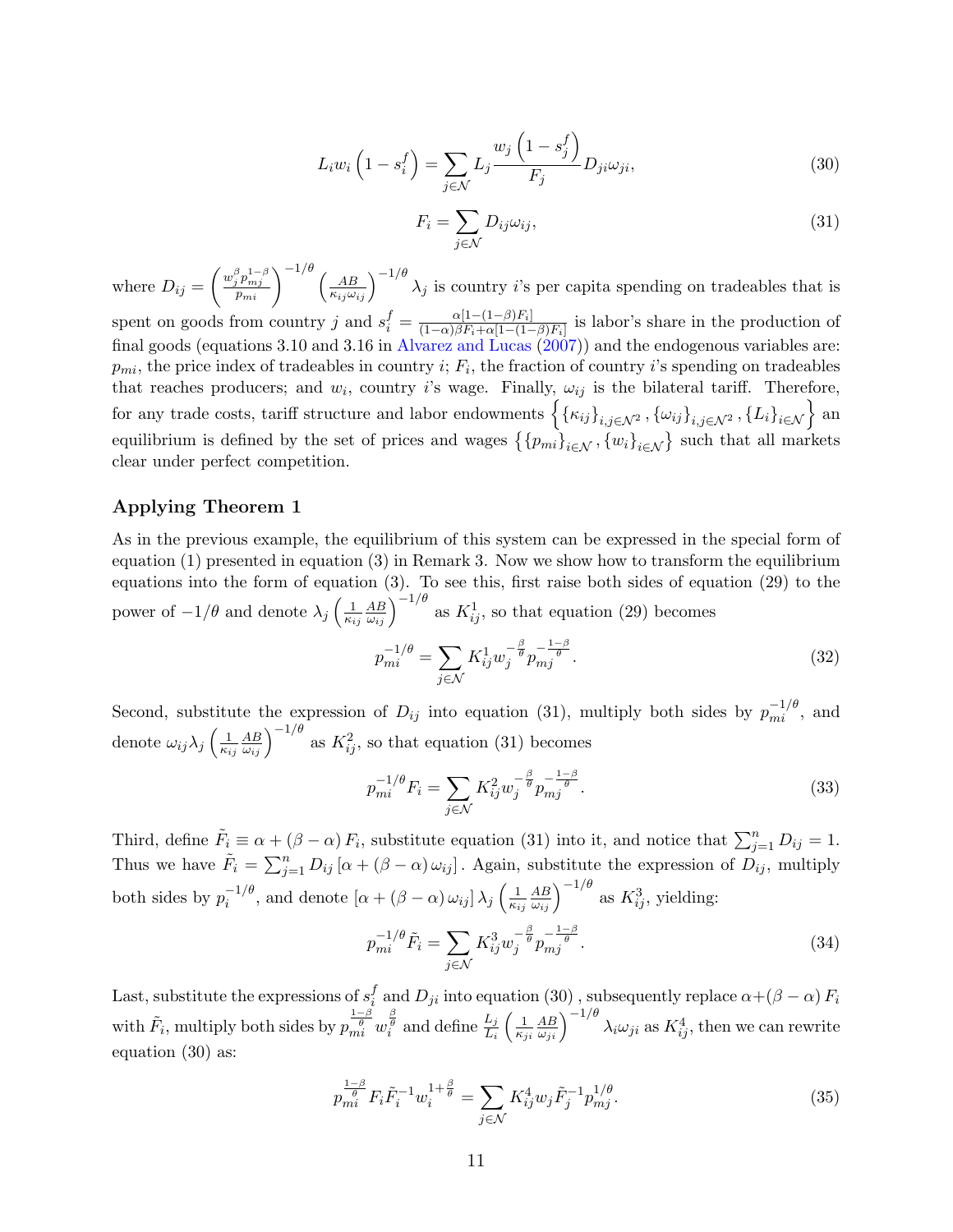Now we have transformed the equilibrium equations into the form [\(3\)](#page-8-0) but with four set of endogenous variables  $\{p_{mi}, F_i, \tilde{F}_i, w_i\}$  $\sum_{i=1,2,\ldots,n}$ . Notice that all the kernels,  $K_{ij}^1, ..., K_{ij}^4$ , defined above are positive when  $\alpha, \beta, \theta > 0$  and  $0 < \omega_{ij} \leq 1$ .

Then we have the corresponding parameter matrices

$$
\Gamma = \begin{pmatrix} -1/\theta & 0 & 0 & 0 \\ -1/\theta & 1 & 0 & 0 \\ -1/\theta & 0 & 1 & 0 \\ \frac{1-\beta}{\theta} & 1 & 1 & 1 + \frac{\beta}{\theta} \end{pmatrix}, \ \mathbf{B} = \begin{pmatrix} -\frac{1-\beta}{\theta} & 0 & 0 & -\frac{\beta}{\theta} \\ -\frac{1-\beta}{\theta} & 0 & 0 & -\frac{\beta}{\theta} \\ -\frac{1-\beta}{\theta} & 0 & 0 & -\frac{\beta}{\theta} \\ 1/\theta & 0 & -1 & 1 \end{pmatrix}
$$

The determinant of  $\Gamma$  is  $-\frac{1}{\beta\theta^2+\theta}\neq 0$ . This implies  $\Gamma$  is always invertible as long as  $\theta>0$ . Therefore, we have

$$
\left| \mathbf{B} \mathbf{\Gamma}^{-1} \right| = \left( \begin{array}{cccc} 1-\beta & 0 & 0 & \beta \\ 0 & 0 & 0 & 0 \\ 0 & 0 & 0 & 0 \\ \frac{1-(1-\beta)^2}{\beta+\theta} & 0 & \frac{1}{\frac{\beta}{\theta}+1} & \frac{\left|1-\frac{(1-\beta)\beta}{\theta}\right|}{\frac{\beta}{\theta}+1} \end{array} \right)
$$

Here  $1 \geq \frac{(1-\beta)\beta}{\theta}$  $\frac{\partial}{\partial \theta} \theta$  or  $\beta \geq \frac{1}{2}$  $\frac{1}{2}$  is sufficient for  $\rho$  ( $|\mathbf{B}\Gamma^{-1}|\leq 1$  i.e. we have (up-to-scale) uniqueness.

In comparison, the conditions for uniqueness in [Alvarez and Lucas](#page-16-6) [\(2007\)](#page-16-6) (see their Theorem 3) are:

(i) 
$$
\left(\min_{i,j\in\mathcal{N}^2} \{\kappa_{ij}\}\min_{i,j\in\mathcal{N}^2} \{\omega_{ij}\}\right)^{\frac{2}{\theta}} \ge 1 - \beta
$$
; (ii)  $\alpha \ge \beta$ ; (iii)  $1 - \min_{i,j\in\mathcal{N}^2} \{\omega_{ij}\} \le \frac{\theta}{\alpha - \beta}$ ,

although these conditions are derived only for the special case of uniform tariffs (i.e.  $\omega_{ij} = \omega_i$  for all  $j \in \mathcal{N}$ ).<sup>[10](#page-33-1)</sup>

## <span id="page-33-0"></span>A.7 A production network with constant elasticity of substitution production functions

We extend the many firm production network in the seminal paper by [Acemoglu, Carvalho,](#page-16-8) [Ozdaglar, and Tahbaz-Salehi](#page-16-8) [\(2012\)](#page-16-8) to include (1) a constant elasticity of substitution (CES) aggregator across labor and intermediates (as discussed in [Carvalho and Tahbaz-Salehi](#page-16-16) [\(2019\)](#page-16-16)) and (2) a constant elasticity of substitution between intermediate goods (as discussed in [Carvalho, Nirei,](#page-16-9) [Saito, and Tahbaz-Salehi](#page-16-9) [\(2021\)](#page-16-9)).

#### A.7.1 The model

**Setup** There are N different competitive firms, each of which produce a distinct product using as intermediate goods the output of all other firms. The quantity produced by firm  $i \in \{1, ..., N\} \equiv \mathcal{N}$ ,

<span id="page-33-1"></span><sup>10</sup>If 1  $\geq \frac{(1-\beta)\beta}{\theta}$  $\frac{(\beta)\beta}{\theta}$ , we can solve explicitly the eigenvalues are  $\begin{cases} 0, & 0, 1, \frac{(1-\beta)-\frac{\beta}{\theta}}{1+\frac{\beta}{\theta}} \end{cases}$  $\left|\frac{(1-\beta)-\beta\epsilon}{1+\beta\epsilon}\right|$  < 1, thus the uniqueness holds. If  $1 < \frac{(1-\beta)\beta}{\theta}$ , the characteristic poly o . Obviously,  $(1-\beta)-\beta\epsilon$  $\left|\frac{-\beta}{1+\beta\epsilon}\right|$  < 1, thus the uniqueness holds. If  $1 < \frac{(1-\beta)\beta}{\theta}$  $\frac{f^{(p)}(x)}{g}$ , the characteristic polynomial is  $f(x) =$  $x^4 + \frac{2\beta^2 - 2\beta + \beta\theta}{\beta + \theta}x^3 + \frac{2\beta^3 - 4\beta^2 + \beta + \beta\theta - \theta}{\beta + \theta}x^2$ . According to Remark 5, we can check the value of  $f^{(k)}(1)$  for  $k = 0, 1, 2, 3$ , a sufficient condition to guarantee  $\rho\left(\left|\mathbf{B}\mathbf{\Gamma}^{-1}\right|\right) \leq 1$  is  $\beta \geq \frac{1}{2}$ . (In this case the sufficient and necessary condition is  $4\beta^3 - 2\beta^2 + 2\theta + 5\beta\theta \ge 0$  and  $2\beta^3 + 2\beta^2 + \beta + 4\beta\theta - \theta \ge 0$  when  $1 < \frac{(1-\beta)\beta}{\theta}$  $\frac{\partial^2 \rho}{\partial \theta^2}$ .)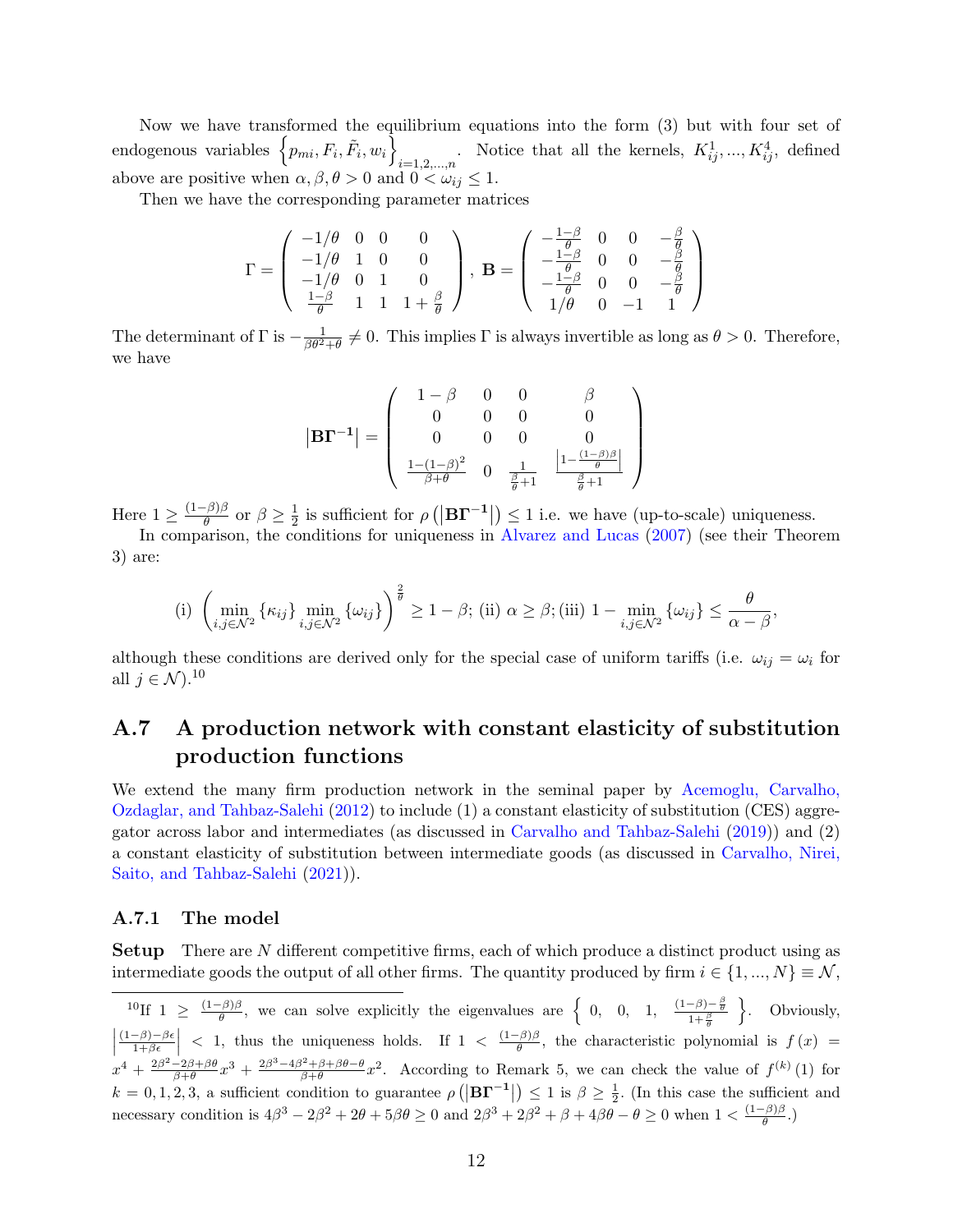$Q_i$ , is determined by a constant elasticity of substitution production function combining labor and a composite bundle of intermediate goods as follows:

$$
Q_i = \left[ (1 - \mu)^{\frac{1}{\sigma}} \left( A_i L_i \right)^{\frac{\sigma - 1}{\sigma}} + \mu^{\frac{1}{\sigma}} M_i^{\frac{\sigma - 1}{\sigma}} \right]^{\frac{\sigma}{\sigma - 1}}
$$

where  $L_i$  is the amount of labor,  $A_i$  is the (exogenous) labor productivity,  $\sigma$  is the elasticity of substitution between labor and intermediates, and the intermediate input bundle  $M_i$  is a CES aggregate of inputs purchased from other firms:

$$
M_i = \left[ \sum_{j \in \mathcal{N}} a_{ij}^{\frac{1}{\zeta}} x_{ij}^{\frac{\zeta - 1}{\zeta}} \right]^{\frac{\zeta}{\zeta - 1}},
$$

where  $\zeta$  is the elasticity of substitution between different intermediate goods and  $\{a_{ij}\}$  governs the relative importance of different firms  $j \in \mathcal{N}$  in the intermediate input bundle of firm  $i \in \mathcal{N}$ . We remark that [Carvalho, Nirei, Saito, and Tahbaz-Salehi](#page-16-9) [\(2021\)](#page-16-9) also include firm-specific capital in the production function; however, given that it is assumed to be supplied inelastically, it is isomorphic to the exogenous labor productivity term  $A_i$ .

Equilibrium Solving the cost minimization problem of the firm results in the following system of equations for equilibrium firm prices  $p_i$ :

$$
p_i^{1-\sigma} = (1-\mu) (w/A_i)^{1-\sigma} + \mu \left( \sum_{m=1}^n a_{im} p_m^{1-\zeta} \right)^{\frac{1-\sigma}{1-\zeta}}
$$

which in turn can be written as:

$$
\left(\frac{p_i^{1-\sigma} - (1-\mu) (w/A_i)^{1-\sigma}}{\mu}\right)^{\frac{1-\zeta}{1-\sigma}} = \sum_{m=1}^n a_{im} p_m^{1-\zeta}.
$$

Normalizing the wage  $w = 1$  and defining  $x_i \equiv \left(\frac{p_i^{1-\sigma} - (1-\mu)(w/A_i)^{1-\sigma}}{\mu}\right)$  $\frac{\mu}{\mu} \left(\frac{w}{A_i}\right)^{1-\sigma}$   $\frac{1-\zeta}{1-\sigma}$ , this becomes:

<span id="page-34-0"></span>
$$
x_i = \sum_{j=1}^{N} a_{ij} \left( \mu x_j^{\frac{1-\sigma}{1-\zeta}} + (1-\mu) A_j^{\sigma-1} \right)^{\frac{1-\zeta}{1-\sigma}}, \tag{36}
$$

which is a special case of equation [\(1\)](#page-2-0) with  $f_{ij} \equiv a_{ij} \left( \mu x_j^{\frac{1-\sigma}{1-\zeta}} + (1-\mu) A_j^{\sigma-1} \right)$  $\bigg\{\frac{1-\zeta}{1-\sigma}\bigg\}$ .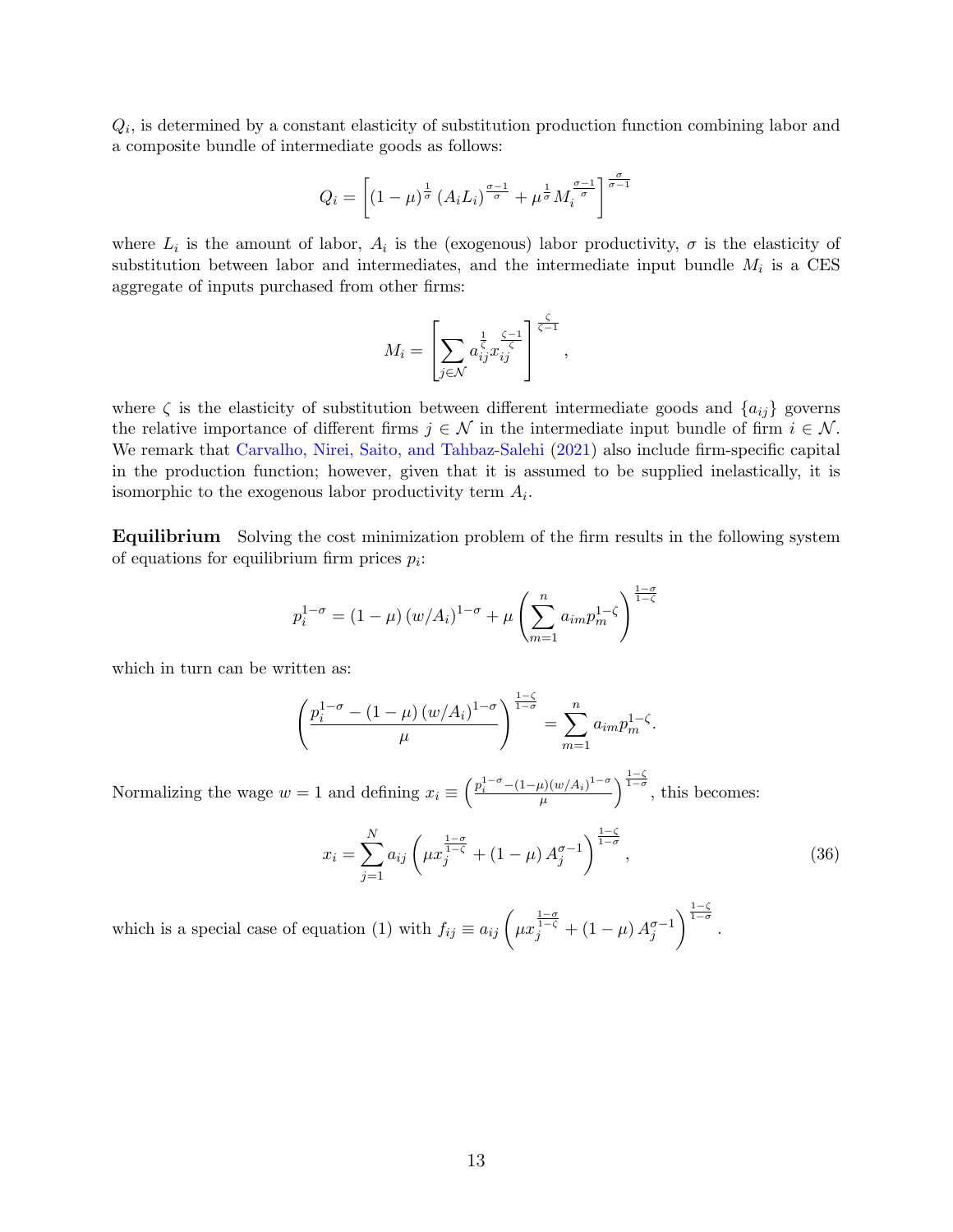#### A.7.2 Applying Theorem 1

We can directly bound the elasticity of equation [\(36\)](#page-34-0) as follows:

$$
\frac{\partial \ln f_{ij}}{\partial \ln x_j} = \left(\frac{1-\zeta}{1-\sigma}\right) \left(\frac{1-\sigma}{1-\zeta}\right) \frac{\mu x_j^{\frac{1-\sigma}{1-\zeta}}}{\mu x_j^{\frac{1-\sigma}{1-\zeta}} + (1-\mu)(A_j)^{\sigma-1}} \implies
$$

$$
\left|\frac{\partial \ln f_{ij}}{\partial \ln x_j}\right| = \frac{\mu x_j^{\frac{1-\sigma}{1-\zeta}}}{\mu x_j^{\frac{1-\sigma}{1-\zeta}} + (1-\mu)(A_j)^{\sigma-1}} < 1,
$$

so that by Theorem 1 (part ii.a), there exists at most one equilibrium. To our knowledge, this is the first proof of uniqueness of an equilibrium in a many firm production network with constant elasticity of substitution between different types of intermediate goods and between the intermediate goods bundle and labor.

### <span id="page-35-0"></span>A.8 Productivity identification in a production network with many locations and sectors

In this application, we consider input-output production networks with many locations and sectors as in the seminal paper of [Caliendo and Parro](#page-16-7) [\(2015\)](#page-16-7). The purpose of this is two-fold: first, it demonstrates how Theorem 1 can be applied to establish identification results (in addition to characterizing the uniqueness of the equilibrium, as in the examples in the main text); second, it demonstrates the ubiquity of economic situations where  $\rho(A) = 1$  (see Remark 4), highlighting the importance of part (ii) of Theorem 1.

#### A.8.1 The Model

Setup Consider an economy comprised of  $i \in \{1, ..., N\} \equiv \mathcal{N}$  locations and  $h \in \{1, ..., H\} \equiv$  $H$  sectors. Each sector h in location i produces a differentiated intermediate good (denoted as good  $(i, h)$  by combining local labor with a Cobb-Douglas combination of a CES composite of intermediates from all locations according to the following production function:

$$
Q_{ih} = A_{ih} L_{ih}^{\alpha_h} \prod_{h' \in \mathcal{H}} \left( \left( \sum_{j \in \mathcal{N}} \frac{\sigma_{h'} - 1}{\sigma_{h'}} \right)^{\frac{\sigma_{h'}}{\sigma_{h'} - 1}} \right)^{\beta_{h'h}},
$$

where  $q_{jih'h}$  is the quantity of the good  $(j, h')$  used as an intermediate good in the production of good  $(i, h)$ ,  $\{\sigma_h\}_{h\in\mathcal{H}}$  are the sector elasticities of substitution across locations,  $\{\alpha_h\}_{h\in\mathcal{H}}$  are the sector labor shares, and  $\mathbf{B} \equiv [\beta_{h'h}]$  is an  $H \times H$  input-output matrix of intermediate inputs, and  ${A_{ih}}_{i \in \mathcal{N}}^{h \in \mathcal{H}}$  are the productivities of each sector-location. The shipment of good  $(j, h')$  from  $j \in \mathcal{N}$ to  $i \in \mathcal{N}$  incurs an iceberg trade cost  $\tau_{ijh'} \geq 1$ .

Suppose that each location  $i \in \mathcal{N}$  is endowed with  $L_i$  agents, each of whom is perfectly mobile across sectors and earns (equilibrium) wage  $w_i$  for inelastically supplying one unit of labor. Agents use their wages to consume a non-traded final good produced by combining intermediate goods with the production function  $C_i = \prod_{h \in \mathcal{H}} M_{ih}^{\gamma_h}$ , where  $\sum_{h \in \mathcal{H}} \gamma_h = 1$  are the consumption shares of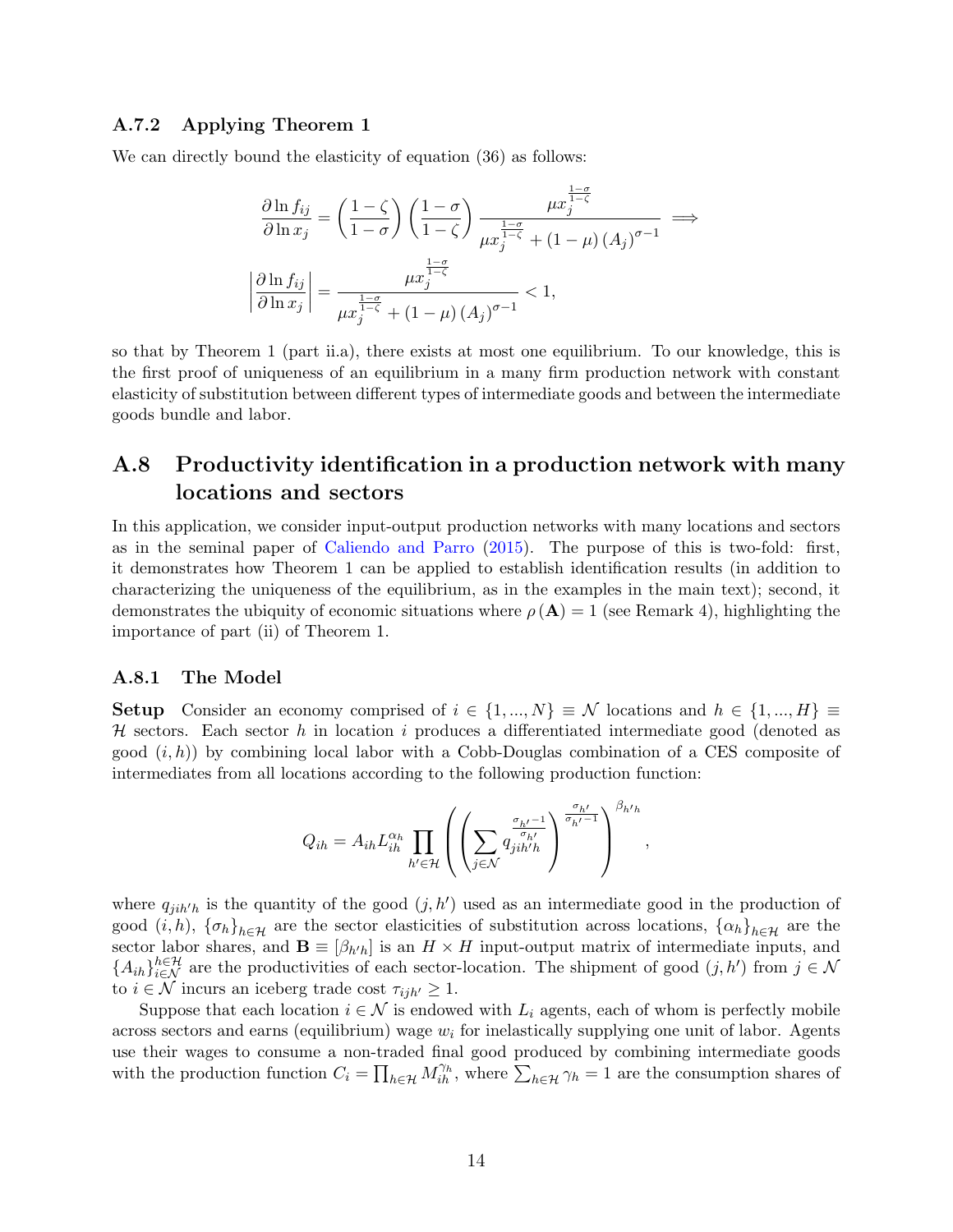each sector,  $M_{ih} =$  $\sqrt{ }$  $\sum_{j\in\mathcal{N}}m$  $\left. \begin{array}{l} \frac{\sigma_h}{\sigma_h} \\ j h \end{array} \right \rceil \left. \begin{array}{l} \frac{\sigma_h}{\sigma_h - 1} \\ \end{array} \right.$ , and  $m_{jh}$  is the quantity of the good  $(j,h)$  used in the production of final good.

Equilibrium From the cost minimization, the equilibrium price of the intermediate good produced by sector  $h \in \mathcal{H}$  in location  $i \in \mathcal{N}$  is:

<span id="page-36-1"></span>
$$
p_{ih} = c_h \frac{1}{A_{ih}} w_i^{\alpha_h} \prod_{h' \in \mathcal{H}} P_{ih'}^{\beta_{h'h}},\tag{37}
$$

where

<span id="page-36-2"></span>
$$
P_{ih}^{1-\sigma_h} = \sum_{j \in \mathcal{N}} \tau_{jih}^{1-\sigma_h} p_{jh}^{1-\sigma_h}
$$
\n(38)

is a sector-location price index of intermediate goods purchased in all locations, and  $c_h > 0$  is a exogenous constant.<sup>[11](#page-36-0)</sup>

Let  $Y_{ih} \equiv p_{ih}Q_{ih}$  denote the income of sector  $h \in \mathcal{H}$  in location  $i \in \mathcal{N}$ , which in equilibrium is equal to its total sales to all locations and sectors:

<span id="page-36-3"></span>
$$
Y_{ih} = \sum_{j \in \mathcal{N}} \tau_{ijh}^{1-\sigma_h} p_{ih}^{1-\sigma_h} P_{jh}^{\sigma_h - 1} \sum_{h' \in \mathcal{H}} (\beta_{hh'} + \gamma_h \alpha_{h'}) Y_{jh'},
$$
(39)

where the two terms in the last summation captures how much spending in sector  $(j, h')$  translates to spending in sector  $(i, h)$  through intermediate production and final good purchases by consumers, respectively.

Identification The question we are interested in is the following. Suppose one observes (1) the sales of each sector  $h \in \mathcal{H}$  in each location  $i \in \mathcal{N}$ , i.e.  $\{Y_{ih}\}_{i \in \mathcal{N}}^{h \in \mathcal{H}}$ ; (2) the labor endowment  $\{L_i\}_{i \in \mathcal{N}}$ ; (3) the sector elasticities  $\{\sigma_h\}_{h\in\mathcal{H}}$ ; (4) the sector production function labor shares  $\{\alpha_h\}_{h\in\mathcal{H}}$  and input-output matrix  $\mathbf{B} \equiv [\beta_{h'h}]$ ; (5) the final good production shares  $\{\gamma_h\}_{h \in \mathcal{H}}$ ;and (6) the sectorspecific bilateral trade costs  $\{\tau_{ijh}\}_{i,j\in\mathcal{N}}^{h\in\mathcal{H}}$ . Is it possible to identify the productivity of each sector  $h \in \mathcal{H}$  in each location  $i \in \mathcal{H}$ ,  $\{A_{ih}\}_{i \in \mathcal{N}}^{\in \mathcal{H}}$ ? One could imagine many instances where recovering the underlying productivities of different sectors in different locations from observed sales data is useful and important: e.g. in the study of comparative advantage, structural change, technological innovations, etc.

#### A.8.2 Applying Theorem 1

We begin by remarking that since wages can be inferred directly from the observed labor share of income and labor endowment, given knowledge of prices  $\{p_{ih}\}_{i\in\mathcal{N}}^{h\in\mathcal{H}}$  and price indices  $\{P_{ih}\}_{i\in\mathcal{N}}^{h\in\mathcal{H}}$ , one can immediately recover productivities  $\{A_{ih}\}_{i\in\mathcal{N}}^{h\in\mathcal{H}}$  from equation [37.](#page-36-1) Hence, it is sufficient to focus on the question of identification of prices  $\{p_{ih}\}_{i\in\mathcal{N}}^{h\in\mathcal{H}}$  and price indices  $\{P_{ih}\}_{i\in\mathcal{N}}^{h\in\mathcal{H}}$ .

Define the 2H  $\times$  1 endogenous vector  $\boldsymbol{x}_i = \left[ \left\{ P_{ih}^{1-\sigma_h} \right\}_{h=1}^H, \left\{ p_{ih}^{\sigma_h-1} \right\}_{h=1}^H \right]$  so that equations [\(38\)](#page-36-2)

<span id="page-36-0"></span><sup>11</sup>In particular,  $c_h \equiv \alpha_h^{-\alpha_h} \prod_{h' \in \mathcal{H}} \beta_{h'h}^{-\beta_{h'h}}$ .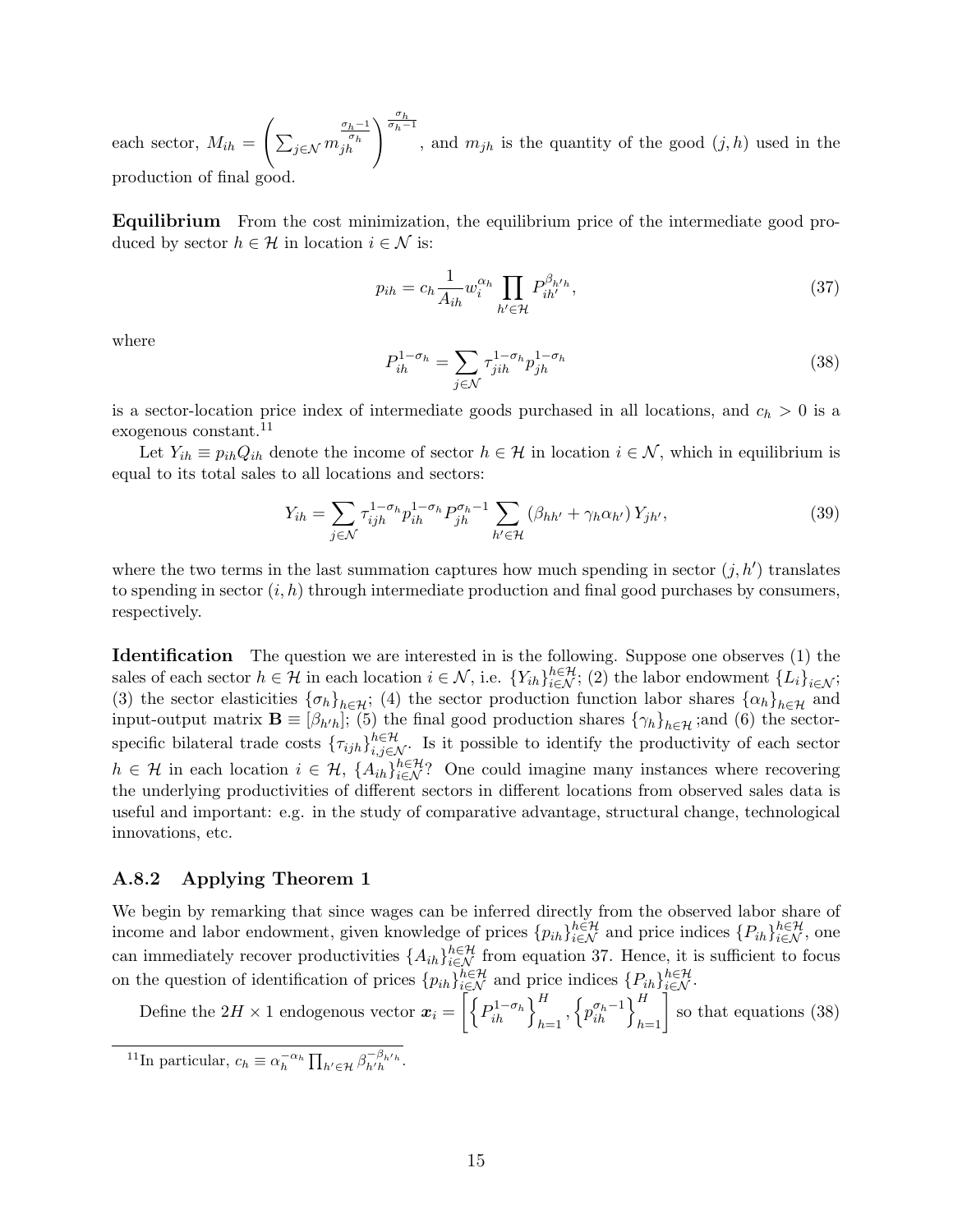and [\(39\)](#page-36-3) can be written as:

$$
x_{ih} = \begin{cases} \sum_{j} K_{ij,h} x_{j,h+H}^{-1} & \text{if } h \in \{1, ..., H\} \\ \sum_{j} F_{ij,h} x_{j,h-H}^{-1} & \text{if } h \in \{H+1, ..., 2H\} \end{cases}
$$

where  $K_{ij,h} \equiv \tau_{jih}^{1-\sigma_h}$  for  $h \in \{1, ..., H\}$  and  $F_{ij,h} \equiv \tau_{ijh}^{1-\sigma_h} \left( \frac{\sum_{h' \in \mathcal{H}} (\beta_{hh'} + \gamma_h \alpha_{h'}) Y_{jh'}}{Y_{ih}} \right)$  for  $h \in \{H+1, ..., 2H\}$ . As a result, we can define the  $2H \times 2H$  matrix of elasticity bounds as:

$$
\mathbf{A} \equiv \left( \begin{array}{cc} \mathbf{0} & \mathbf{I}_H \\ \mathbf{I}_H & \mathbf{0} \end{array} \right),
$$

where  $I_H$  is the  $H \times H$  identity matrix. Hence, regardless of the particular input output structure (or the values of labor shares, final goods shares, or sector elasticities) we have  $\rho(\mathbf{A}) = 1$ , and so from Theorem 1 part (ii) there is at most one set of (column-wise to scale unique) prices  ${p_{ih}}_{i \in \mathcal{N}}^{h \in \mathcal{H}}$ i∈N and price indices  $\{P_{ih}\}_{i\in\mathcal{N}}^{h\in\mathcal{H}}$  consistent with equations [\(38\)](#page-36-2) and [\(39\)](#page-36-3). This then implies that there is at most one (column-wide up to scale) unique set of productivities  $\{A_{ih}\}$  consistent with observed sales data.[12](#page-37-1) To our knowledge, this is the first identification result applied to many location/sector models with input/output linkages.

#### <span id="page-37-0"></span>A.9 Inverting a demand system with multiple types of goods

Here we consider the question of the invertibility of demand systems based on the seminal work of [Berry, Levinsohn, and Pakes](#page-16-10) [\(1995\)](#page-16-10). In [Berry, Levinsohn, and Pakes](#page-16-10) [\(1995\)](#page-16-10), agents makes a choice over a single type of goods, e.g. which cellphone to buy. Here, we extend the framework to consider a situation where consumers simultaneously make decisions across multiple types of goods, e.g. which cellphone and computer to buy. We suppose that the market shares for each type are observed and ask if that is enough information to recover the unobserved demand for each good.<sup>[13](#page-37-2)</sup>

#### A.9.1 The model

Setup There are H types of goods for agents to buy (e.g. cellphones, computers, and automobiles). Within each type  $h \in \{1, ..., H\} \equiv \mathcal{H}$  of good, there are  $N_h$  products over which to choose (e.g. in the case of cellphones, there are the Google Pixel 6, the iPhone 13, etc.). One of these  $N_h$ products may be the choice to purchase nothing.

Let  $J$  be a  $H$ -by-1 vector representing agent's choice over the bundle of products. Specifically,  $J \equiv [j_h]_{h \in \mathcal{H}}$ , where  $j_h \in \{1, ..., N_h\} \equiv \mathcal{N}_h$  is agent's choice of product type h to purchase. Suppose that the latent utility of agent  $k$ 's choice  $J$  is:

$$
U_{k}(J) = \sum_{h \in \mathcal{H}} \delta_{j_h,h} + \mu(J,\nu_k) + \varepsilon_{kJ}
$$
\n(40)

<span id="page-37-1"></span><sup>&</sup>lt;sup>12</sup>The column-wise up to scale uniqueness implies that the relative productivity within sector across locations can be identified from sales data, but the relative productivity across sectors cannot; intuitively, if the productivity of sector  $h$  doubles in all locations, given the unit price elasticity from the presumed Cobb-Douglas production function, its price will half, leaving its sales unchanged.

<span id="page-37-2"></span><sup>&</sup>lt;sup>13</sup>While the choice of buying two products can be technically modeled as a single choice over pairs of products, applying the inversion results of [Berry, Levinsohn, and Pakes](#page-16-10) [\(1995\)](#page-16-10) would then require knowledge of the market shares of each pair of products, which is typically not observed.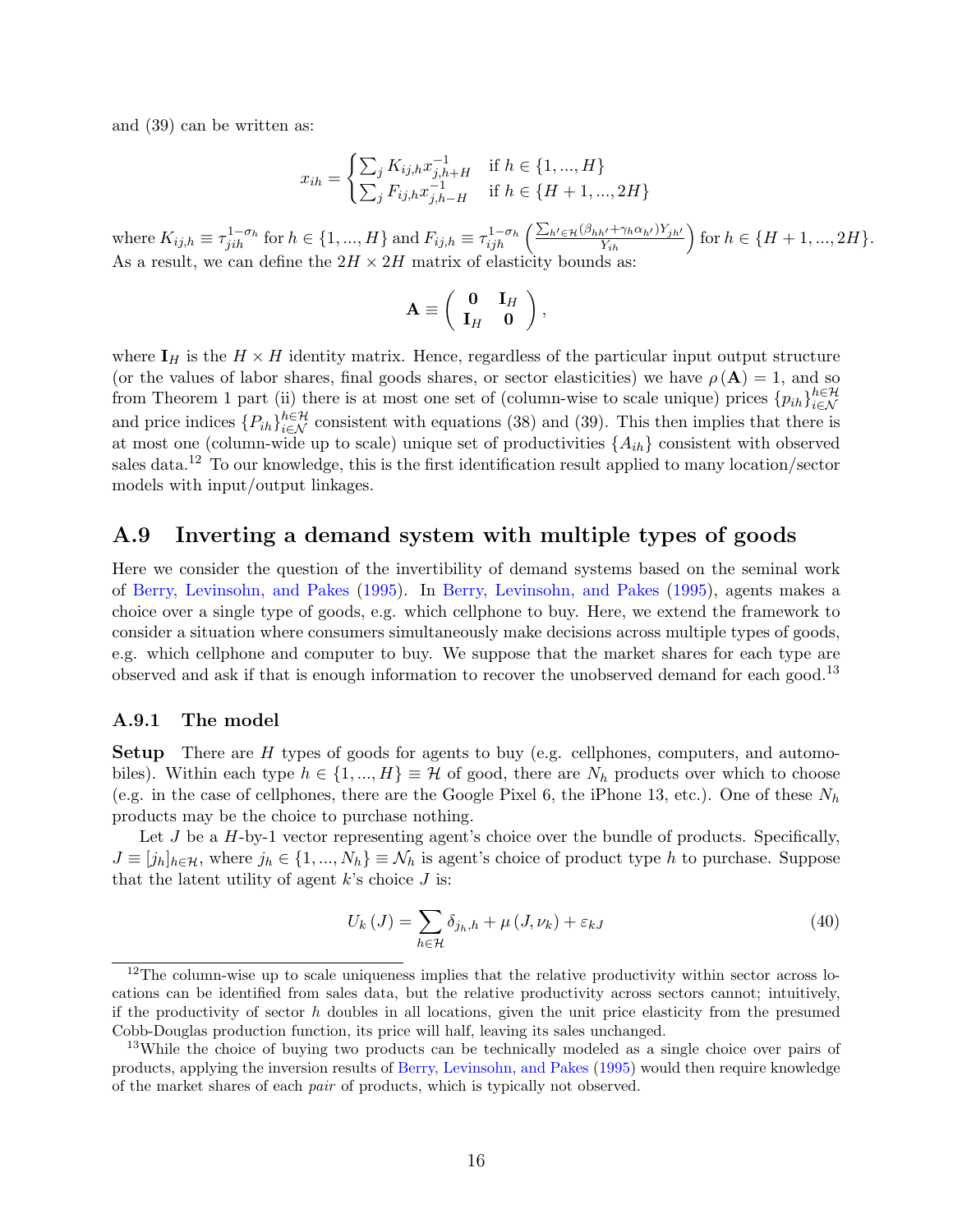where  $\delta_{j_h,h}$  represents the (unobservable) good characteristics of product  $j_h$  in type h,  $\mu(J,\nu_k)$  is a function of (observable) good characteristics of the bundle J and consumer characteristics  $\nu_k$  and  $\varepsilon_{kJ}$  is a random variable representing agents' idiosyncratic preference. Note that  $\mu(J,\nu_k)$  flexibly allows for any sort of (observed) complementarity or substitutability across products of different types, which can potentially vary with consumer characteristics  $\nu_k$ . We assume  $\nu_k \sim P$  where P is a known distribution and  $\varepsilon_{kJ}$  has type I extreme value distributions independent of k and J.

Suppose for each  $h \in \mathcal{H}$  we observe the fraction of agents that choose product  $i \in \mathcal{N}_h$ , i.e. the market share  $s_{i,h}$ . Our goal is to identify the set of unobservable good characteristrics  $\{\delta_{i,h}\}.$ 

**Market share** Given the extreme value distribution of  $\varepsilon_{ia}$ , the market share can be written as:

<span id="page-38-0"></span>
$$
s_{i,h} = \int \frac{\exp\left(\delta_{i,h}\right) \sum_{j_1=1}^{N_1} \cdots \sum_{j_{h-1}=1}^{N_{h-1}} \sum_{j_{h+1}=1}^{N_{h+1}} \cdots \sum_{j_{H}=1}^{N_H} \exp\left(\sum_{h' \neq h} \delta_{j_{h'},h'} + \mu([j_1, ..., j_{h-1}, i, j_{h+1}, ..., j_H], \nu)\right)}{\sum_{j_h=1}^{N_h} \exp\left(\delta_{j_h,h}\right) \sum_{j_1=1}^{N_1} \cdots \sum_{j_{h-1}=1}^{N_{h-1}} \sum_{j_{h+1}=1}^{N_{h+1}} \cdots \sum_{j_{H}=1}^{N_H} \exp\left(\sum_{h' \neq h} \delta_{j_{h'},h'} + \mu([j_1, ..., j_{h-1}, j_h, j_{h+1}, ..., j_H], \nu)\right)} dP(\nu).
$$
\n(41)

#### A.9.2 Applying Theorem 1

The case of  $H = 1$  [\(Berry, Levinsohn, and Pakes](#page-16-10) [\(1995\)](#page-16-10)) We first consider the case of  $H = 1$ , as in [Berry, Levinsohn, and Pakes](#page-16-10) [\(1995\)](#page-16-10). In this case, equation [\(41\)](#page-38-0) becomes:

$$
s_i = \int \frac{\exp(\delta_i + \mu(i, \nu))}{\sum_{j=1}^{N} \exp(\delta_j + \mu(j, \nu))} dP(\nu).
$$

Define  $x_i \equiv \exp(\delta_i)$ . Then  $x_i = s_i f_i(x)$ , where  $f_i(x) \equiv \left( \int \frac{\exp(\mu(i,\nu))}{\sum_{j=1}^N x_j \exp(\mu(j,\nu))} dP(\nu) \right)$  $\Big)^{-1}$ . We then have:

$$
\frac{\partial \ln f_i}{\partial \ln x_j} = f_i \int \frac{\exp(\mu(i, \nu)) x_j \exp(\mu(j, \nu))}{\left(\sum_{j=1}^N x_j \exp(\mu(j, \nu))\right)^2} dP\nu
$$

which in turn implies:

$$
\sum_{j \in \mathcal{N}} \left| \frac{\partial \ln f_i}{\partial \ln x_j} \right| = f_i \int \frac{\exp(\mu(i, \nu)) \sum_j x_j \exp(\mu(j, \nu))}{\left(\sum_{j=1}^N x_j \exp(\mu(j, \nu))\right)^2} dP\nu
$$

$$
= f_i(x) / f_i(x) = 1.
$$

According to part (ii) of Theorem 1 and Remark 1, there is at most one set of  $\{\delta_i\}$  (up to an unknown constant), as in [Berry, Levinsohn, and Pakes](#page-16-10) [\(1995\)](#page-16-10).

The case of  $H = 2$  We now consider the case of  $H = 2$ , under the special case where  $\mu([i,j], \nu) \equiv \mu_p([i,j]) + \mu_c(\nu)$ , i.e. that there is separability between any complementarity or substitutability of product characteristics and any heterogeneity in consumer preferences. Also, we assume  $N_1 = N_2 = N$ .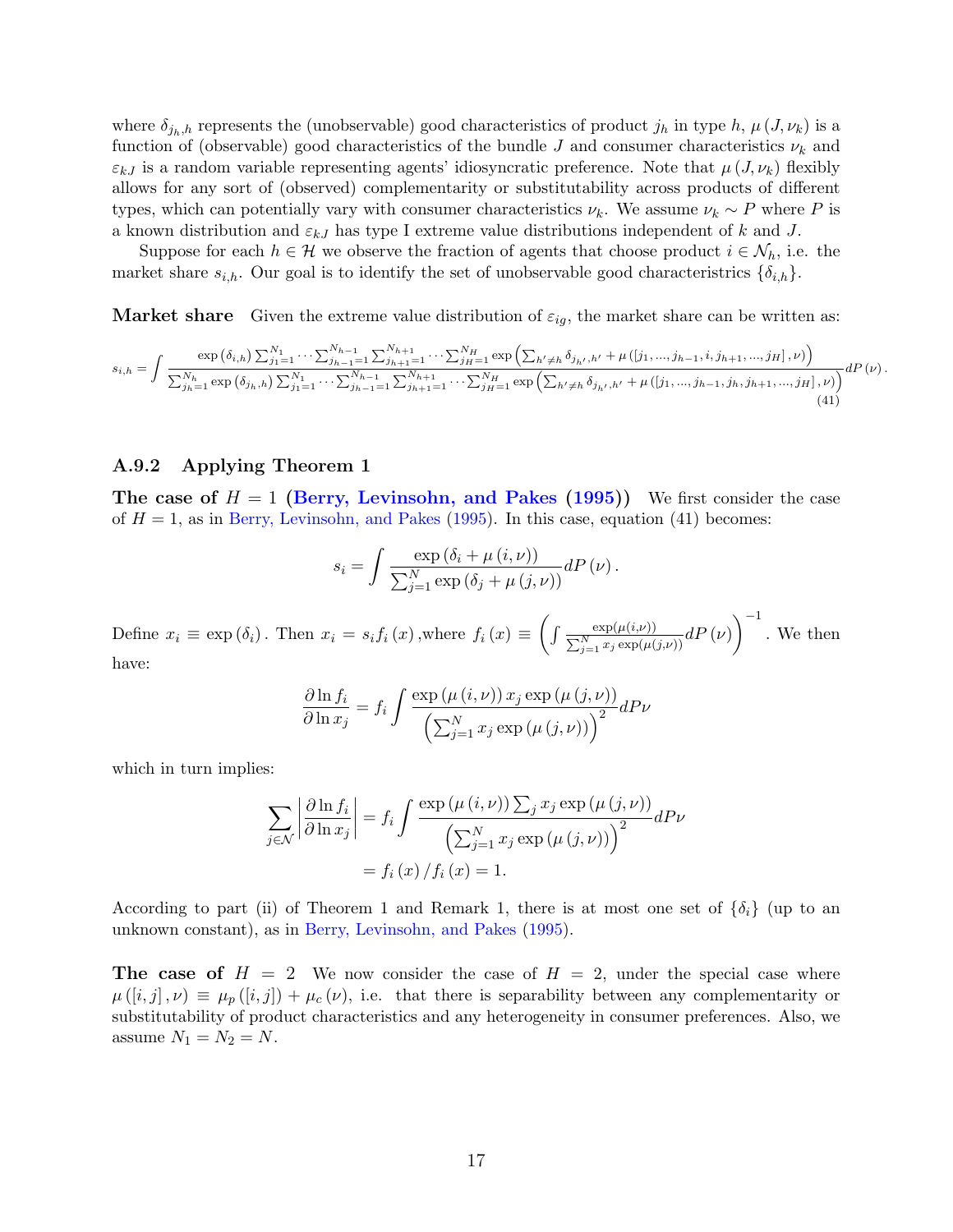Define  $x_{i,h} \equiv \exp(\delta_{i,h})$ . Equation [\(41\)](#page-38-0) can be written as:

$$
x_{i,1}z_{i,2} = \sum_{j=1}^{N} s_{i,1}x_{j,1}z_{j,2}
$$

$$
x_{i,2}z_{i,1} = \sum_{j=1}^{N} s_{i,2}x_{j,2}z_{j,1},
$$

where:

$$
z_{i,1} \equiv \sum_{j=1}^{N} x_{j,1} \exp \left( \mu_p([j,i]) \right)
$$

$$
z_{i,2} \equiv \sum_{j=1}^{N} x_{j,2} \exp \left( \mu_p([i,j]) \right)
$$

It is immediately evident that this system of  $4N$  equations in  $4N$  unknowns takes the form of equation [\(3\)](#page-8-0), which is a special case of equation [\(1\)](#page-2-0), so by applying Remarks 3, it is sufficient to characterize the spectral radius of matrix  $\mathbf{A} \equiv \left| \mathbf{B} \mathbf{\Gamma}^{-1} \right|$ , where:

$$
\mathbf{B} \equiv \begin{pmatrix} 1 & 0 & 0 & 1 \\ 0 & 1 & 1 & 0 \\ 1 & 0 & 0 & 0 \\ 0 & 1 & 0 & 0 \end{pmatrix}, \ \mathbf{\Gamma} \equiv \begin{pmatrix} 1 & 0 & 0 & 1 \\ 0 & 1 & 1 & 0 \\ 0 & 0 & 1 & 0 \\ 0 & 0 & 0 & 1 \end{pmatrix},
$$

so that:

$$
\mathbf{A} \equiv \begin{pmatrix} 1 & 0 & 0 & 0 \\ 0 & 1 & 0 & 0 \\ 1 & 0 & 0 & 1 \\ 0 & 1 & 1 & 0 \end{pmatrix}
$$

which has a spectral radius equal to 1, so that from Theorem 1 part (ii) there exists at most one set of  $\{\delta_{i,h}\}\)$  consistent with the observed market shares, up to an unknown constant for each  $h \in \mathcal{H}$ , thereby extending the results of [Berry, Levinsohn, and Pakes](#page-16-10) [\(1995\)](#page-16-10) to the case of  $H = 2$  under the special case where  $\mu([i, j], \nu) \equiv \mu_p([i, j]) + \mu_c(\nu)$ .

# <span id="page-39-1"></span>B Additional Details

#### <span id="page-39-0"></span>B.1 Details of Remarks

In this section, we provide further details for the remarks discussed in the paper.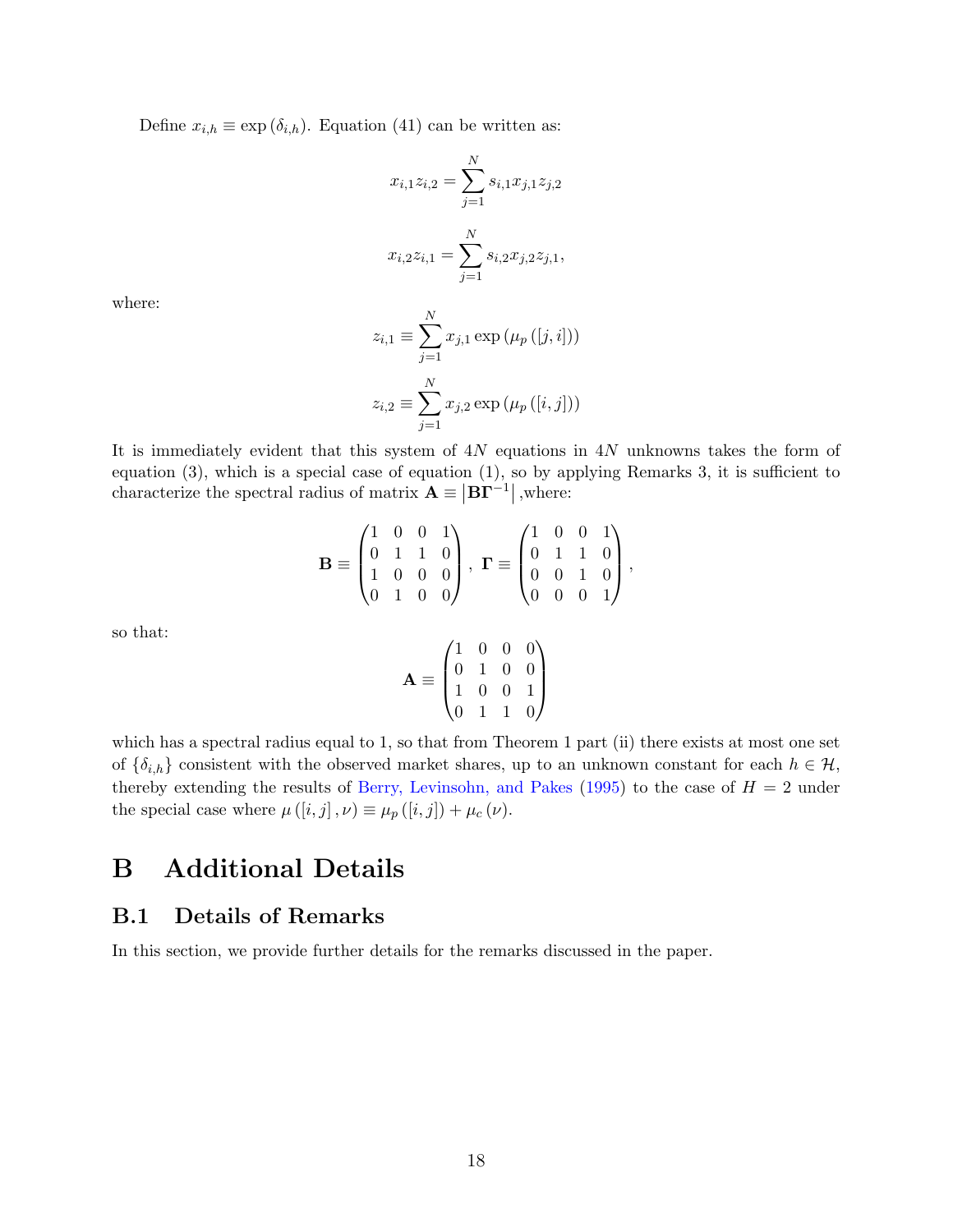#### B.1.1 Remark 1

Extending the domain of  $f_{ijh}$  to all x requires only a small change to the proof of Theorem 1, where equality [\(11\)](#page-18-1) and inequality [\(13\)](#page-18-3) respectively become  $\frac{\partial g_{ih}}{\partial y_{jh'}} = \frac{\partial \ln \sum_m f_{imh}(x)}{\partial \ln x_{jh'}}$  $\frac{\sum_{m} j_{imh}(x)}{\partial \ln x_{jh'}}$  and

$$
\begin{split} \left|g_{ih}\left(y\right)-g_{ih}\left(y'\right)\right|&=\left|\sum_{h'\in\mathcal{H}}\sum_{j\in\mathcal{N}}\frac{\partial g_{ih}\left(\hat{y}\right)}{\partial y_{jh'}}\left(y_{jh'}-y'_{jh'}\right)\right|\\&\leq\sum_{h'\in\mathcal{H}}\sum_{j\in\mathcal{N}}\left|\frac{\partial\ln\sum_{m}\int_{imh}\left(\hat{x}\right)}{\partial\ln x_{jh'}}\right|\max_{j\in\mathcal{N}}\left|y_{jh'}-y'_{jh'}\right|\\&\leq\sum_{h'\in\mathcal{H}}\left(\mathbf{A}\right)_{hh'}\max_{j\in\mathcal{N}}\left|y_{jh'}-y'_{jh'}\right|. \end{split}
$$

The rest of the proof of Theorem 1 remains unchanged.

#### B.1.2 Remark 2

Consider first the equilibrium system [\(2\)](#page-7-1) with constant elasticities, which can be written as follows:

<span id="page-40-0"></span>
$$
\lambda_h x_{ih} = \sum_{j \in \mathcal{N}} K_{ijh} \prod_{h' \in \mathcal{H}} x_{jh'}^{\alpha_{hh'}},\tag{42}
$$

where  $\lambda_h > 0$  is endogenous. In the case that  $\rho(\mathbf{A}) = 1$ , we have the same conclusion as in part (ii)b: the  $\{x_{ih}\}$  of any solution is column-wise up-to-scale unique. The proof of this result is exactly the same as part (ii)b of Theorem 1.

If  $\rho(A)$  < 1, it is possible to subsume the endogenous scalars into the equilibrium outcomes through a change in variables, expressing equation [\(42\)](#page-40-0) as in equation [\(1\)](#page-2-0). To do so, define  $\tilde{x}_{ih}$  $x_{ih} \prod_{h' \in \mathcal{H}} \lambda_{h'}^{d_{h'h}}$ , where  $d_{h'h}$  is the  $h'h^{th}$  element of the  $H \times H$  matrix  $(\mathbf{I} - \boldsymbol{\alpha})^{-1}$  and  $\boldsymbol{\alpha} \equiv (\alpha_{hh'})$  (i.e.  $\alpha$  is the matrix of elasticities without the absolute value taken) so the system becomes:

$$
\tilde{x}_{ih} = \sum_{j \in \mathcal{N}} K_{ijh} \prod_{h' \in \mathcal{H}} \tilde{x}_{jh'}^{\alpha_{hh'}}.
$$

Note that because  $\rho(\mathbf{A}) < 1$ , then so too is  $\rho(\alpha) < 1$ , so that  $(\mathbf{I} - \alpha)^{-1}$  exists. From Theorem 1 part (i), the  $\{\tilde{x}_{ih}\}\$ are unique and can be calculated using an iterative algorithm, which in turn implies that the  $\{x_{ih}\}$  are column-wise up-to-scale unique. (Separating the  $\{x_{ih}\}$  and  $\{\lambda_h\}$  to determine the scale of  $\{x_{ih}\}$  requires the imposition of further equilibrium conditions, e.g. aggregate labor market clearing conditions).

Consider now equilibrium system [\(2\)](#page-7-1) with H additional aggregate constraints  $\sum_{i=1}^{N} x_{ih} = c_h$ for known constants  $c_h > 0$ .

The second result concerns the general case with an endogenous scalar:

$$
\lambda_h x_{ih} = \sum_{j=1}^N f_{ijh} (x_{j1}, ..., x_{jH})
$$

with H additional aggregate constraints  $\sum_{i=1}^{N} x_{ih} = c_h$  for known constants  $c_h > 0$ . Substituting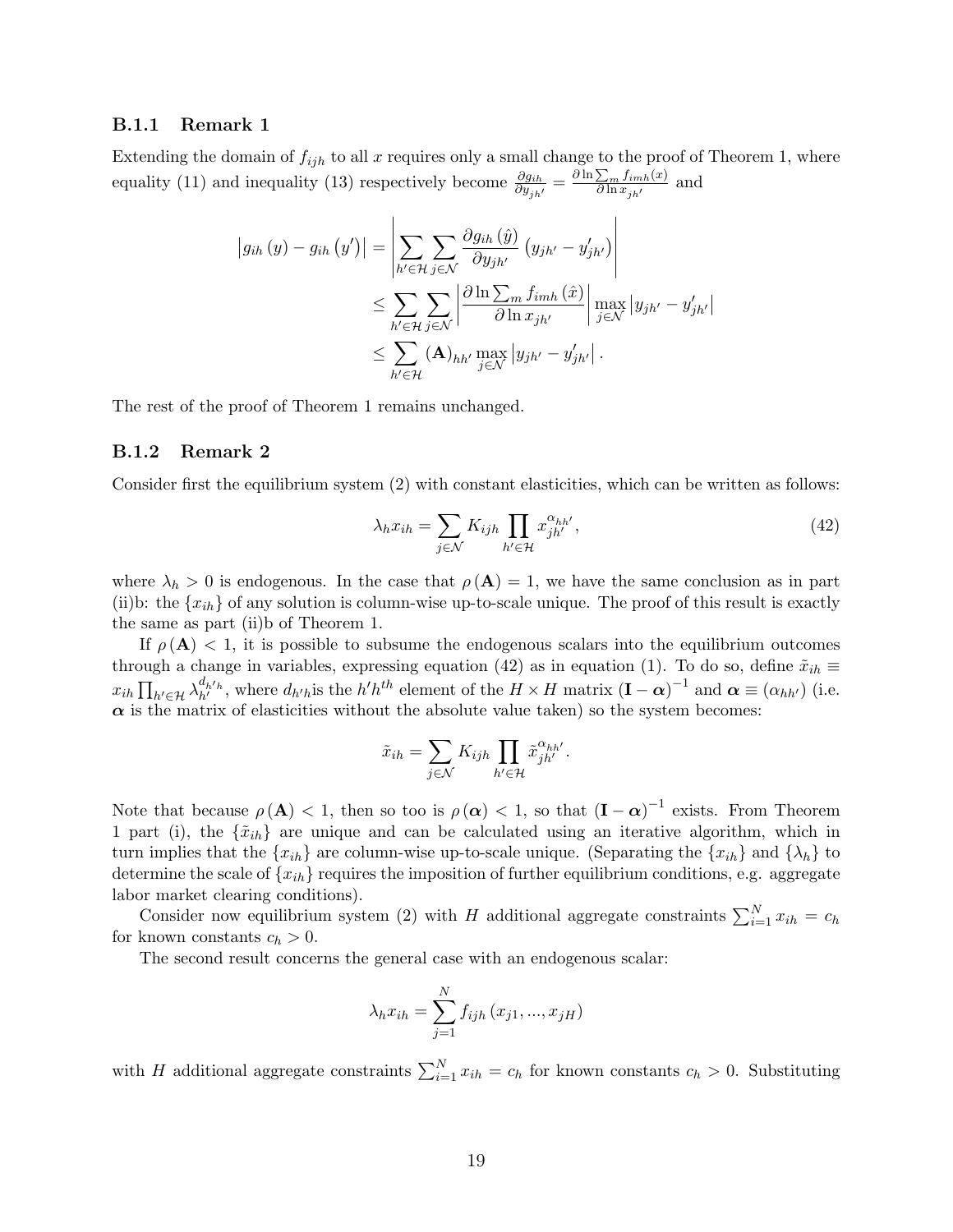in the aggregate constraints allows us to express the equilibrium system as:

$$
x_{ih} = \sum_{j=1}^{N} \left( \frac{f_{ijh}(x_{j1},...,x_{jH})}{\frac{1}{c_h} \sum_{i'=1}^{N} \sum_{j'=1}^{N} f_{i'j'h}(x_{j'1},...,x_{j'H})} \right),
$$

where the denominator is equal to the endogenous scalar, i.e.  $\lambda_h = \frac{1}{c}$  $\frac{1}{c_h} \sum_{i'=1}^N \sum_{j'=1}^N f_{i'j'h}(x_{j'1},...,x_{j'H}).$ We can define the new function:

$$
g_{ij,h}(x) \equiv \frac{f_{ijh}(x_{j1},...,x_{jH})}{\frac{1}{c_h}\sum_{i'=1}^{N}\sum_{j'=1}^{N}f_{i'j'h}(x_{j'1},...,x_{j'H})}
$$

so that the equilibrium system becomes:

$$
x_{ih} = \sum_{j=1}^{N} g_{ijh}(x) .
$$

We can then bound the elasticities, following Remark 1. Note:

$$
\frac{\partial \ln g_{ij,h}}{\partial \ln x_{m,l}} = \frac{\partial \ln f_{ij,h}}{\partial \ln x_{j,l}} \mathbf{1}_{m=j} - \sum_{o} \left( \frac{\partial \ln f_{om,h}}{\partial \ln x_{m,l}} \right) \frac{f_{om,h}(\{x_{m,l}\})}{\sum_{o} \sum_{p} f_{op,h}(\{x_{p,l}\})}
$$

where  $\mathbf{1}_{m=j} =$  $\int 1$  if  $m = j$ 0 if  $m \neq j$ is an indicator function. Thus,

$$
\left|\frac{\partial \ln g_{ij,h}}{\partial \ln x_{m,l}}\right| \leq |A_{hl}| \mathbf{1}_{m=j} + |A_{hl}| \frac{\sum_{o} f_{om,h}(\{x_{m,l}\})}{\sum_{o} \sum_{p} f_{op,h}(\{x_{p,l}\})}.
$$

Furthermore,

$$
\sum_{m} \left| \frac{\partial \ln g_{ij,h}}{\partial \ln x_{m,l}} \right| \leq \sum_{m} |A_{hl}| \mathbf{1}_{m=j} + |A_{hl}| \frac{\sum_{m} \sum_{o} f_{om,h} (\{x_{m,l}\})}{\sum_{o} \sum_{p} f_{op,h} (\{x_{p,l}\})} = 2 |A_{hl}|.
$$

Hence, from Remark 1, we have uniqueness as long as  $\rho(\mathbf{A}) < \frac{1}{2}$  $\frac{1}{2}$ , as required.

#### B.1.3 Remark 4

Consider equation [\(3\)](#page-8-0). We will directly prove that  $\rho(\mathbf{A}) = \rho(\mathbf{B}\mathbf{\Gamma}^{-1}) \geq 1$ . Suppose for some  $\bar{h} \geq 1$ that  ${x_h}_{h=1,...,\bar{h}}$  are nominal variables. Then if we construct  ${\bar{x}_h}_{h\in\mathcal{H}}$  by scaling  ${x_h}_{h=1,...,\bar{h}}$  up to t times and keeping all other entries unchanged, the constructed  ${\{\bar{x}_{h}\}}_{h\in\mathcal{H}}$  should still solve the equation. Therefore we can write

$$
\Gamma T = \mathbf{B}T,
$$

where  $T$  is a  $H$ -by-1 vector and

$$
T_h = \begin{cases} t & h \le \bar{h} \\ 0 & \text{other case} \end{cases}
$$

Notice that this further implies  $\Gamma^{-1}B$  has eigenvalue of 1. Furthermore, because  $B\Gamma^{-1} = \Gamma(\Gamma^{-1}B)\Gamma^{-1}$ ,  $\mathbf{B}\mathbf{\Gamma}^{-1}$  also has eigenvalue of 1. We define matrix  $\mathbf{A}$  as the absolute value of  $\mathbf{B}\mathbf{\Gamma}^{-1}$  (i.e. each entry of

.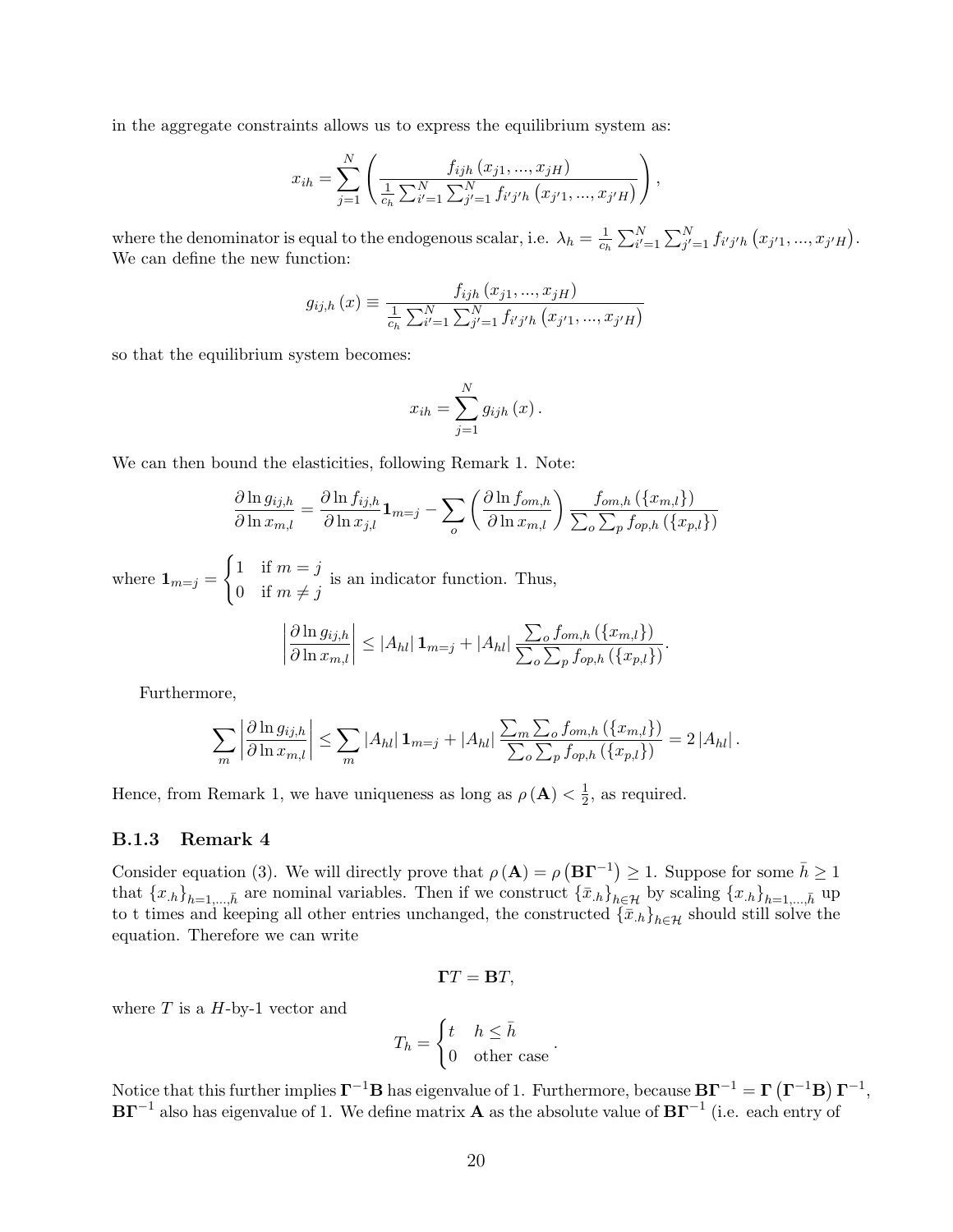matrix **A** is the absolute value of the corresponding entry in matrix  $\textbf{B}\Gamma^{-1}$ ). Therefore  $\rho(\textbf{A})$  must be weakly larger than 1 because  $\rho(\mathbf{A}) = \lim_{n \to \infty} ||\mathbf{A}^n||^{\frac{1}{n}} \geq \lim_{n \to \infty} ||(\mathbf{B}\mathbf{\Gamma}^{-1})^n||$  $\frac{1}{n} = \rho (\mathbf{B} \mathbf{\Gamma}^{-1}).$ 

#### B.1.4 Remark 5

We prove a necessary and sufficient condition such that  $\rho(\mathbf{A}) \leq 1$ .

**Lemma 1.** Let **A** be a non-negative  $n \times n$  matrix. The function  $f(\lambda)$  is defined as the determinant of matrix  $\lambda I - \mathbf{A}$  i.e.  $f(\lambda) = |\lambda I - \mathbf{A}|$ , and its k-th derivative is denoted by  $f^{(k)}(\lambda)$ . Then  $\rho(A) \leq s$  if and only if  $f^{(k)}(s) \geq 0$  for all  $k = 0, 1, 2, ..., n - 1$ .

Proof. If part: Notice that  $f^{(n)}(s) = n! > 0$ . Then  $f^{(n-1)}(\lambda)$  strictly increases with  $\lambda$ . So  $f^{(n-1)}(\lambda) > 0$  for  $\lambda \in [s,\infty)$ . Using deduction we obtain  $f(\lambda)$  is strictly increasing and  $f(\lambda) \geq 0$ for any  $\lambda \in [s,\infty]$ . According to Perron–Frobenius theorem,  $\rho(A)$  is A's largest eigenvalue, so that  $f(\rho(\mathbf{A})) = 0$ . Thus, by strict monotonicity it must be  $\rho(\mathbf{A}) \leq s$ .

Only If part: According to the Fundamental Theorem of Algebra (e.g. see Corollary 3.6.3 of [Fine and Rosenberger](#page-17-12) [\(1997\)](#page-17-12)),  $f(\lambda)$  can be decomposed as  $f(\lambda) = f_1(\lambda) f_2(\lambda)$  such that  $f_1(\lambda) =$  $\prod_{i\in C} (\lambda - \lambda_i) (\lambda - \overline{\lambda_i})$  and  $f_2(\lambda) = \prod_{i\in R} (\lambda - \lambda_i)$  where  $\overline{\lambda_i}$  is conjugate of  $\lambda_i$  and C and R are set of indexes. For all  $i \in C$ ,  $\lambda_i$  is a complex number and for all  $i \in R$   $\lambda_i$  is a real number. Clearly,  $\lambda_i$  and  $\overline{\lambda_i}$  are eigenvalues of **A**. Notice that  $f^{(k)}(\lambda) = \sum_{(k_1,k_2) \in D_k} f_1^{(k_1)}$  $f_{1}^{\left(k_{1}\right)}\left(\lambda\right)f_{2}^{\left(k_{2}\right)}$  $2^{(\kappa_2)}(\lambda)$  where  $D_k = \{k_1, k_2 | k_1 + k_2 = k, k_1, k_2 \ge 0\}$ . When  $i \in R$   $\lambda_i \le \rho(\mathbf{A})$  (from Perron–Frobenius theorem), we have  $f_2^{(k_2)}$  $f_2^{(k_2)}(s) \ge 0$ . Additionally,  $f_1^{(k_1)}$  $\sum_{i=1}^{(k_1)} (\lambda) = \prod_{i \in C} \left[ \lambda^2 - (\lambda_i + \overline{\lambda_i}) \lambda + \lambda_i \overline{\lambda_i} \right]^{(k_{2,i})}$  where  $k_{2,i} \geq 0$ and  $\sum_{i \in C} k_{2,i} = k_2$ . Notice that

$$
\[s^2 - \left(\lambda_i + \overline{\lambda_i}\right)s + \lambda_i \overline{\lambda_i}\]^{(k_{2,i})} = \begin{cases} s^2 - \left(\lambda_i + \overline{\lambda_i}\right)s + \lambda_i \overline{\lambda_i} > 0 & k_{2,i} = 0\\ 2\left(s - \text{Re}\left(\lambda_i\right)\right) & k_{2,i} = 1\\ 2 > 0 & k_{2,i} = 2\\ 0 & k_{2,i} > 3 \end{cases}
$$

<span id="page-42-2"></span><span id="page-42-1"></span>,

where Re  $(\lambda_i)$  is real part of  $\lambda_i$ . As Re  $(\lambda_i) < \|\lambda_i\| \le \rho(\mathbf{A}) \le s$  (the second inequality is also from Perron–Frobenius theorem), so  $\left[s^2 - (\lambda_i + \overline{\lambda_i}) s + \lambda_i \overline{\lambda_i}\right]^{(k_{2,i})} \geq 0$ . In all,  $f^{(k)}(s) \geq 0$  k =  $0, 1, 2, ..., n-1.$  $\Box$ 

#### <span id="page-42-0"></span>B.2 Details of the Urban Spatial Model

#### B.2.1 Theorem 1, part (i): General spillovers

Substituting equations [\(6\)](#page-12-2) and [\(7\)](#page-13-0) into the equilibrium conditions [\(8\)](#page-13-1) yields the following two equilibrium conditions:

$$
L_{ih}^{W} = \sum_{j \in \mathcal{N}} \frac{\left(\frac{\bar{u}_{j h} \bar{A}_{ih}}{\mu_{j ih}}\right)^{\theta_h} \left(f_h^A \left(\left\{L_{i,h'}^W\right\}_{h' \in \mathcal{H}}\right)\right)^{\theta_h} \left(f_h^u \left(\left\{L_{j,h'}^R\right\}_{h' \in \mathcal{H}}\right)\right)^{\theta_h}}{\sum_{(i,j) \in \mathcal{N}^2} \left(\frac{\bar{u}_{j h} \bar{A}_{ih}}{\mu_{j ih}}\right)^{\theta_h} \left(f_h^A \left(\left\{L_{i,h'}^W\right\}_{h' \in \mathcal{H}}\right)\right)^{\theta_h} \left(f_h^u \left(\left\{L_{j,h'}^R\right\}_{h' \in \mathcal{H}}\right)\right)^{\theta_h} \bar{L}_h}
$$
(43)

$$
L_{ih}^{R} = \sum_{j} \frac{\left(\frac{\bar{u}_{ih}\bar{A}_{jh}}{\mu_{ijh}}\right)^{\theta_{h}} \left(f_{h}^{u}\left(\left\{L_{i,h'}^{R}\right\}_{h'\in\mathcal{H}}\right)\right)^{\theta_{h}} \left(f_{h}^{A}\left(\left\{L_{j,h'}^{W}\right\}_{h'\in\mathcal{H}}\right)\right)^{\theta_{h}}}{\sum_{(i,j)\in\mathcal{N}^{2}} \left(\frac{\bar{u}_{jh}\bar{A}_{ih}}{\mu_{jih}}\right)^{\theta_{h}} \left(f_{h}^{A}\left(\left\{L_{i,h'}^{W}\right\}_{h'\in\mathcal{H}}\right)\right)^{\theta_{h}} \left(f_{h}^{u}\left(\left\{L_{j,h'}^{R}\right\}_{h'\in\mathcal{H}}\right)\right)^{\theta_{h}}}\bar{L}_{h}
$$
(44)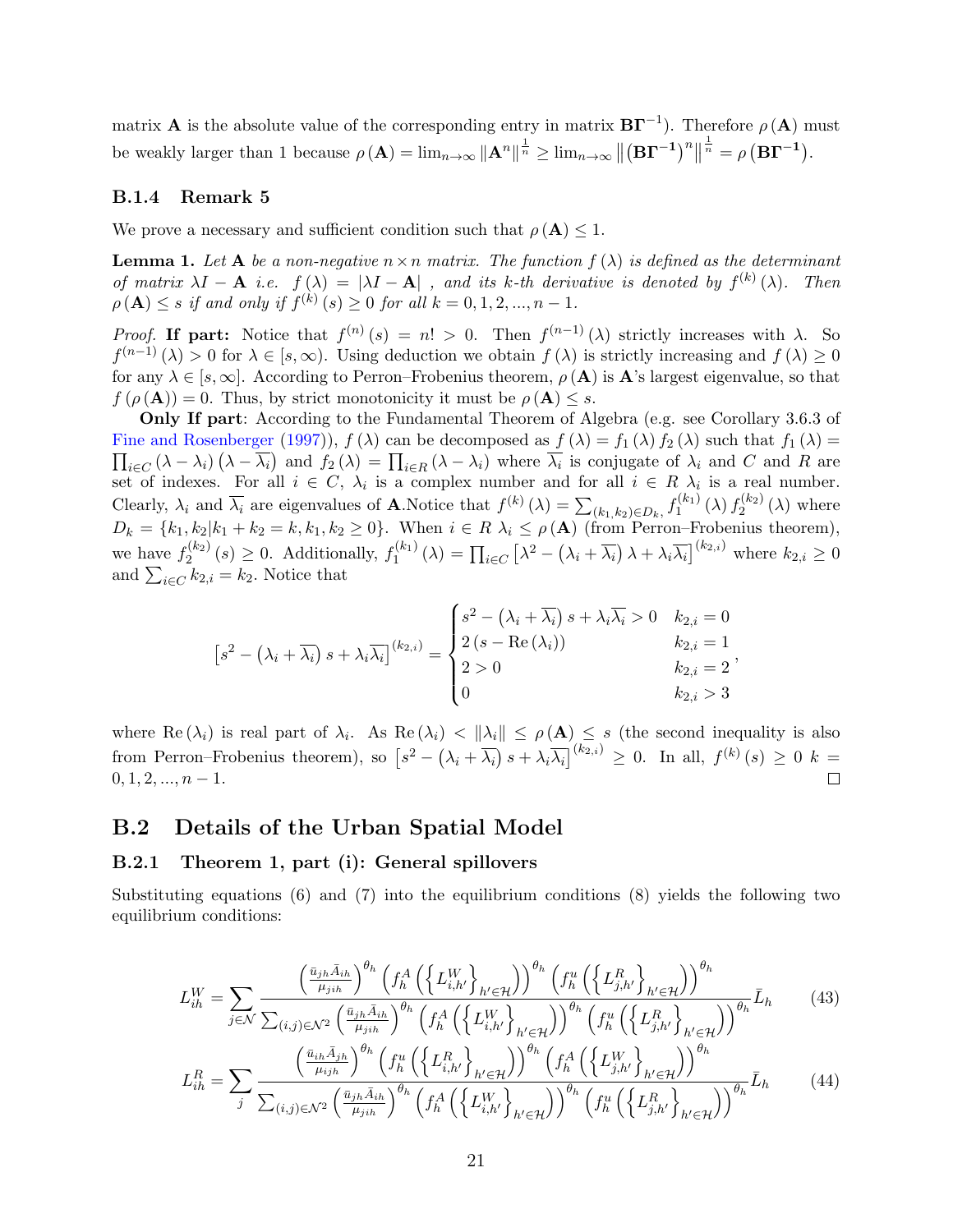Denote the left side of equations [\(43\)](#page-42-1) and [\(44\)](#page-42-2) as  $g_{ih}^W$  and  $g_{ih}^R$ , respectively. Since  $\ln g_{ih}^W$  =  $\ln \sum_{j \in \mathcal{N}} L_{ijh} - \ln \sum_{(i,j) \in \mathcal{N}^2} L_{ijh}$  where  $L_{ijh} = \left(\frac{\bar{u}_{jh} \bar{A}_{ih}}{\mu_{jih}}\right)^{\theta_h} \left(f_h^A \left(\left\{L_{i,h'}^W\right\}\right)\right)$  $h' \in H$  $\bigg(\bigg)^{\theta_h}\left(f_h^u\left(\left\{L_{j,h'}^R\right\}\right)\right)$  $h' \in H$  $\bigcap_{h=0}^{\theta_h}$ we have:

$$
\frac{\partial \ln g_{ih}^W}{\partial \ln L_{jh'}^W} = \frac{\partial \ln \sum_{j \in \mathcal{N}} L_{ijh} - \partial \ln \sum_{(m,j) \in \mathcal{N}^2} L_{ijh}}{\partial \ln L_{jh'}^F}
$$

$$
= \frac{L_{ijh}}{\sum_{j \in \mathcal{N}} L_{ijh}} \frac{\partial \ln L_{ijh}}{\partial \ln L_{jh'}^F} - \sum_m \frac{L_{mjh}}{\sum_{(m,j) \in \mathcal{N}^2} L_{ijh}} \frac{\partial \ln L_{mjh}}{\partial \ln L_{jh'}^F}
$$

Since  $0 \leq \frac{\partial \ln L_{ijh}}{\partial \ln I_W}$  $\frac{\partial \ln L_{ijh}^W}{\partial \ln L_{sh'}^W} \leq \theta_h \alpha_{hh'},$  we have  $\sum_j$  $\begin{array}{c} \begin{array}{c} \begin{array}{c} \end{array} \\ \begin{array}{c} \end{array} \end{array} \end{array}$  $\frac{\partial \ln g_{ih}^W}{\partial \ln L_{jh'}^W}$  $\begin{array}{c} \begin{array}{c} \begin{array}{c} \end{array} \\ \begin{array}{c} \end{array} \end{array} \end{array}$  $\leq 2\theta_h \alpha_{hh'}$ . Similarly, we have  $\sum_j$  $\begin{array}{c} \begin{array}{c} \begin{array}{c} \end{array} \\ \begin{array}{c} \end{array} \end{array} \end{array}$  $\frac{\partial \ln g_{ih}^W}{\partial \ln L_{jh'}^R}$  $\begin{array}{c} \begin{array}{c} \begin{array}{c} \end{array} \\ \begin{array}{c} \end{array} \end{array} \end{array}$ ≤  $2\theta_h\beta_{hh'},\ \sum_j$  $\begin{array}{c} \hline \end{array}$  $\frac{\partial \ln g_{ih}^R}{\partial \ln L_{jh'}^W}$  $\overline{\mathbf{a}}$  $\leq 2\theta_h \alpha_{hh'}$ , and  $\sum_j$  $\begin{array}{c} \hline \rule{0pt}{2.5ex} \\ \rule{0pt}{2.5ex} \end{array}$  $\frac{\partial \ln \mathcal{g}_{ih}^R}{\partial \ln L_{jh'}^R}$  $\begin{array}{c} \hline \end{array}$  $\leq 2\theta_h\beta_{hh'}$ . Therefore by applying Remark 1, part (i) of Theorem 1 yields the following sufficient condition for uniqueness:

$$
\rho\left(\begin{array}{cc}2\boldsymbol{\theta}\boldsymbol{\alpha}&2\boldsymbol{\theta}\boldsymbol{\beta}\\2\boldsymbol{\theta}\boldsymbol{\alpha}&2\boldsymbol{\theta}\boldsymbol{\beta}\end{array}\right)<1.
$$

#### B.2.2 Theorem 1, part (ii): Constant elasticity spillovers

We first combine the spillover equations  $f_h^A\left(\left\{L_{j,h'}^W\right\}\right)$  $h' \in H$  $\mathcal{L} = \prod_{h' \in \mathcal{H}} \left( L_{j,h'}^W \right)^{\alpha_{hh'}}$  and  $f_h^u \left( \left\{ L_{i,h'}^R \right\} \right)$  $h' \in H$  $=$  $\prod_{h' \in \mathcal{H}} \left( L_{i,h'}^R \right)^{\beta_{hh'}}$  with equation [\(6\)](#page-12-2) into the equilibrium system defined by equation [\(8\)](#page-13-1), we get:

$$
\frac{L_{ih}^W}{\left(\prod_{h' \in \mathcal{H}} \left(L_{i,h'}^W\right)^{\alpha_{hh'}}\right)^{\theta_h}} = \lambda_h \sum_{j \in \mathcal{N}} \left(\frac{\bar{u}_{jh}\bar{A}_{ih}}{\mu_{jih}}\right)^{\theta_h} \left(\prod_{h' \in \mathcal{H}} \left(L_{j,h'}^R\right)^{\beta_{hh'}}\right)^{\theta_h}
$$
(45)

$$
\frac{L_{ih}^{R}}{\left(\prod_{h' \in \mathcal{H}} \left(L_{i,h'}^{R}\right)^{\beta_{hh'}}\right)^{\theta_{h}}} = \lambda_{h} \sum_{j} \left(\frac{\bar{u}_{ih}\bar{A}_{jh}}{\mu_{ijh}}\right)^{\theta_{h}} \left(\prod_{h' \in \mathcal{H}} \left(L_{j,h'}^{W}\right)^{\alpha_{hh'}}\right)^{\theta_{h}}
$$
(46)

We then pursue the change in variables described in Remark 3. Define:

$$
x_{ih}^W \equiv \left(\frac{L_{ih}^W}{\prod_{h' \in \mathcal{H}} \left(L_{i,h'}^W\right)^{\alpha_{hh'}}}\right)
$$

so that:

$$
\ln x_{ih}^W = \ln L_{ih}^W + \theta_h \sum_{h' \in \mathcal{H}} \alpha_{hh'} \ln L_{ih'}^W
$$

or, in matrix notation:

$$
\ln x_i^W = (\mathbf{I} + \boldsymbol{\theta}\boldsymbol{\alpha}) \ln L_i^W \iff
$$
  

$$
\ln L_i^W = (\mathbf{I} + \boldsymbol{\theta}\boldsymbol{\alpha})^{-1} \ln x_i^W
$$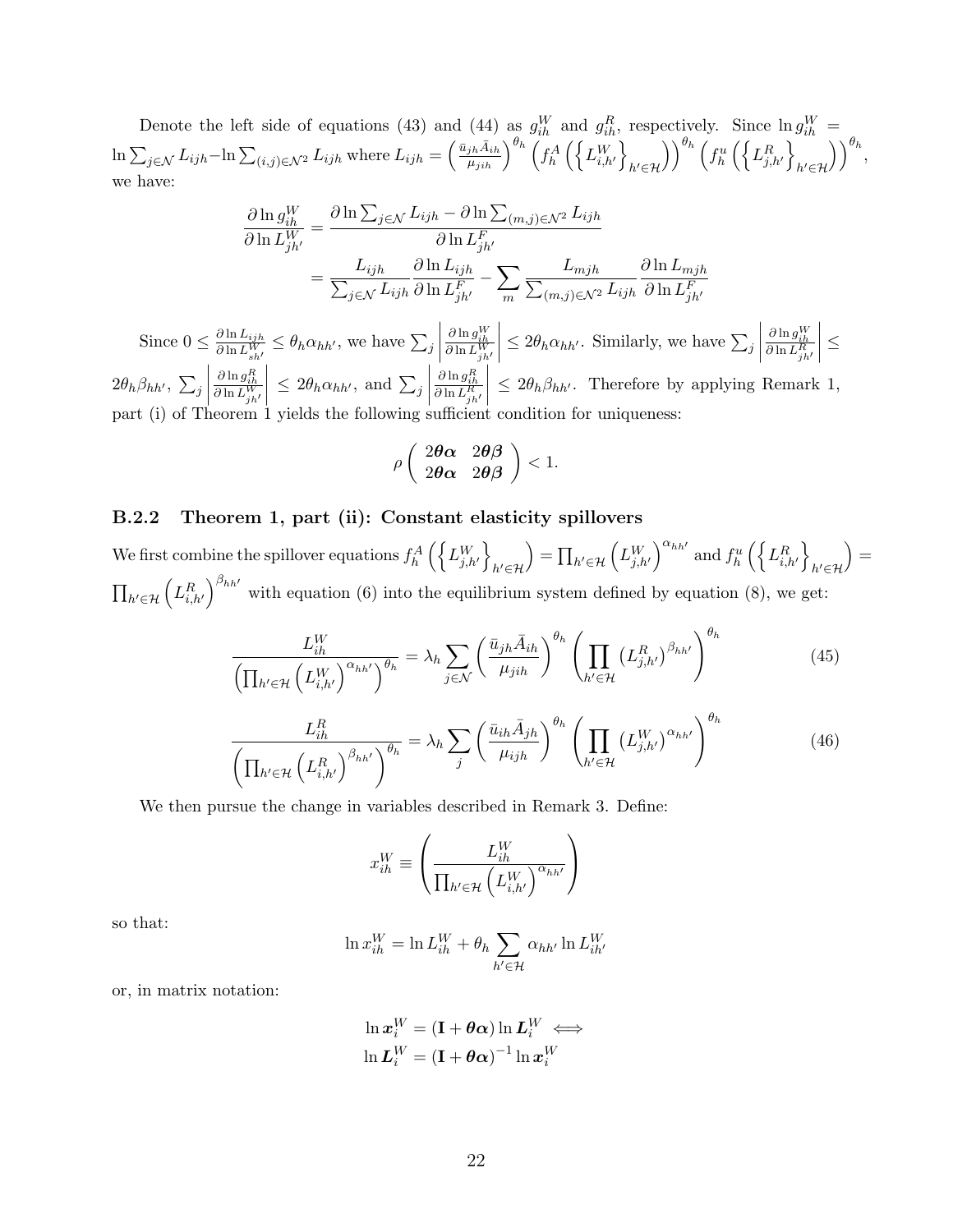or, in non-vector notation, we have:

$$
L_{ih}^W = \prod_{h' \in \mathcal{H}} \left( x_{ih'}^W \right)^{a_{hh'}^{-1}},
$$

where  $[a_{hh'}^{-1}] \equiv (\mathbf{I} + \boldsymbol{\theta}\boldsymbol{\alpha})^{-1}$ . Similarly, define:

$$
x_{ih}^{R} \equiv \left(\frac{L_{ih}^{R}}{\left(\prod_{h' \in \mathcal{H}} \left(L_{i,h'}^{R}\right)^{\beta_{hh'}}\right)^{\theta_{h}}}\right)
$$

so that:

$$
\ln x_i^R = (\mathbf{I} - \boldsymbol{\theta}\boldsymbol{\beta}) \ln L_i^R \iff
$$
  

$$
\ln L_i^R = (\mathbf{I} - \boldsymbol{\theta}\boldsymbol{\beta})^{-1} \ln x_i^R
$$

or in non-vector notation:

$$
L_{ih}^R = \prod_{h' \in \mathcal{H}} \left( x_{ih'}^R \right)^{b_{hh'}^{-1}}
$$

where  $\left[b_{hh'}^{-1}\right] \equiv \left(\mathbf{I} - \boldsymbol{\theta}\boldsymbol{\beta}\right)^{-1}$ . Then we can write:

$$
\left(\frac{L_{ih}^W}{\left(\prod_{h' \in \mathcal{H}} \left(L_{i,h'}^W\right)^{\alpha_{hh'}}\right)^{\theta_h}}\right) = \lambda_h \sum_{j \in \mathcal{N}} \left(\frac{\bar{u}_{jh}\bar{A}_{ih}}{\mu_{jih}}\right)^{\theta_h} \left(\prod_{h' \in \mathcal{H}} \left(L_{j,h'}^R\right)^{\beta_{hh'}}\right)^{\theta_h}
$$

$$
x_{ih}^W = \lambda_h \sum_{j \in \mathcal{N}} \left(\frac{\bar{u}_{jh}\bar{A}_{ih}}{\mu_{jih}}\right)^{\theta_h} \left(\prod_{h' \in \mathcal{H}} \left(\prod_{h'' \in \mathcal{H}} \left(x_{j,h''}^R\right)^{b_{h',h''}^{-1}}\right)^{\beta_{hh'}}\right)^{\theta_h}
$$

$$
x_{ih}^W = \lambda_h \sum_{j \in \mathcal{N}} \left(\frac{\bar{u}_{jh}\bar{A}_{ih}}{\mu_{jih}}\right)^{\theta_h} \prod_{h' \in \mathcal{H}} \left(x_{j,h'}^R\right)^{\gamma_{h,h'}^R}
$$

where  $\left[ \gamma_{h,h'}^R \right] \equiv \boldsymbol{\theta} \boldsymbol{\beta} \left( \mathbf{I} - \boldsymbol{\theta} \boldsymbol{\beta} \right)^{-1}$ . Similarly:

$$
\left(\frac{L_{ih}^{R}}{\left(\prod_{h' \in \mathcal{H}} \left(L_{i,h'}^{R}\right)^{\beta_{hh'}}\right)^{\theta_{h}}}\right) = \lambda_{h} \sum_{j} \left(\frac{\bar{u}_{ih} \bar{A}_{jh}}{\mu_{ijh}}\right)^{\theta_{h}} \left(\prod_{h' \in \mathcal{H}} \left(L_{j,h'}^{W}\right)^{\alpha_{hh'}}\right)^{\theta_{h}} \iff
$$
\n
$$
x_{ih}^{R} = \lambda_{h} \sum_{j} \left(\frac{\bar{u}_{ih} \bar{A}_{jh}}{\mu_{ijh}}\right)^{\theta_{h}} \left(\prod_{h' \in \mathcal{H}} \left(\prod_{h'' \in \mathcal{H}} \left(x_{jh''}^{W}\right)^{a_{h'h'}}\right)^{\alpha_{hh'}}\right)^{\theta_{h}} \iff
$$
\n
$$
x_{ih}^{R} = \lambda_{h} \sum_{j} \left(\frac{\bar{u}_{ih} \bar{A}_{jh}}{\mu_{ijh}}\right)^{\theta_{h}} \prod_{h' \in \mathcal{H}} \left(x_{j,h'}^{W}\right)^{\gamma_{h,h'}^{F}}^{\gamma_{h,h'}^{F}\theta_{h}}
$$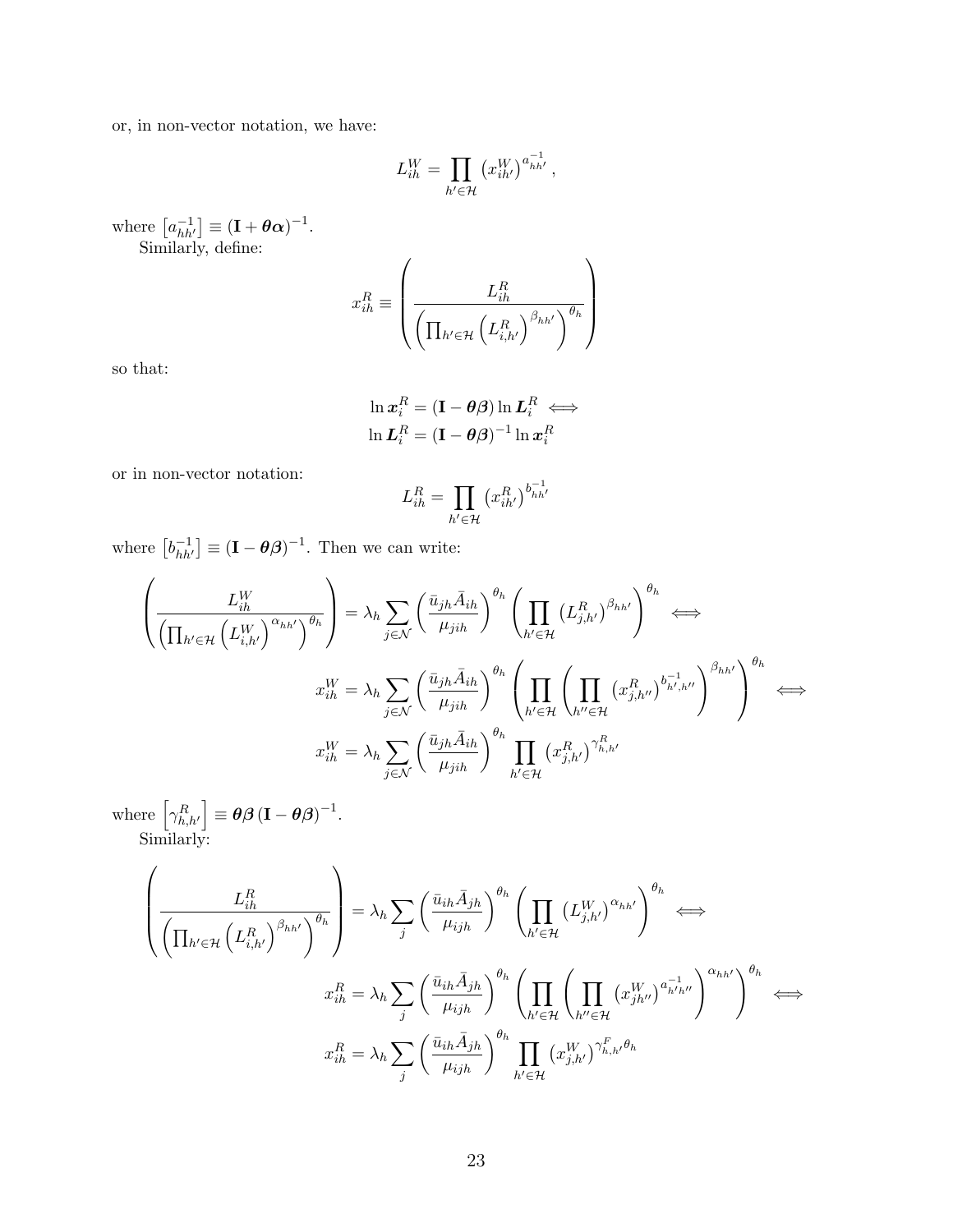where  $\left[\gamma_{h,h'}^W\right] \equiv \boldsymbol{\theta} \boldsymbol{\alpha} (\mathbf{I} - \boldsymbol{\theta} \boldsymbol{\alpha})^{-1}$ .

Finally, we apply the change of variables described in Remark 3 to subsume the endogenous scalars  $\{\lambda_h\}$  in the equilibrium system. Define:

$$
y_{ih}^W \equiv \left(\prod_{h'} \lambda_{h'}^{c_{h'h}^W}\right)^{-1} x_{ih}^W
$$

$$
y_{ih}^R \equiv \left(\prod_{h'} \lambda_{h'}^{c_{h'h}^R}\right)^{-1} x_{ih}^R
$$

so that we have:

$$
x_{ih}^W = \lambda_h \sum_{j \in \mathcal{N}} \left( \frac{\bar{u}_{jh} \bar{A}_{ih}}{\mu_{jih}} \right)^{\theta_h} \prod_{h' \in \mathcal{H}} \left( x_{j,h'}^R \right)^{\theta_h \gamma_{h,h'}^R} \iff
$$
  

$$
y_{ih}^W \left( \prod_{h'} \lambda_{h'}^{c_{h'h}} \right) = \lambda_h \sum_{j \in \mathcal{N}} \left( \frac{\bar{u}_{jh} \bar{A}_{ih}}{\mu_{jih}} \right)^{\theta_h} \prod_{h' \in \mathcal{H}} \left( \prod_{h''} \lambda_{h''}^{c_{h''h'}} y_{j,h'}^R \right)^{\theta_h \gamma_{h,h'}^R}
$$
  

$$
y_{ih}^W = \sum_{j \in \mathcal{N}} \left( \frac{\bar{u}_{jh} \bar{A}_{ih}}{\mu_{jih}} \right)^{\theta_h} \prod_{h' \in \mathcal{H}} \left( y_{j,h'}^R \right)^{\theta_h \gamma_{h,h'}^R}
$$

and:

$$
x_{ih}^{R} = \lambda_h \sum_{j} \left(\frac{\bar{u}_{ih}\bar{A}_{jh}}{\mu_{ijh}}\right)^{\theta_h} \prod_{h' \in \mathcal{H}} (x_{j,h'}^{W})^{\gamma_{h,h'}^{W}\theta_h} \iff
$$
  

$$
y_{ih}^{R} \left(\prod_{h'} \lambda_{h'}^{c_{h'h}^{R}}\right) = \lambda_h \sum_{j} \left(\frac{\bar{u}_{ih}\bar{A}_{jh}}{\mu_{ijh}}\right)^{\theta_h} \prod_{h' \in \mathcal{H}} \left(\prod_{h''} \lambda_{h''}^{c_{h''h'}^{W}} y_{j,h'}^{W}\right)^{\gamma_{h,h'}^{W}\theta_h}
$$
  

$$
y_{ih}^{R} = \sum_{j} \left(\frac{\bar{u}_{ih}\bar{A}_{jh}}{\mu_{ijh}}\right)^{\theta_h} \prod_{h' \in \mathcal{H}} (y_{j,h'}^{W})^{\gamma_{h,h'}^{W}\theta_h}
$$

We then need to choose  $\{c_h^W, c_h^R\}$  such that:

$$
\mathbf{I} - C^{R} + \left[\theta_{h} \gamma_{h,h'}^{R}\right] C^{R} = 0 \iff
$$

$$
\left(\mathbf{I} - \left[\theta_{h} \gamma_{h,h'}^{R}\right]\right)^{-1} = \mathbf{C}^{R}
$$

and similarly:

$$
\left(\mathbf{I}-\left[\theta_h\gamma_{h,h'}^{W}\right]\right)^{-1}=\mathbf{C}^{W}
$$

Finally, defining  $\tilde{L}_{ih}^W \equiv y_{ih}^W$  and  $\tilde{L}_{ih}^R \equiv y_{ih}^R$ , we recover the equilibrium system defined in equation [\(9\)](#page-14-0), as required.